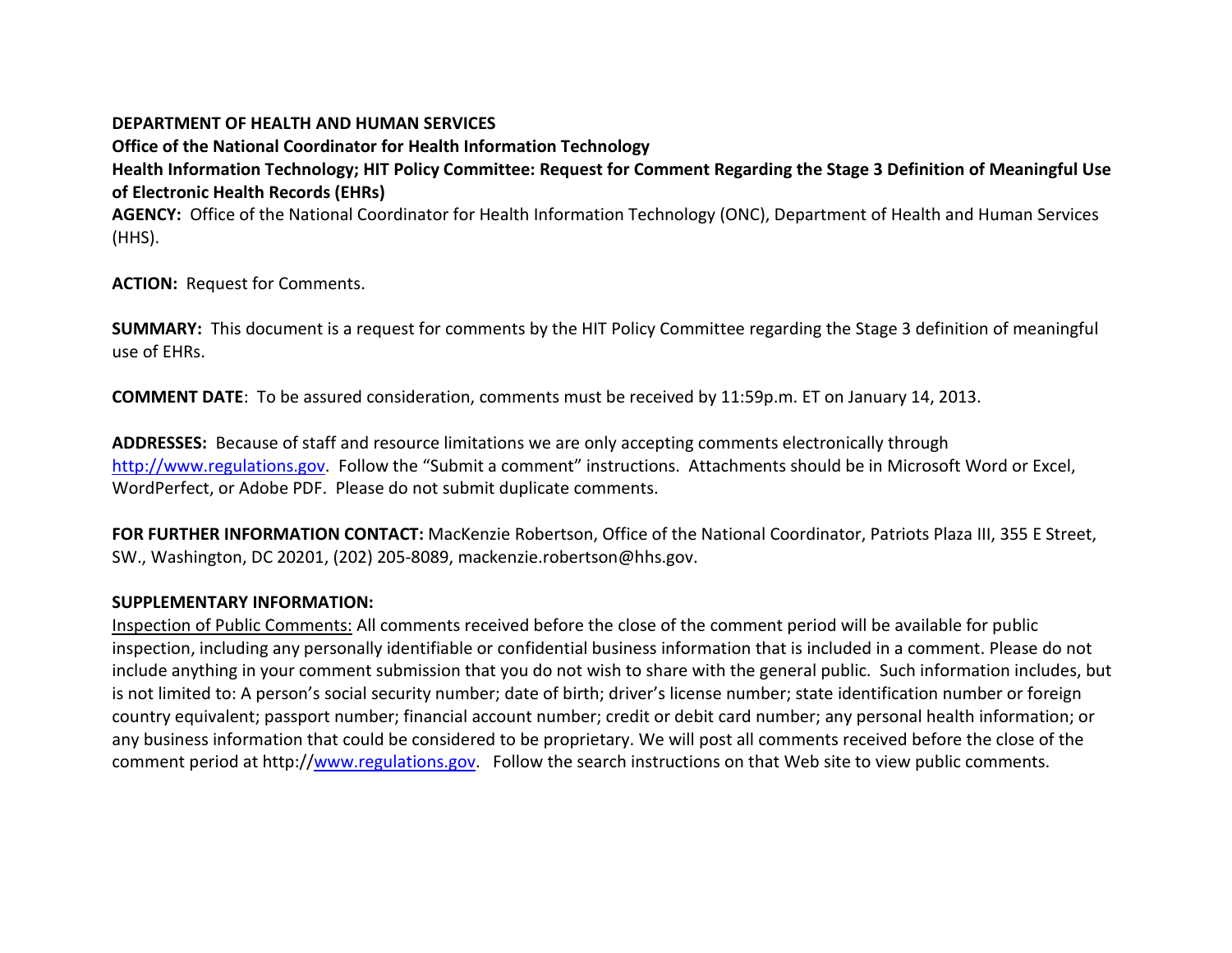## **Background**

The Health Information Technology Policy Committee (HITPC) is a federal advisory committee that advises the U.S. Department of Health and Human Services (HHS) on federal HIT policy issues, including how to define the "meaningful use" (MU) of electronic health records (EHRs) for the purposes of the Medicare and Medicaid EHR incentive programs. The HITECH portion of the American Recovery and Reinvestment Act (ARRA) of 2009 specifically mandated that incentives should be given to Medicare and Medicaid providers not for EHR adoption but for "meaningful use" of EHRs. In July of 2010 and August 2012, HHS released that program's final rule defining stage 1 and stage 2 MU respectively strongly signaling that the bar for what constitutes MU would be raised in subsequent stages in order to improve advanced care processes and health outcomes.

The HITPC held a series of public hearings and listening sessions to hear testimony from a wide range of stakeholders regarding current experience with MU, lessons learned, and what thought leaders desire in the future, including how MU should support emerging new models of care. This input helped to inform many hours of public deliberations regarding the future vision of MU. The stage 3 vision includes a collaborative model of care with shared responsibility and accountability, building upon previous MU objectives. While the committee appreciates and recognizes today's challenges in setting up data exchanges, it is the committee's recommendation that stage 3 is the time to begin to transition from a setting-specific focus to a collaborative, patient- and familycentric approach.

To realize this vision, the HITPC used the following guiding principles. To be considered for stage 3, an objective should:

- Support new models of care (e.g., team-based, outcomes-oriented, population management)
- Address national health priorities (e.g., NQS, Million Hearts)
- Have broad applicability (since MU is a floor) to
	- o provider specialties (e.g., primary care, specialty care)
	- o patient health needs
	- o areas of the country
- Promote advancement -- Not "topped out" or not already driven by market forces
- Be achievable e.g. there are mature standards widely adopted or could be widely adopted by 2016
- Reflect reasonableness/feasibility of products or organizational capacity
- Prefer to have standards available if not widely adopted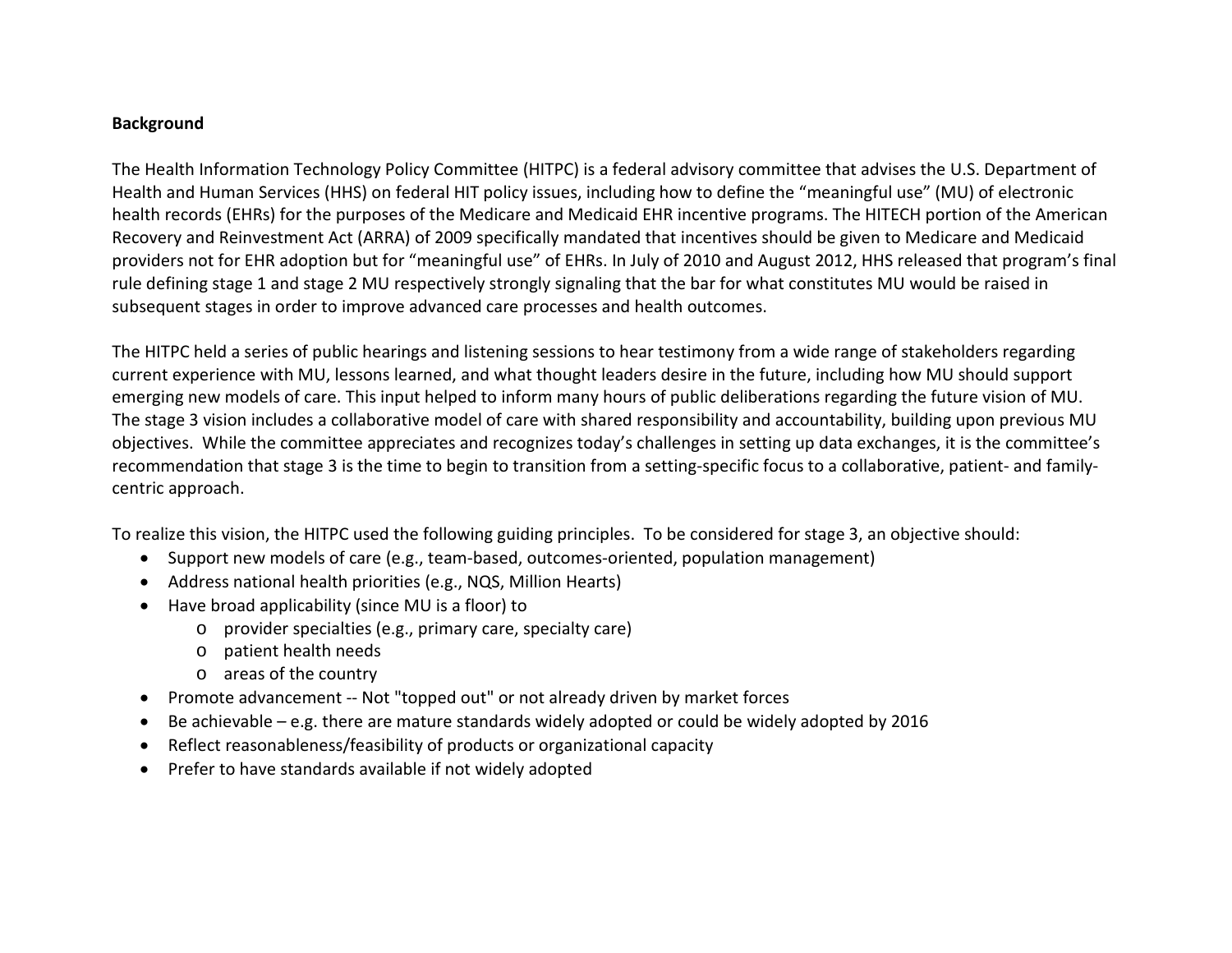The HITPC has developed a preliminary set of recommendations specifically designed to solicit additional public feedback. The goal of sending out this request for comment (RFC) early is threefold.

- Extend the public discussion of future stage MU definitions through a more formal public comment process well in advance of its formal stage 3 recommendations.
- Request input on specific questions.
- Provide some signal to the industry of potential new EHR functionalities that the HITPC may recommend to assist the industry.

Following the analysis of the comments received through the comment period, the HITPC intends to revisit these recommendations in its public meetings in the first quarter of 2013. It is important to note that although the following RFC is being communicated via HHS and the Federal Register, it represents the preliminary thinking of the HITPC and not necessarily HHS or its various agencies.

# **HITPC Solicitation of Comments**

This document is broken into the following sections: Meaningful Use Objectives and Measures, Quality Measures, and Privacy and Security. Details from the HITPC workgroups have been accumulated into these sections for consideration to HHS for stage 3. We want to acknowledge and thank the following workgroups for the tireless hours they have put forth to aggregate these recommendations for comment: Meaningful Use, Information Exchange, Quality Measures, and the Privacy and Security Tiger Team.

Each item that the HITPC is requesting comment on has been given an identification number in order to streamline the accumulation of comments, please use this identification number when submitting comments.

# **I. Meaningful Use Objectives and Measures**

This section includes a grid with items from both the Meaningful Use Workgroup and the Information Exchange Workgroup. Recommendations, concepts, and questions have been organized into 6 sections that include:

- 1) Improving Quality, Safety, and Reducing Health Disparities
- 2) Engaging Patients and Families
- 3) Improving Care Coordination
- 4) Improving population and public health
- 5) Information Exchange
- 6) Overarching MU questions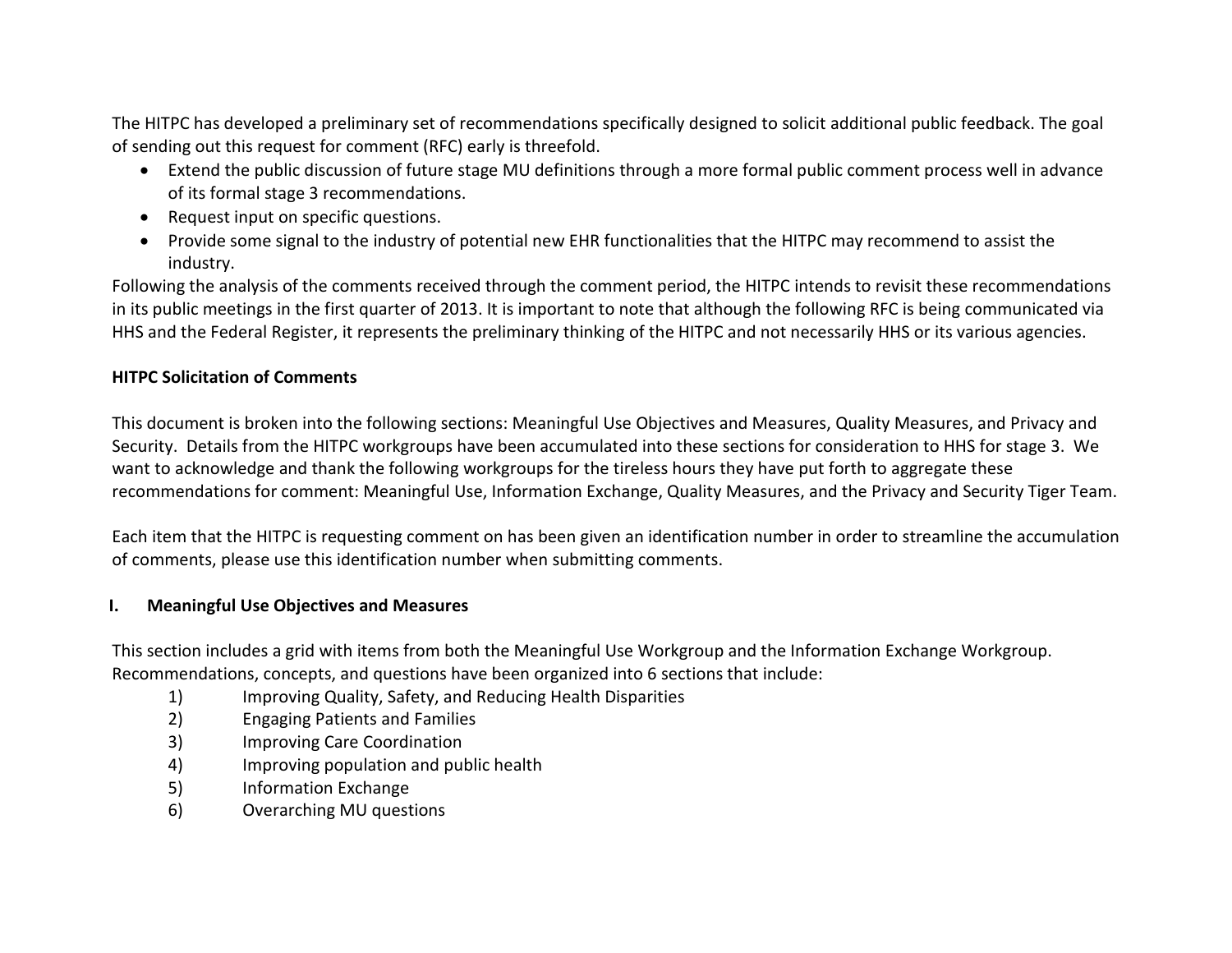The grid below includes the following columns: stage 2 objectives and measures (for reference), stage 3 recommendations, proposed for future stage, and questions/comments. The proposed for future stage column includes items that the HITPC believes are important, but may not be feasible for stage 3; therefore comments on the readiness and feasibility of these items are appreciated. The questions/comment column provides a place for the HITPC to describe the thinking behind the objective or ask questions related to these objectives. In an effort to achieve parsimony, there are also items identified as certification criteria. These items are intended to create additional functionality within electronic health record (EHR) systems for providers, but there may not be use requirements associated with them. As a reminder, identification numbers are provided so that commenters can easily reference the objective when commenting. All commenters are encouraged to provide opinions regarding feasibility; we especially encourage commenters to provide feedback with published evidence or with data from their own experience.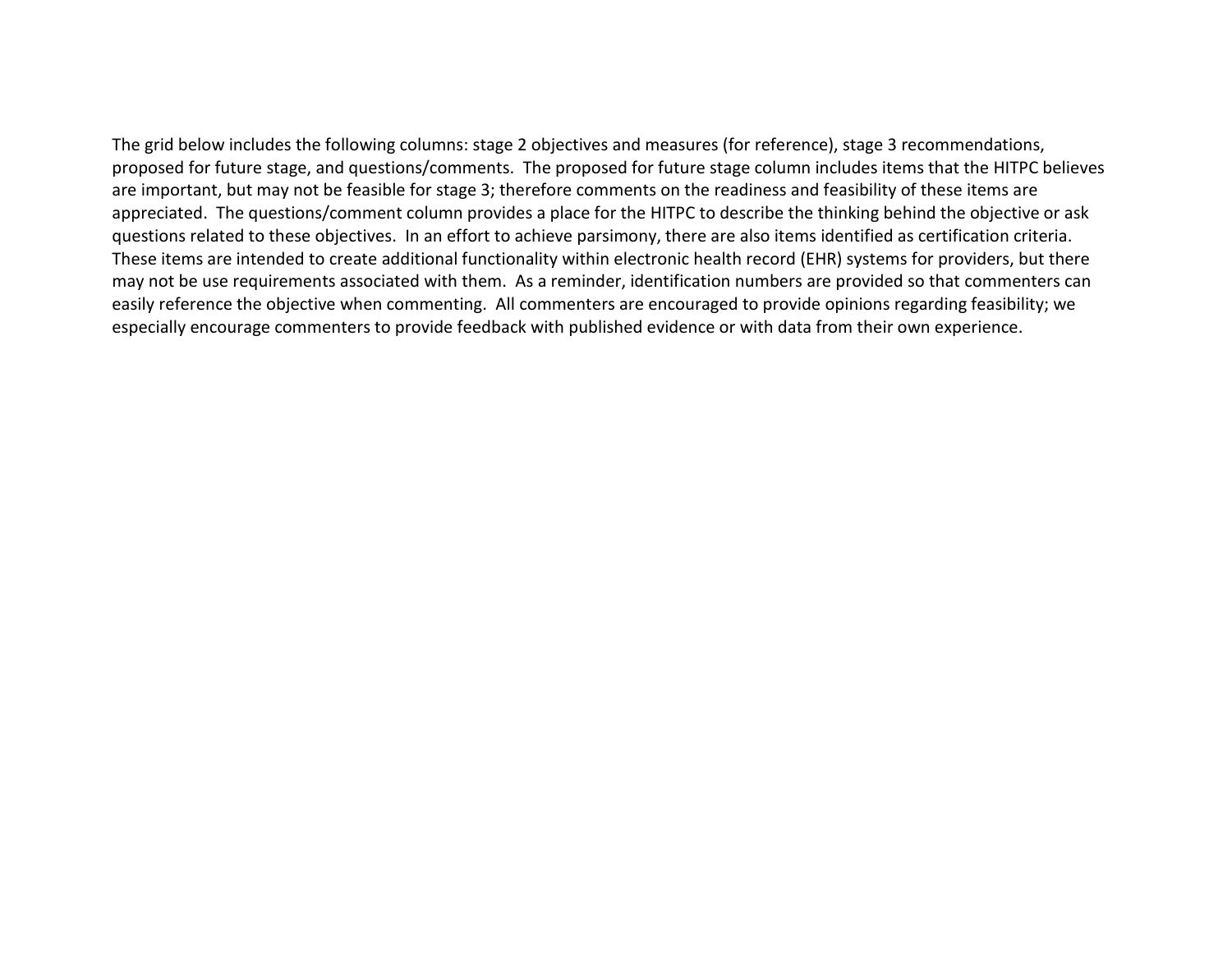| ID#                | <b>Stage 2 Final Rule</b>                                                                                                                                                                                                                                                                                                                                                                                                                                                                                                                                                                                                                                                                                                                                                                                                                                                                                                                  | <b>Stage 3 Recommendations</b>                                                                                                                                                                                                                                                                                                                                                                                                                                                                                                                                                                                                                                                                                                                                                                                                                                                                                                                                                                                                                                                                                                                | <b>Proposed for Future Stage</b>                                           | <b>Questions / Comments</b> |
|--------------------|--------------------------------------------------------------------------------------------------------------------------------------------------------------------------------------------------------------------------------------------------------------------------------------------------------------------------------------------------------------------------------------------------------------------------------------------------------------------------------------------------------------------------------------------------------------------------------------------------------------------------------------------------------------------------------------------------------------------------------------------------------------------------------------------------------------------------------------------------------------------------------------------------------------------------------------------|-----------------------------------------------------------------------------------------------------------------------------------------------------------------------------------------------------------------------------------------------------------------------------------------------------------------------------------------------------------------------------------------------------------------------------------------------------------------------------------------------------------------------------------------------------------------------------------------------------------------------------------------------------------------------------------------------------------------------------------------------------------------------------------------------------------------------------------------------------------------------------------------------------------------------------------------------------------------------------------------------------------------------------------------------------------------------------------------------------------------------------------------------|----------------------------------------------------------------------------|-----------------------------|
|                    |                                                                                                                                                                                                                                                                                                                                                                                                                                                                                                                                                                                                                                                                                                                                                                                                                                                                                                                                            | Improving quality, safety, and reducing health disparities                                                                                                                                                                                                                                                                                                                                                                                                                                                                                                                                                                                                                                                                                                                                                                                                                                                                                                                                                                                                                                                                                    |                                                                            |                             |
|                    |                                                                                                                                                                                                                                                                                                                                                                                                                                                                                                                                                                                                                                                                                                                                                                                                                                                                                                                                            |                                                                                                                                                                                                                                                                                                                                                                                                                                                                                                                                                                                                                                                                                                                                                                                                                                                                                                                                                                                                                                                                                                                                               |                                                                            |                             |
| <b>SGRP</b><br>101 | Eligible Provider (EP) Objective: Use<br>computerized provider order entry (CPOE)<br>for medication, laboratory and radiology<br>orders directly entered by any licensed<br>healthcare professional who can enter<br>orders into the medical record per state,<br>local and professional guidelines<br>Eligible Hospital (EH) Objective: Use<br>computerized provider order entry (CPOE)<br>for medication, laboratory and radiology<br>orders directly entered by any licensed<br>healthcare professional who can enter<br>orders into the medical record per state,<br>local and professional guidelines<br>EP/EH Measure: More than 60 percent of<br>medication, 30 percent of laboratory, and<br>30 percent of radiology orders created by<br>the EP or authorized providers of the<br>eligible hospital's or CAH's inpatient or<br>emergency department (POS 21 or 23)<br>during the EHR reporting period are<br>recorded using CPOE. | Objective: Use computerized provider order entry<br>(CPOE) for medication, laboratory and radiology<br>orders directly entered by any licensed healthcare<br>professional who can enter orders into the medical<br>record per State, local and professional guidelines to<br>create the first record of the order.<br>CPOE for medications includes drug-drug interaction<br>(DDI) checking for "never" combinations as<br>determined by an externally vetted list.<br>Measure: More than 60% of medication, laboratory,<br>and radiology orders created by the EP or authorized<br>providers of the eligible hospital's or CAH's inpatient<br>or emergency department (POS 21 or 23) during the<br>EHR reporting period are recorded using CPOE<br>Certification Criteria: EHR must be able to consume an<br>externally supplied list of "never" DDIs, using RxNorm<br>and NDF-RT standards along with a TBD DDI reactions<br>value set.<br><b>Certification Criteria for EPs</b><br>• EHR must have the ability to transmit lab orders<br>using the lab order and results Interface guidelines<br>produced by the S&I Framework Initiative. | Seeking externally maintained list of DDIs with<br>higher predictive value |                             |
| <b>SGRP</b><br>130 | <b>New</b>                                                                                                                                                                                                                                                                                                                                                                                                                                                                                                                                                                                                                                                                                                                                                                                                                                                                                                                                 | Objective: Use computerized provider order entry for<br>referrals/transition of care orders directly entered by<br>any licensed healthcare professional who can enter<br>orders into the medical record per State, local and<br>professional guidelines to create the first record of the<br>order.<br>Measure: More than 20% of referrals/transition of<br>care orders created by the EP or authorized providers<br>of the eligible hospital's or CAH's inpatient or<br>emergency department (POS 21 or 23) during the EHR<br>reporting period are recorded.                                                                                                                                                                                                                                                                                                                                                                                                                                                                                                                                                                                 |                                                                            |                             |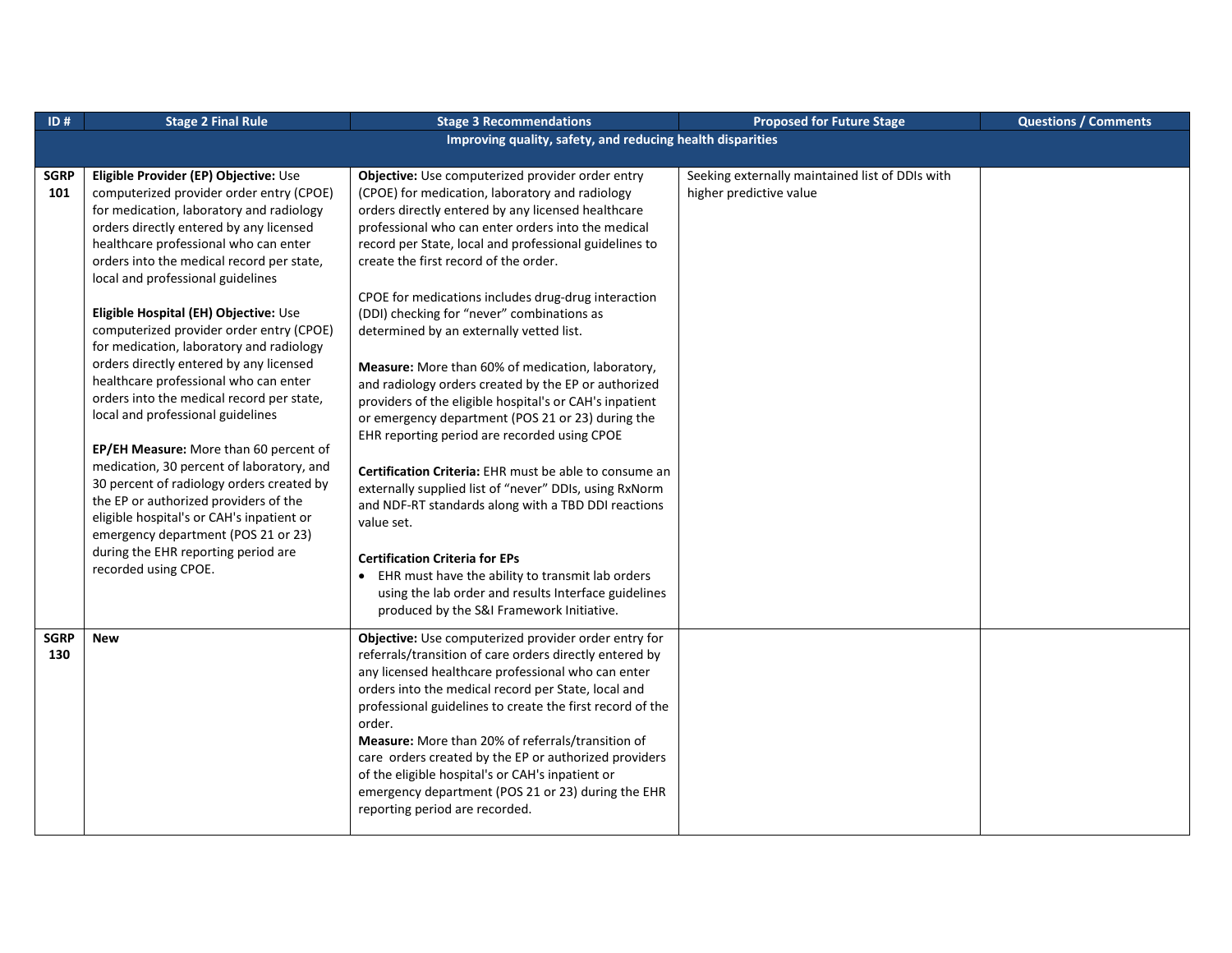| ID#         | <b>Stage 2 Final Rule</b>                      | <b>Stage 3 Recommendations</b>                          | <b>Proposed for Future Stage</b>                          | <b>Questions / Comments</b>      |
|-------------|------------------------------------------------|---------------------------------------------------------|-----------------------------------------------------------|----------------------------------|
| <b>SGRP</b> | EP/EH Objective: Generate and transmit         | EP Objective: Generate and transmit permissible         | Advanced medication reconciliation to check for           | How to include formulary         |
| 103         | permissible prescriptions electronically       | prescriptions electronically (eRx)                      | formulary compliance.                                     | checking into EHR and connection |
|             | (ex)                                           | EP Measure: More than 50% of all permissible            |                                                           | to formulary sources (e.g.,      |
|             |                                                | prescriptions written by the EP are compared to at      | Medication formulary checking:                            | PBMs)?                           |
|             | Measure: More than 50% of all permissible      | least one drug formulary (reviewed for generic          | If Rx is formulary-compliant, transmit to<br>$\bullet$    |                                  |
|             | prescriptions, or all prescriptions written by | substitutions) transmitted electronically using         | pharmacy.                                                 |                                  |
|             | the EP and queried for a drug formulary        | Certified EHR Technology.                               | If Rx is not formulary compliant, prescriber<br>$\bullet$ |                                  |
|             | and transmitted electronically using CEHRT.    | EH Objective: Generate and transmit permissible         | presented with alternatives (if available                 |                                  |
|             |                                                | discharge prescriptions electronically (eRx)            | through formulary database) or provided a                 |                                  |
|             | EH MENU Objective: Generate and                | EH Measure: More than 30% of hospital discharge         | structured prior-authorization form to                    |                                  |
|             | transmit permissible discharge                 | medication orders for permissible prescriptions (for    | complete before Rx transmitted. Capability                |                                  |
|             | prescriptions electronically (eRx)             | new or changed prescriptions) are compared to at        | for automatic approval of prior-auth should               |                                  |
|             |                                                | least one drug formulary and transmitted                | be available.                                             |                                  |
|             | EH MENU Measure: More than 10 percent          | electronically using Certified EHR Technology           |                                                           |                                  |
|             | of hospital discharge medication orders for    |                                                         |                                                           |                                  |
|             | permissible prescriptions (for new,            |                                                         |                                                           |                                  |
|             | changed, and refilled prescriptions) are       |                                                         |                                                           |                                  |
|             | queried for a drug formulary and               |                                                         |                                                           |                                  |
|             | transmitted electronically using Certified     |                                                         |                                                           |                                  |
|             | <b>EHR Technology</b>                          |                                                         |                                                           |                                  |
| <b>SGRP</b> | EP Objective: Record the following             | Retire prior demographics objective because it is       |                                                           | Do commenters agree with         |
| 104         | demographics                                   | topped out (achieved 80% threshold).                    |                                                           | retiring the measure, or should  |
|             | • Preferred language                           | <b>Certification criteria:</b>                          |                                                           | we continue this objective?      |
|             | $\bullet$ Sex                                  | • Occupation and industry codes                         |                                                           | Continuing the measure would     |
|             | $\bullet$ Race                                 | • Sexual orientation, gender identity (optional fields) |                                                           | mean an additional number of     |
|             | • Ethnicity                                    | • Disability status                                     |                                                           | objectives that providers will   |
|             | • Date of birth                                | Differentiate between patient reported &                |                                                           | need to attest to.               |
|             |                                                | medically determined                                    |                                                           |                                  |
|             | <b>EH Objective: Record the following</b>      | Need to continue standards work<br>$\bullet$            |                                                           |                                  |
|             | demographics                                   |                                                         |                                                           |                                  |
|             | • Preferred language                           |                                                         |                                                           |                                  |
|             | $•$ Sex                                        |                                                         |                                                           |                                  |
|             | $\bullet$ Race                                 |                                                         |                                                           |                                  |
|             | • Ethnicity                                    |                                                         |                                                           |                                  |
|             | • Date of birth                                |                                                         |                                                           |                                  |
|             | • Date and preliminary cause of death in       |                                                         |                                                           |                                  |
|             | the event of mortality in the eligible         |                                                         |                                                           |                                  |
|             | hospital or CAH                                |                                                         |                                                           |                                  |
|             | Measure: More than 80 percent of all           |                                                         |                                                           |                                  |
|             |                                                |                                                         |                                                           |                                  |
|             | unique patients seen by the EP or admitted     |                                                         |                                                           |                                  |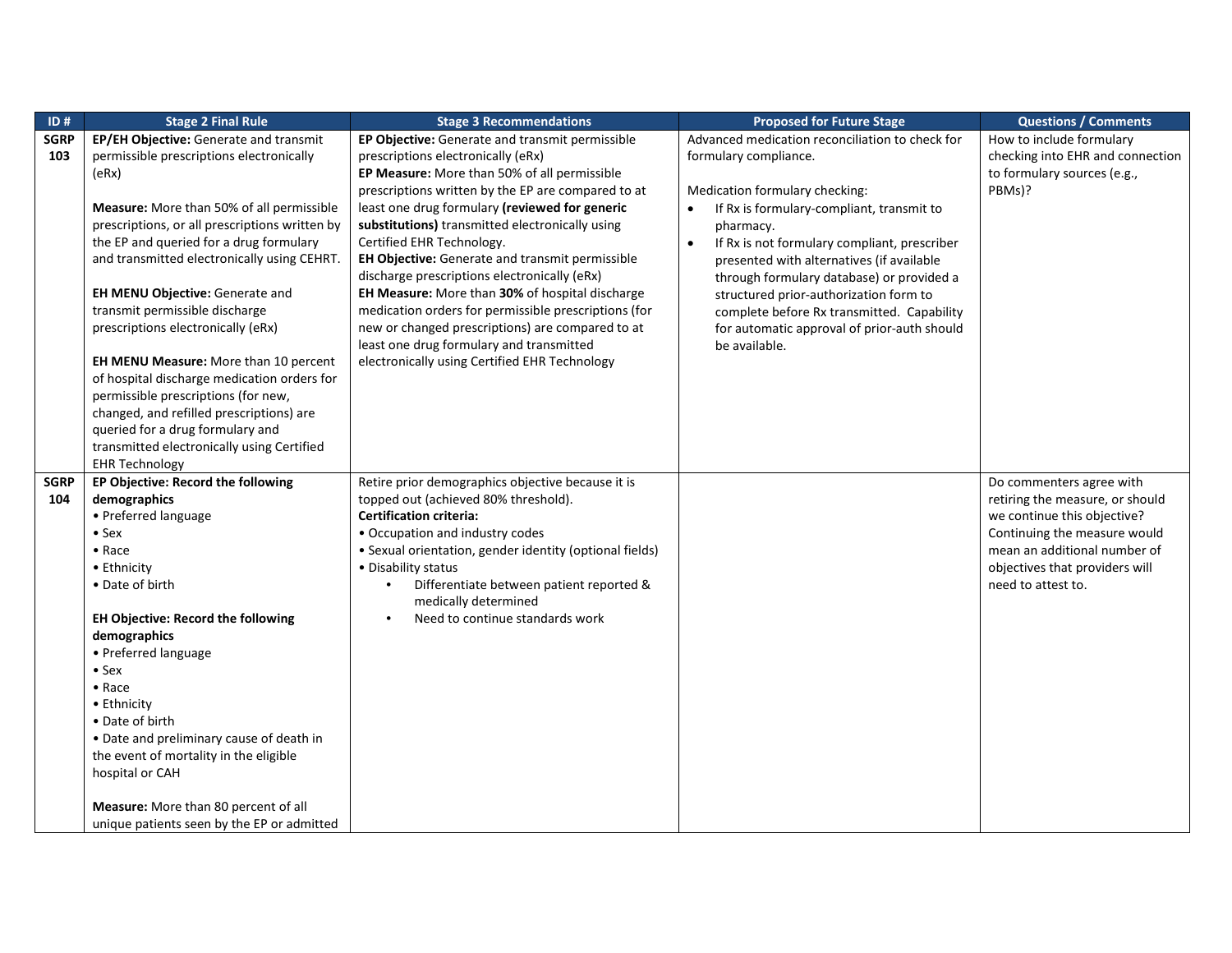| ID#                | <b>Stage 2 Final Rule</b>                                                                                           | <b>Stage 3 Recommendations</b>                                                                                                                                                                                                                                                                                                                                                                                                                                                                                                                                                                                                                                | <b>Proposed for Future Stage</b>                                                                                                                                                                           | <b>Questions / Comments</b>                                                                                                                                                                                                                                                                                                  |
|--------------------|---------------------------------------------------------------------------------------------------------------------|---------------------------------------------------------------------------------------------------------------------------------------------------------------------------------------------------------------------------------------------------------------------------------------------------------------------------------------------------------------------------------------------------------------------------------------------------------------------------------------------------------------------------------------------------------------------------------------------------------------------------------------------------------------|------------------------------------------------------------------------------------------------------------------------------------------------------------------------------------------------------------|------------------------------------------------------------------------------------------------------------------------------------------------------------------------------------------------------------------------------------------------------------------------------------------------------------------------------|
|                    | to the eligible hospital's or CAH's inpatient<br>or emergency department (POS 21 or 23)                             |                                                                                                                                                                                                                                                                                                                                                                                                                                                                                                                                                                                                                                                               |                                                                                                                                                                                                            |                                                                                                                                                                                                                                                                                                                              |
|                    | during the EHR reporting period have                                                                                |                                                                                                                                                                                                                                                                                                                                                                                                                                                                                                                                                                                                                                                               |                                                                                                                                                                                                            |                                                                                                                                                                                                                                                                                                                              |
|                    | demographics recorded as structured data.                                                                           |                                                                                                                                                                                                                                                                                                                                                                                                                                                                                                                                                                                                                                                               |                                                                                                                                                                                                            |                                                                                                                                                                                                                                                                                                                              |
|                    |                                                                                                                     |                                                                                                                                                                                                                                                                                                                                                                                                                                                                                                                                                                                                                                                               |                                                                                                                                                                                                            |                                                                                                                                                                                                                                                                                                                              |
| <b>SGRP</b><br>105 | Consolidated in summary of care objective<br>Maintain an up-to-date problem list of<br>current and active diagnoses | Certification criteria: EHR systems should provide<br>functionality to help maintain up-to-date, accurate<br>problem list<br><b>Certification criteria:</b> Use of lab test results,<br>medications, and vital signs (BP, ht, wt, BMI), to<br>support clinicians' maintenance of up-to-date accurate<br>problem lists. Systems provide decision support about<br>additions, edits, and deletions for clinicians' review<br>and action. For example, if diabetes is not on the<br>problem list but hypoglycemic medications are on the<br>medication list: the EHR system might ask the provider                                                               | Patient input to reconciliation of problems                                                                                                                                                                | The implementation of these<br>criteria will assist in achieving the<br>CDC's goal of using EHR<br>technology features to identify<br>patients meeting criteria for<br>hypertension who are not yet<br>diagnosed and managed for the<br>disorder.<br>How to incorporate into<br>certification criteria for pilot<br>testing? |
|                    |                                                                                                                     | whether diabetes should be on the problem list. It<br>would not automatically add anything to the problem<br>list without professional action.                                                                                                                                                                                                                                                                                                                                                                                                                                                                                                                |                                                                                                                                                                                                            | The intent is that EHR vendors<br>would provide functionality to<br>help maintain functionality for<br>active problem lists, not that they<br>supply the actual knowledge for<br>the rules.                                                                                                                                  |
| <b>SGRP</b><br>106 | Consolidated with summary of care -<br>Maintain active medication list                                              | Certification criteria: EHR systems should provide<br>functionality to help maintain up-to-date, accurate<br>medication list<br>Certification criteria: Use of problems and lab test<br>results to support clinicians' maintenance of up-to-<br>date accurate medication lists. Systems provide<br>decision support about additions, edits, and deletions<br>for clinicians' review. For example, an antibiotic (not<br>for acne) has been on the medication list for over say<br>a month, the EHR system might ask the provider<br>whether the medication is a chronic medication. The<br>system will not make any changes without<br>professional approval. | Certification criteria: Use other EHR data such as<br>medications filled or dispensed, or free text<br>searching for medications to support<br>maintenance of up-to-date and accurate<br>medication lists. | How to incorporate into<br>certification criteria for pilot<br>testing?<br>The intent is that EHR vendors<br>would provide functionality to<br>help maintain functionality for<br>active medication lists, not that<br>they supply the actual knowledge<br>for the rules.                                                    |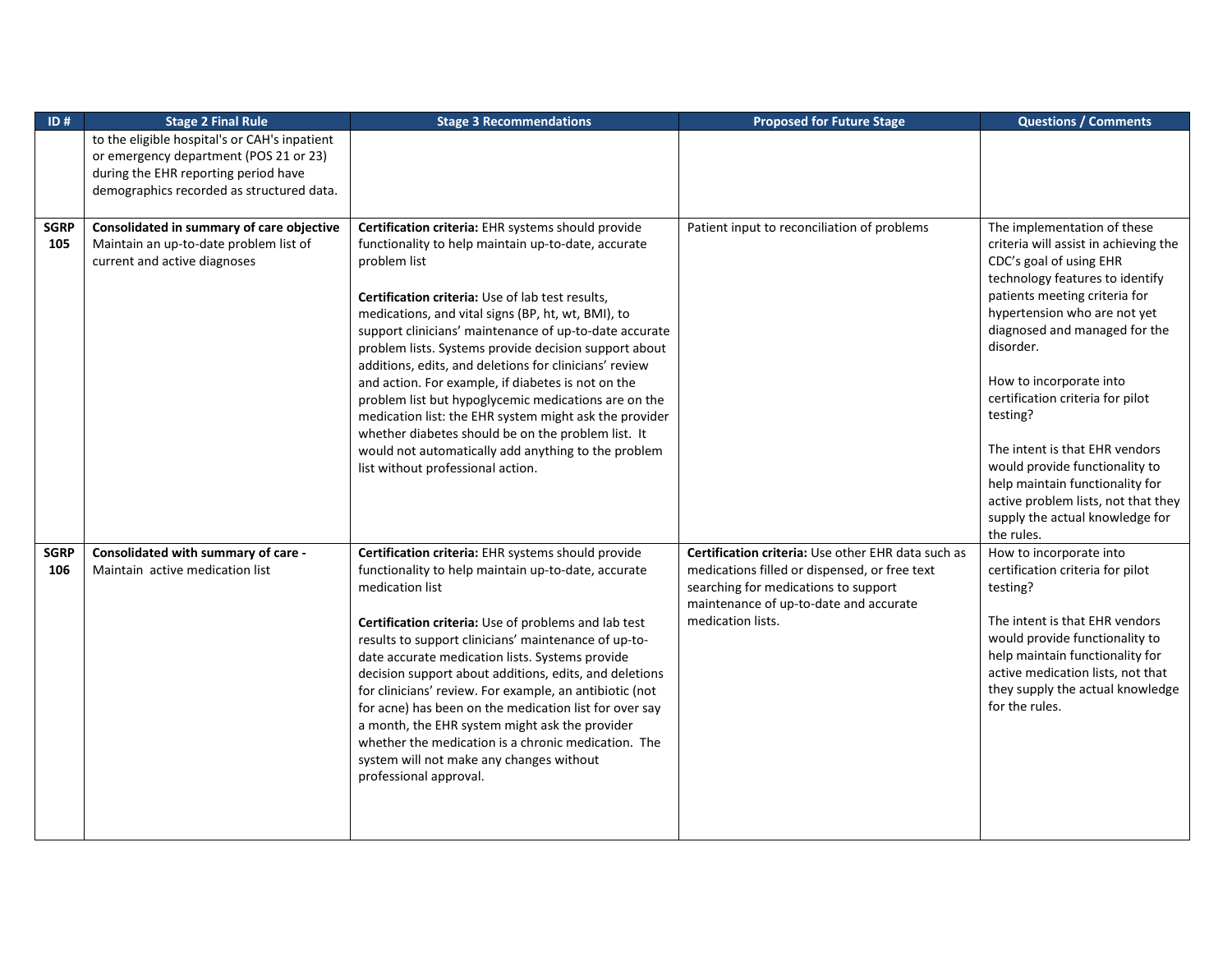| ID#         | <b>Stage 2 Final Rule</b>                     | <b>Stage 3 Recommendations</b>                         | <b>Proposed for Future Stage</b>             | <b>Questions / Comments</b>      |
|-------------|-----------------------------------------------|--------------------------------------------------------|----------------------------------------------|----------------------------------|
| <b>SGRP</b> | Consolidated with summary of care -           | Certification criteria: EHR systems should provide     | Contraindications that could include adverse | The intent is that EHR vendors   |
| 107         | Maintain active medication allergy list       | functionality to code medication allergies             | reactions and procedural intolerance.        | would provide functionality to   |
|             |                                               | including its related drug family to code related      |                                              | help maintain functionality for  |
|             |                                               | reactions.                                             |                                              | active medication allergy lists, |
|             |                                               |                                                        |                                              | not that they supply the actual  |
|             |                                               |                                                        |                                              | knowledge for the rules.         |
| <b>SGRP</b> | <b>Objective: Record and chart changes in</b> | Retire measure because it is topped out (achieved      |                                              | Do commenters agree with         |
| 108         | vital signs:                                  | 80% threshold). Track progress to improve outcomes     |                                              | retiring the measure, or should  |
|             | • Height/length                               | via CQM NQF 0018                                       |                                              | we continue this objective?      |
|             | • Weight                                      |                                                        |                                              | Continuing the measure would     |
|             | • Blood pressure (age 3 and over)             |                                                        |                                              | mean an additional number of     |
|             | • Calculate and display BMI                   |                                                        |                                              | objectives that providers will   |
|             | . Plot and display growth charts for          |                                                        |                                              | need to attest to.               |
|             | patients 0-20 years, including BMI            |                                                        |                                              |                                  |
|             | Measure: More than 80 percent of all          |                                                        |                                              |                                  |
|             | unique patients seen by the EP or admitted    |                                                        |                                              |                                  |
|             | to the eligible hospital's or CAH's inpatient |                                                        |                                              |                                  |
|             | or emergency department (POS 21 or 23)        |                                                        |                                              |                                  |
|             | during the EHR reporting period have blood    |                                                        |                                              |                                  |
|             | pressure (for patients age 3 and over only)   |                                                        |                                              |                                  |
|             | and height/length and weight (for all ages)   |                                                        |                                              |                                  |
|             | recorded as structured data                   |                                                        |                                              |                                  |
| <b>SGRP</b> | EP/EH Objective: Record smoking status        | Retire measure because it is topped out (achieved      |                                              | Do commenters agree with         |
| 109         | for patients 13 years old or older            | 80% threshold). Track progress to improve outcomes     |                                              | retiring the measure, or should  |
|             |                                               | via CQM NQF 0028                                       |                                              | we continue this objective?      |
|             | Measure: More than 80 percent of all          |                                                        |                                              | Continuing the measure would     |
|             | unique patients 13 years old or older seen    |                                                        |                                              | mean an additional number of     |
|             | by the EP or admitted to the eligible         |                                                        |                                              | objectives that providers will   |
|             | hospital's or CAH's inpatient or emergency    |                                                        |                                              | need to attest to.               |
|             | departments (POS 21 or 23) during the EHR     |                                                        |                                              |                                  |
|             | reporting period have smoking status          |                                                        |                                              |                                  |
|             | recorded as structured data                   |                                                        |                                              |                                  |
| <b>SGRP</b> | EH MENU Objective: Record whether a           | Ensure standards support in CDA by 2016                |                                              |                                  |
| 112         | patient 65 years old or older has an          |                                                        |                                              |                                  |
|             | advance directive                             | EP MENU/EH Core Objective: Record whether a            |                                              |                                  |
|             |                                               | patient 65 years old or older has an advance directive |                                              |                                  |
|             | EH MENU Measure: More than 50 percent         |                                                        |                                              |                                  |
|             | of all unique patients 65 years old or older  | EP MENU/EH Core Measure: More than 50 percent of       |                                              |                                  |
|             | admitted to the eligible hospital's or CAH's  | all unique patients 65 years old or older admitted to  |                                              |                                  |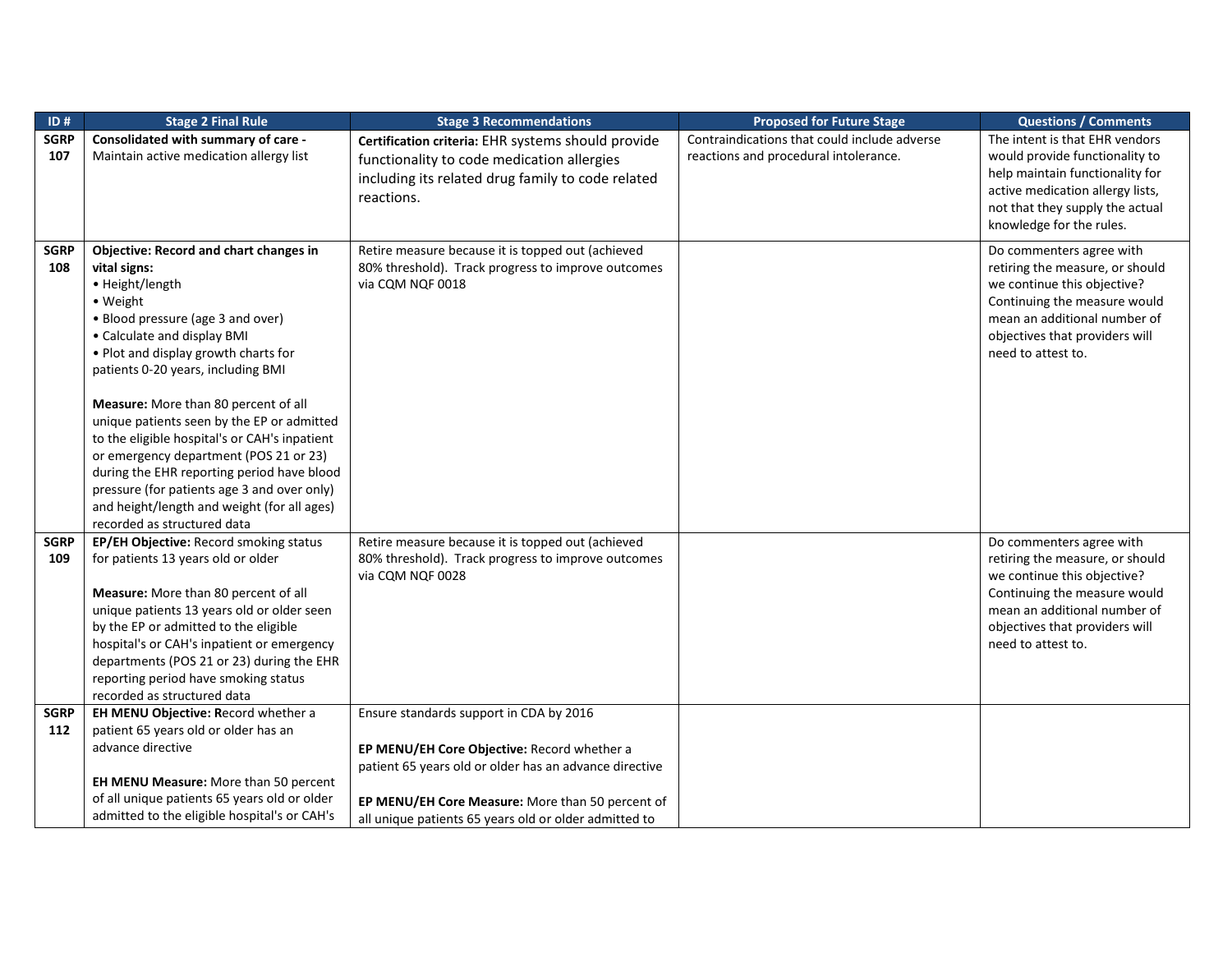| ID#         | <b>Stage 2 Final Rule</b>                      | <b>Stage 3 Recommendations</b>                              | <b>Proposed for Future Stage</b>                     | <b>Questions / Comments</b>        |
|-------------|------------------------------------------------|-------------------------------------------------------------|------------------------------------------------------|------------------------------------|
|             | inpatient department (POS 21) during the       | the eligible hospital's or CAH's inpatient department       |                                                      |                                    |
|             | EHR reporting period have an indication of     | (POS 21) during the EHR reporting period have an            |                                                      |                                    |
|             | an advance directive status recorded as        | indication of an advance directive status recorded as       |                                                      |                                    |
|             | structured data.                               | structured data.                                            |                                                      |                                    |
|             |                                                |                                                             |                                                      |                                    |
| <b>SGRP</b> | EP/EH Objective: Use clinical decision         | Objective: Use clinical decision support to improve         | Certification criteria: Explore greater specificity  | Ability for EHRs to consume CDS    |
| 113         | support to improve performance on high-        | performance on high priority health conditions              | for food-drug interactions                           | interventions from central         |
|             | priority health conditions                     | Measure:                                                    |                                                      | repositories The EHR would         |
|             |                                                | 1. Implement 15 clinical decision support                   |                                                      | query (via web services) available |
|             | Measure:                                       | interventions or guidance related to five or more           | Procedure/Surgery/lab/radiology/test prior           | databases to identify "trigger     |
|             | 1. Implement five clinical decision support    | clinical quality measures that are presented at a           | authorization v.A: for those                         | event" conditions (e.g., case      |
|             | interventions related to four or more          | relevant point in patient care for the entire EHR           | procedures/surgeries/lab/radiology/test with         | reporting criteria, drug-drug      |
|             | clinical quality measures at a relevant point  | reporting period. The 15 CDS interventions should           | clear and objective prior authorization              | interactions, potentially relevant |
|             | in patient care for the entire EHR reporting   | include one or more interventions in each of the            | requirements and a structured data prior             | trials) based on the patient's     |
|             | period. Absent four clinical quality           | following areas, as applicable to the EP's specialty:       | authorization form is available, clinician fill out  | health condition, diagnoses,       |
|             | measures related to an EP, eligible hospital   | $\bullet$<br>Preventative care (including immunizations)    | the prior authorization form using structured        | location, and other basic facts.   |
|             | or CAH's scope of practice or patient          | $\bullet$<br>Chronic disease management, including          | data fields and prior authorization can be granted   |                                    |
|             | population, the clinical decision support      | hypertension* (e.g., diabetes, coronary artery              | electronically and in real-time by the payor.        | The HITPC is interested in         |
|             | interventions must be related to high-         | disease)                                                    |                                                      | experience from payors that may    |
|             | priority health conditions. It is suggested    | $\bullet$<br>Appropriateness of lab and radiology orders    | Procedure/Surgery/lab/radiology/test prior           | contribute to CDS.                 |
|             | that one of the five clinical decision support | Advanced medication-related decision support**<br>$\bullet$ | authorization v.B: for those                         |                                    |
|             | interventions be related to improving          | (e.g., renal drug dosing)                                   | procedures/surgeries/lab/radiology/test, for         |                                    |
|             | healthcare efficiency.                         | 2. The EP, eligible hospital, or CAH has enabled the        | which prior authorization is non-standardized and    |                                    |
|             | 2. The EP, eligible hospital, or CAH has       | functionality for drug-drug and drug-allergy                | is highly individualized, a standardized form is     |                                    |
|             | enabled and implemented the functionality      | interaction checks for the entire EHR reporting period.     | created that collects from the clinician text fields |                                    |
|             | for drug-drug and drug-allergy interaction     |                                                             | answering an agreed upon set of medical              |                                    |
|             | checks for the entire EHR reporting period.    | <b>Certification criteria:</b>                              | necessity questions, standardized form is sent       |                                    |
|             |                                                | 1. Ability to track CDS triggers and how the provider       | electronically to insurer for review, insurer        |                                    |
|             |                                                | responded to improve the effectiveness of CDS               | responds with Approval/Denial (with rationale if     |                                    |
|             |                                                | interventions                                               | denied) using a standardized format text             |                                    |
|             |                                                | 2. Ability to flag preference-sensitive conditions, and     | document back to clinician with either approval      |                                    |
|             |                                                | provide decision support materials for patients.            | and/or denial with rationale.                        |                                    |
|             |                                                | 3. Capability to check for a maximum dose in addition       |                                                      |                                    |
|             |                                                | to a weight based calculation.                              |                                                      |                                    |
|             |                                                | 4. Use of structured SIG standards                          |                                                      |                                    |
|             |                                                | 5. Ability for EHRs to consume CDS interventions from       |                                                      |                                    |
|             |                                                | central repositories (e.g., rules for drug-drug             |                                                      |                                    |
|             |                                                | interactions, rules for reporting diseases for public       |                                                      |                                    |
|             |                                                | health departments, preference-sensitive care lists)        |                                                      |                                    |
|             |                                                |                                                             |                                                      |                                    |
|             |                                                | This will assist in achieving the CDC's goal of             |                                                      |                                    |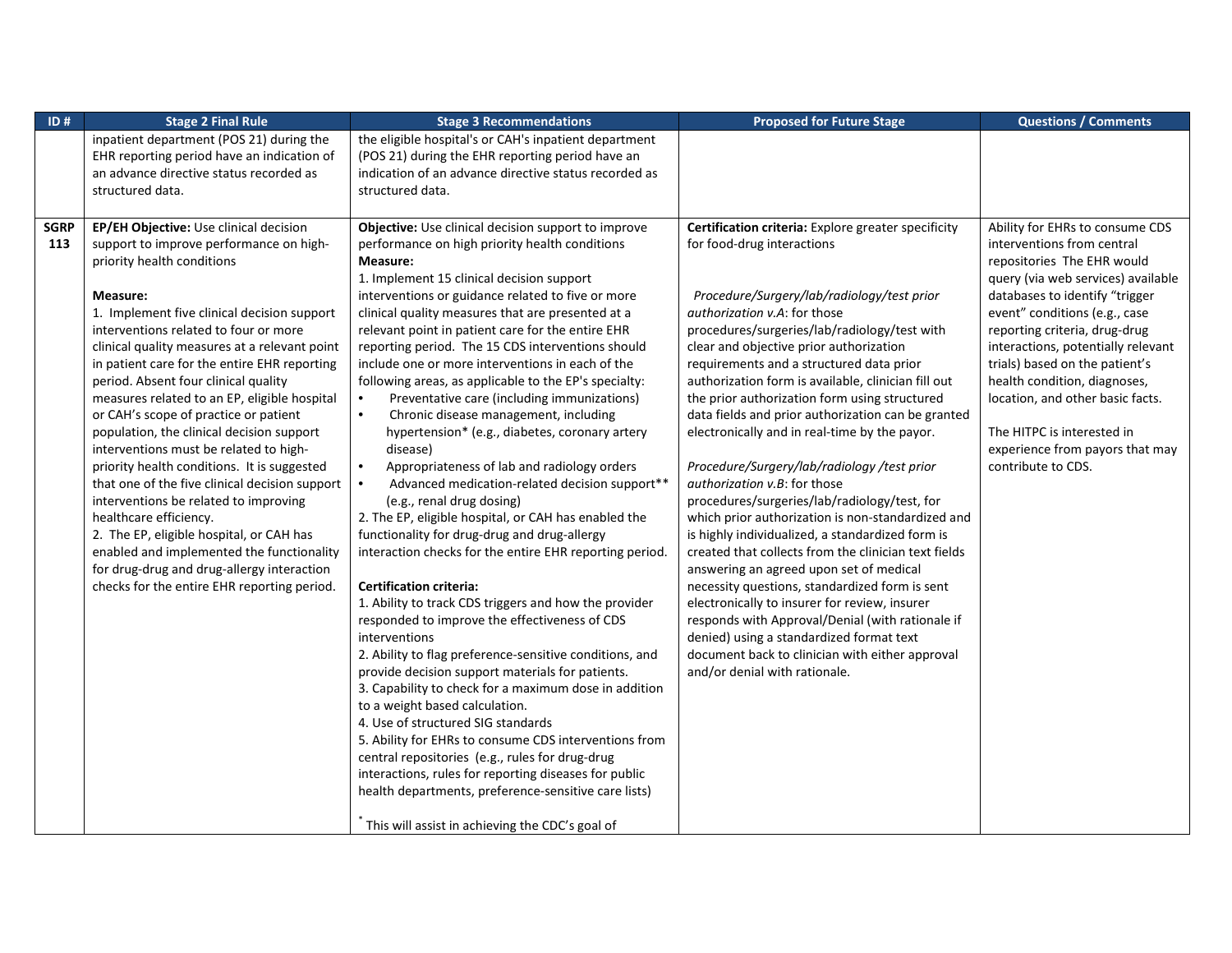| ID#         | <b>Stage 2 Final Rule</b>                    | <b>Stage 3 Recommendations</b>                                  | <b>Proposed for Future Stage</b> | <b>Questions / Comments</b> |
|-------------|----------------------------------------------|-----------------------------------------------------------------|----------------------------------|-----------------------------|
|             |                                              | improvements in hypertension control.                           |                                  |                             |
|             |                                              | ** Kuperman, GJ. (2007) Medication-related clinical             |                                  |                             |
|             |                                              | decision support in computerized provider order entry           |                                  |                             |
|             |                                              | systems a review. Journal of the American Medical               |                                  |                             |
|             |                                              | Informatics Association: JAMIA, 14(1):29-40.                    |                                  |                             |
|             |                                              |                                                                 |                                  |                             |
| <b>SGRP</b> | EP/EH Objective: Incorporate clinical lab-   | Objective: Incorporate clinical lab-test results into EHR       |                                  |                             |
| 114         | test results into Certified EHR Technology   | as structured data                                              |                                  |                             |
|             | as structured data                           |                                                                 |                                  |                             |
|             |                                              | <b>Measure:</b> More than 80% of all clinical lab tests results |                                  |                             |
|             | Measure: More than 55 percent of all         | ordered by the EP or by authorized providers of the             |                                  |                             |
|             | clinical lab tests results ordered by the EP | eligible hospital or CAH for patients admitted to its           |                                  |                             |
|             | or by authorized providers of the eligible   | inpatient or emergency department (POS 21 or 23)                |                                  |                             |
|             | hospital or CAH for patients admitted to its | during the EHR reporting period whose results are               |                                  |                             |
|             | inpatient or emergency department (POS       | either in a positive/negative or numerical format are           |                                  |                             |
|             | 21 or 23 during the EHR reporting period     | incorporated in Certified EHR Technology as                     |                                  |                             |
|             | whose results are either in a                | structured data                                                 |                                  |                             |
|             | positive/negative affirmation or numerical   |                                                                 |                                  |                             |
|             | format are incorporated in Certified EHR     |                                                                 |                                  |                             |
|             | Technology as structured data                |                                                                 |                                  |                             |
| <b>SGRP</b> | EP CORE Objective: Generate lists of         | EP Objective: Generate lists of patients for multiple           |                                  |                             |
| 115         | patients by specific conditions to use for   | specific conditions and present near real-time (vs.             |                                  |                             |
|             | quality improvement, reduction of            | retrospective reporting) patient-oriented dashboards            |                                  |                             |
|             | disparities, research, or outreach           | to use for quality improvement, reduction of                    |                                  |                             |
|             |                                              | disparities, research, or outreach reports. Dashboards          |                                  |                             |
|             | EP CORE Measure: Generate at least one       | are incorporated into the EHR's clinical workflow for           |                                  |                             |
|             | report listing patients of the EP, eligible  | the care coordinator or the provider. It is actionable          |                                  |                             |
|             | hospital or CAH with a specific condition.   | and not a retrospective report.                                 |                                  |                             |
|             |                                              |                                                                 |                                  |                             |
| <b>SGRP</b> | EP Objective: Use clinically relevant        | EP Objective: Use clinically relevant information to            |                                  |                             |
| 116         | information to identify patients who should  | identify patients who should receive reminders for              |                                  |                             |
|             | receive reminders for preventive/follow-up   | preventive/follow-up care                                       |                                  |                             |
|             | care and send these patients the reminder    |                                                                 |                                  |                             |
|             | per patient preference.                      | EP Measure: More than 20% of all unique patients                |                                  |                             |
|             |                                              | who have had an office visit with the EP within the 24          |                                  |                             |
|             | Measure: More than 10% of all unique         | months prior to the beginning of the EHR reporting              |                                  |                             |
|             | patients who have had two or more office     | period were sent a reminder, per patient preference             |                                  |                             |
|             | visits with the EP within the 24 months      |                                                                 |                                  |                             |
|             | before the beginning of the EHR reporting    | Exclusion: Specialists may be excluded for prevention           |                                  |                             |
|             | period were sent a reminder, per patient     | reminders (could be more condition specific).                   |                                  |                             |
|             | preference when available                    |                                                                 |                                  |                             |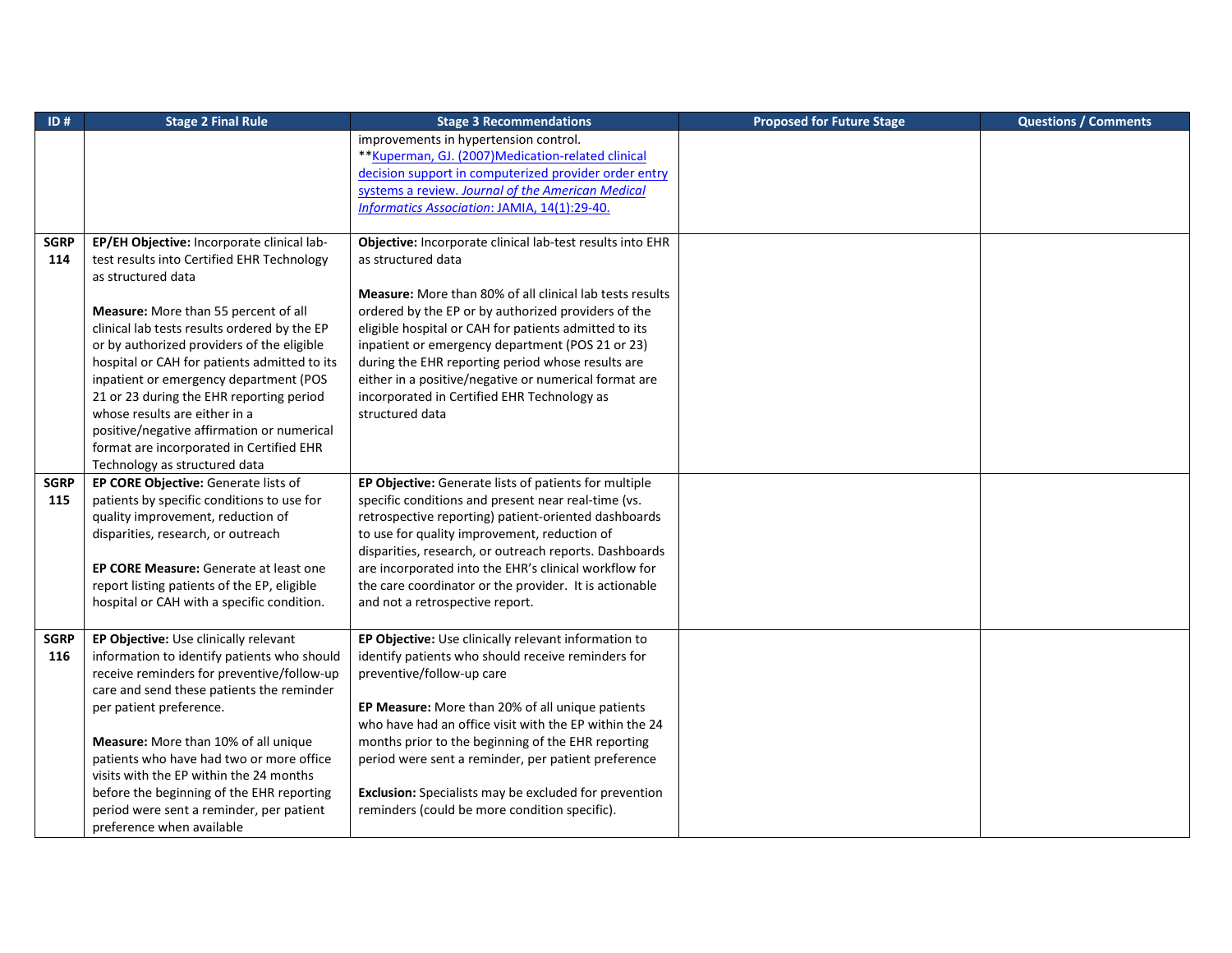| ID#         | <b>Stage 2 Final Rule</b>                                              | <b>Stage 3 Recommendations</b>                              | <b>Proposed for Future Stage</b> | <b>Questions / Comments</b>   |
|-------------|------------------------------------------------------------------------|-------------------------------------------------------------|----------------------------------|-------------------------------|
| <b>SGRP</b> | <b>EH Objective: Automatically track</b>                               | <b>EH Objective:</b> Automatically track medications from   |                                  |                               |
| 117         | medications from order to administration                               | order to administration using assistive technologies in     |                                  |                               |
|             | using assistive technologies in conjunction                            | conjunction with an electronic medication                   |                                  |                               |
|             | with an electronic medication                                          | administration record (eMAR)                                |                                  |                               |
|             | administration record (eMAR)                                           | Measure:                                                    |                                  |                               |
|             |                                                                        | 1) More than 30% of medication orders created by            |                                  |                               |
|             | <b>Measure:</b> More than 10 percent of                                | authorized providers of the eligible hospital's or CAH's    |                                  |                               |
|             | medication orders created by authorized                                | inpatient or emergency department (POS 21 or 23)            |                                  |                               |
|             | providers of the eligible hospital's or CAH's                          | during the EHR reporting period are tracked using           |                                  |                               |
|             | inpatient or emergency department (POS                                 | eMAR.                                                       |                                  |                               |
|             | 21 or 23) during the EHR reporting period                              | 2) Mismatches (situations in which a provider               |                                  |                               |
|             | for which all doses are tracked using eMAR.                            | dispenses a medication and/or dosing that is not            |                                  |                               |
|             |                                                                        | intended) are tracked for use in quality improvement.       |                                  |                               |
| SGRP        | <b>MENU Objective: Imaging results</b>                                 | <b>CORE Objective:</b> Imaging results consisting of the    |                                  | What barriers could be        |
| 118         | consisting of the image itself and any                                 | image itself and any explanation or other                   |                                  | encountered in moving this to |
|             | explanation or other accompanying                                      | accompanying information are accessible through             |                                  | core?                         |
|             | information are accessible through                                     | Certified EHR Technology.                                   |                                  |                               |
|             | Certified EHR Technology.                                              |                                                             |                                  |                               |
|             |                                                                        | <b>CORE Measure:</b> More than 10 percent of all tests      |                                  |                               |
|             | <b>MENU Measure:</b> More than 10 percent of                           | whose result is an image (including ECGs) ordered by        |                                  |                               |
|             | all tests whose result is one or more images                           | the EP or by an authorized provider of the eligible         |                                  |                               |
|             | ordered by the EP or by an authorized                                  | hospital or CAH for patients admitted to its inpatient      |                                  |                               |
|             | provider of the eligible hospital or CAH for                           | or emergency department (POS 21 and 23) during the          |                                  |                               |
|             | patients admitted to its inpatient or                                  | EHR reporting period are accessible through Certified       |                                  |                               |
|             | emergency department (POS 21 and 23)                                   | <b>EHR Technology</b>                                       |                                  |                               |
|             | during the EHR reporting period are                                    |                                                             |                                  |                               |
|             | accessible through Certified EHR                                       |                                                             |                                  |                               |
|             | Technology.                                                            |                                                             |                                  |                               |
| SGRP        | MENU Objective: Record patient family                                  | <b>CORE Objective:</b> Record high priority family history  |                                  |                               |
| 119         | health history as structured data                                      | data                                                        |                                  |                               |
|             |                                                                        | <b>CORE Measure:</b> Record high priority family history in |                                  |                               |
|             | MENU Measure: More than 20 percent of                                  | 40% of patients seen during reporting period                |                                  |                               |
|             | all unique patients seen by the EP or                                  |                                                             |                                  |                               |
|             | admitted to the eligible hospital or CAH's                             | Certification criteria: Make sure that every                |                                  |                               |
|             | inpatient or emergency department (POS                                 | appropriate CDS intervention can take into account          |                                  |                               |
|             | 21 or 23) during the EHR reporting period                              | family history for outreach (need to move that              |                                  |                               |
|             | have a structured data entry for one or<br>more first-degree relatives | functionality along as part of preventative outreach).      |                                  |                               |
|             |                                                                        |                                                             |                                  |                               |
|             |                                                                        |                                                             |                                  |                               |
|             |                                                                        |                                                             |                                  |                               |
|             |                                                                        |                                                             |                                  |                               |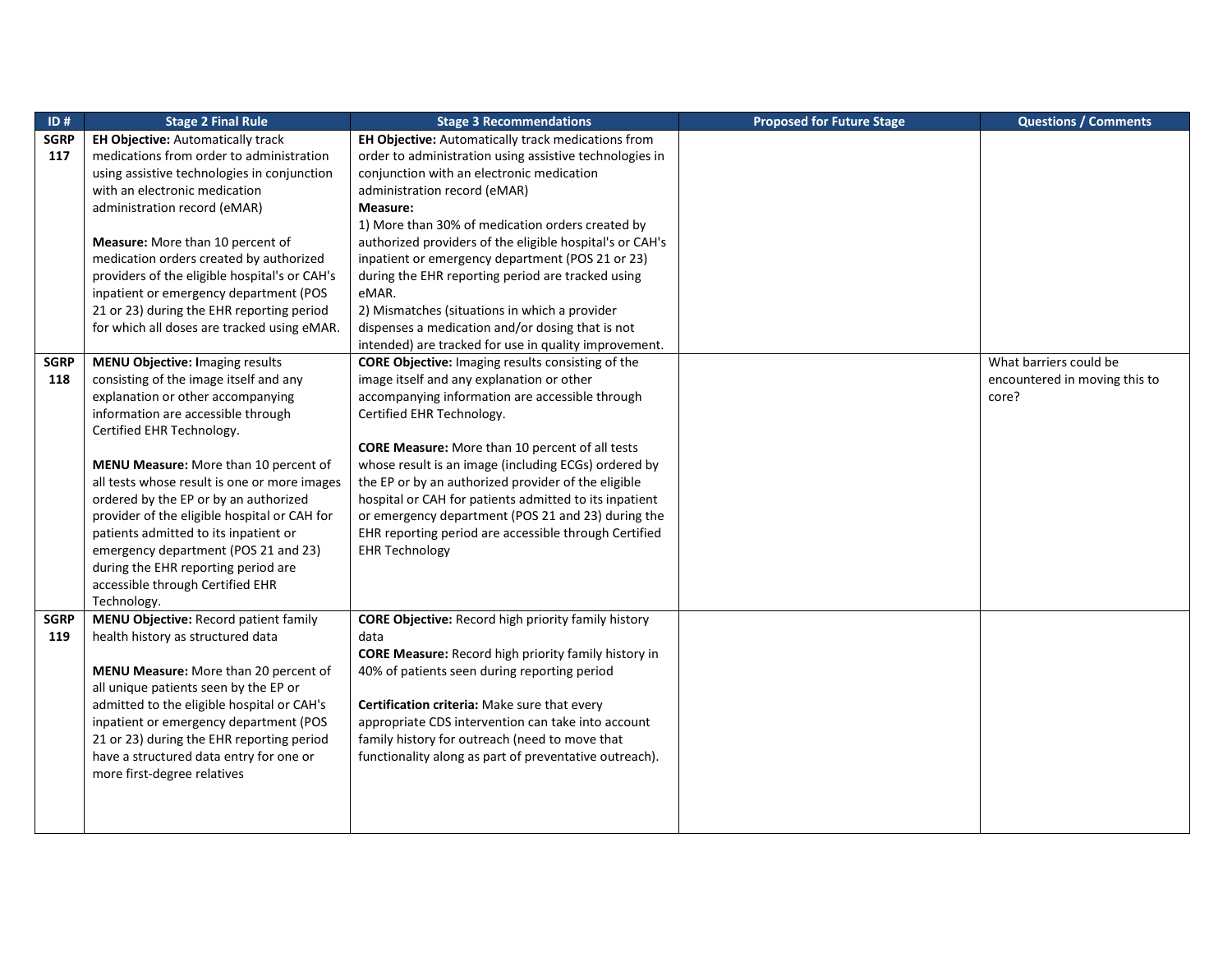| ID#         | <b>Stage 2 Final Rule</b>                       | <b>Stage 3 Recommendations</b>                            | <b>Proposed for Future Stage</b> | <b>Questions / Comments</b> |
|-------------|-------------------------------------------------|-----------------------------------------------------------|----------------------------------|-----------------------------|
| <b>SGRP</b> | EP/EH MENU Objective: Record electronic         | Record electronic notes in patient records for more       |                                  |                             |
| 120         | notes in patient records                        | than 30% of office visits within four calendar days.      |                                  |                             |
|             | EP MENU Measure: Enter at least one             |                                                           |                                  |                             |
|             | electronic progress note created, edited        |                                                           |                                  |                             |
|             | and signed by an eligible professional for      |                                                           |                                  |                             |
|             | more than 30 percent of unique patient          |                                                           |                                  |                             |
|             | office visits. Notes must be text-searchable.   |                                                           |                                  |                             |
|             | Non-searchable scanned notes do not             |                                                           |                                  |                             |
|             | qualify but this does not mean that all of      |                                                           |                                  |                             |
|             | the content has to be character text.           |                                                           |                                  |                             |
|             | Drawings and other content can be               |                                                           |                                  |                             |
|             | included with text notes under this             |                                                           |                                  |                             |
|             | measure.                                        |                                                           |                                  |                             |
|             | EP MENU Measure: Enter at least one             |                                                           |                                  |                             |
|             | electronic progress note created, edited,       |                                                           |                                  |                             |
|             | and signed by an authorized provider of the     |                                                           |                                  |                             |
|             | eligible hospital's or CAH's inpatient or       |                                                           |                                  |                             |
|             | emergency department (POS 21 or 23) for         |                                                           |                                  |                             |
|             | more than 30 percent of unique patients         |                                                           |                                  |                             |
|             | admitted to the eligible hospital or CAH's      |                                                           |                                  |                             |
|             | inpatient or emergency department during        |                                                           |                                  |                             |
|             | the EHR reporting period.                       |                                                           |                                  |                             |
|             |                                                 |                                                           |                                  |                             |
|             | Electronic progress notes must be text-         |                                                           |                                  |                             |
|             | searchable. Non-searchable, scanned notes       |                                                           |                                  |                             |
|             | do not qualify, but this does not mean that     |                                                           |                                  |                             |
|             | all of the content has to be character text.    |                                                           |                                  |                             |
|             | Drawings and other content can be               |                                                           |                                  |                             |
|             | included with text notes under this<br>measure. |                                                           |                                  |                             |
|             |                                                 |                                                           |                                  |                             |
| <b>SGRP</b> | EH MENU Objective: Provide structured           | EH CORE Objective: Provide structured electronic lab      |                                  |                             |
| 121         | electronic lab results to ambulatory            | results to eligible professionals.                        |                                  |                             |
|             | providers                                       |                                                           |                                  |                             |
|             |                                                 | EH CORE Measure: Hospital labs send (directly or          |                                  |                             |
|             | EH MENU Measure: Hospital labs send             | indirectly) structured electronic clinical lab results to |                                  |                             |
|             | structured electronic clinical lab results to   | the ordering provider for more than 80% of electronic     |                                  |                             |
|             | the ordering provider for more than 20          | lab orders received.                                      |                                  |                             |
|             | percent of electronic lab orders received       |                                                           |                                  |                             |
|             |                                                 |                                                           |                                  |                             |
|             |                                                 |                                                           |                                  |                             |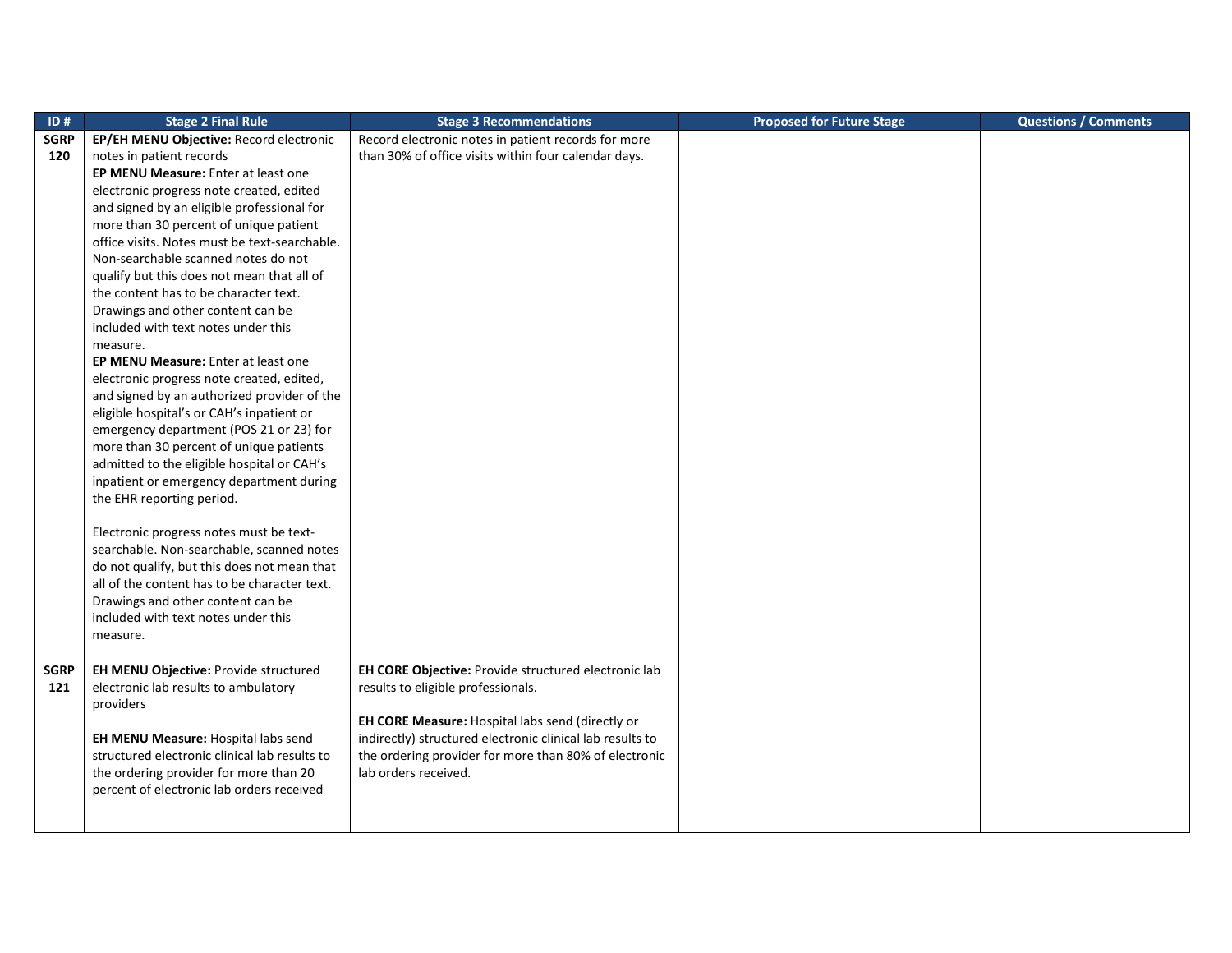| ID#                | <b>Stage 2 Final Rule</b>                                                                                                                                                                                                                                                                                                                                                                                                                                                                                                                                                                                                                                                                                                                                                                                                                                                                           | <b>Stage 3 Recommendations</b>                                                                                                                                                                                                                                                                                                                                                                                                                                                                                                                                                                                                                                                                                                                                                                                                                                                                                                                                                                                 | <b>Proposed for Future Stage</b>                                                                                                                                                                                                                                                            | <b>Questions / Comments</b>                                                                                                                                                                                                                                                                                                                                                                                                                                                                                                                                                                                                                                                     |
|--------------------|-----------------------------------------------------------------------------------------------------------------------------------------------------------------------------------------------------------------------------------------------------------------------------------------------------------------------------------------------------------------------------------------------------------------------------------------------------------------------------------------------------------------------------------------------------------------------------------------------------------------------------------------------------------------------------------------------------------------------------------------------------------------------------------------------------------------------------------------------------------------------------------------------------|----------------------------------------------------------------------------------------------------------------------------------------------------------------------------------------------------------------------------------------------------------------------------------------------------------------------------------------------------------------------------------------------------------------------------------------------------------------------------------------------------------------------------------------------------------------------------------------------------------------------------------------------------------------------------------------------------------------------------------------------------------------------------------------------------------------------------------------------------------------------------------------------------------------------------------------------------------------------------------------------------------------|---------------------------------------------------------------------------------------------------------------------------------------------------------------------------------------------------------------------------------------------------------------------------------------------|---------------------------------------------------------------------------------------------------------------------------------------------------------------------------------------------------------------------------------------------------------------------------------------------------------------------------------------------------------------------------------------------------------------------------------------------------------------------------------------------------------------------------------------------------------------------------------------------------------------------------------------------------------------------------------|
| <b>SGRP</b><br>122 | <b>NEW</b>                                                                                                                                                                                                                                                                                                                                                                                                                                                                                                                                                                                                                                                                                                                                                                                                                                                                                          | Objective: The EHR is able to assist with follow-up on<br>test results                                                                                                                                                                                                                                                                                                                                                                                                                                                                                                                                                                                                                                                                                                                                                                                                                                                                                                                                         |                                                                                                                                                                                                                                                                                             |                                                                                                                                                                                                                                                                                                                                                                                                                                                                                                                                                                                                                                                                                 |
|                    |                                                                                                                                                                                                                                                                                                                                                                                                                                                                                                                                                                                                                                                                                                                                                                                                                                                                                                     | Measure: 10% of test results, including those which<br>were not completed are acknowledged within 3 days<br><b>Certification Criteria:</b><br>• EHRs must have the ability to identify abnormal<br>test results and to to notify the ordering providers<br>when results are available or not completed by a<br>certain time.<br>EHRs must record date/time test results are<br>$\bullet$<br>reviewed and by whom                                                                                                                                                                                                                                                                                                                                                                                                                                                                                                                                                                                               |                                                                                                                                                                                                                                                                                             |                                                                                                                                                                                                                                                                                                                                                                                                                                                                                                                                                                                                                                                                                 |
|                    |                                                                                                                                                                                                                                                                                                                                                                                                                                                                                                                                                                                                                                                                                                                                                                                                                                                                                                     | Engage patients and families in their care                                                                                                                                                                                                                                                                                                                                                                                                                                                                                                                                                                                                                                                                                                                                                                                                                                                                                                                                                                     |                                                                                                                                                                                                                                                                                             |                                                                                                                                                                                                                                                                                                                                                                                                                                                                                                                                                                                                                                                                                 |
| <b>SGRP</b>        | EP Objective: Provide patients the ability to                                                                                                                                                                                                                                                                                                                                                                                                                                                                                                                                                                                                                                                                                                                                                                                                                                                       | EPs should make info available within 24 hours if                                                                                                                                                                                                                                                                                                                                                                                                                                                                                                                                                                                                                                                                                                                                                                                                                                                                                                                                                              | <b>Building on Automated Transmit:</b>                                                                                                                                                                                                                                                      |                                                                                                                                                                                                                                                                                                                                                                                                                                                                                                                                                                                                                                                                                 |
| 204A               | view online, download, and transmit (VDT)<br>their health information within 4 business<br>days of the information being available to<br>the EP.<br>EP Measure: 1. More than 50 percent of all<br>unique patients seen by the EP during the<br>EHR reporting period are provided timely<br>(within 4 business days after the<br>information is available to the EP) online<br>access to their health information subject<br>to the EP's discretion to withhold certain<br>information.<br>2. More than 5 percent of all unique<br>patients seen by the EP during the EHR<br>reporting period (or their authorized<br>representatives) view, download, or<br>transmit to a third party their health<br>information.<br>EH Objective: Provide patients the ability<br>to view online, download, and transmit<br>information about a hospital admission<br>1. More than 50 percent of all patients who | generated during course of visit<br>For labs or other types of info not generated<br>within course of visit, it is made available to pts<br>within four business days of info becoming<br>available to EPs<br>Potential to increase both thresholds (% offer and<br>% use) based on experience in Stage 2<br>Note: Depending on experience in Stage 2, CMS may<br>want to give credit to some providers (e.g. specialists)<br>for view/download/transmit where the patient has<br>requested that they prefer info to be sent to a location<br>they specify (such as another provider portal or PHR),<br>rather than only making available information on the<br>provider's portal.<br>MENU item: Automated Transmit*: (builds on<br>Automated Blue Button Initiative (ABBI)): Provide 50%<br>of patients the ability to designate to whom and when<br>(i.e. pre-set automated & on-demand) a summary of<br>care document is sent to patient-designated<br>recipient** (for example, a one-time request to send | 1a. Create the ability for providers to review<br>patient-transmitted information and accept<br>updates into EHR.<br>1b. Related certification criteria: Standards<br>needed for provider directories in order to<br>facilitate more automated transmissions per<br>patients' designations. | Explore the readiness of vendors<br>and the pros and cons of<br>including certification for the<br>following in this objective:<br>Images (actual images, not<br>$\bullet$<br>just reports)<br>Radiation dosing<br>$\bullet$<br>information from tests<br>involving radiation<br>exposure in a structured<br>field so that patients can<br>view the amount of<br>radiation they have been<br>exposed to<br>Add a MENU item to enable<br>patients to view provider<br>progress notes (re: Open<br><b>Notes: Doctors and Patients</b><br>Signing On. Ann Intern<br><b>Med. 20</b><br>July 2010;153(2):121-125)<br>What is the best way to ensure<br>that individuals access their |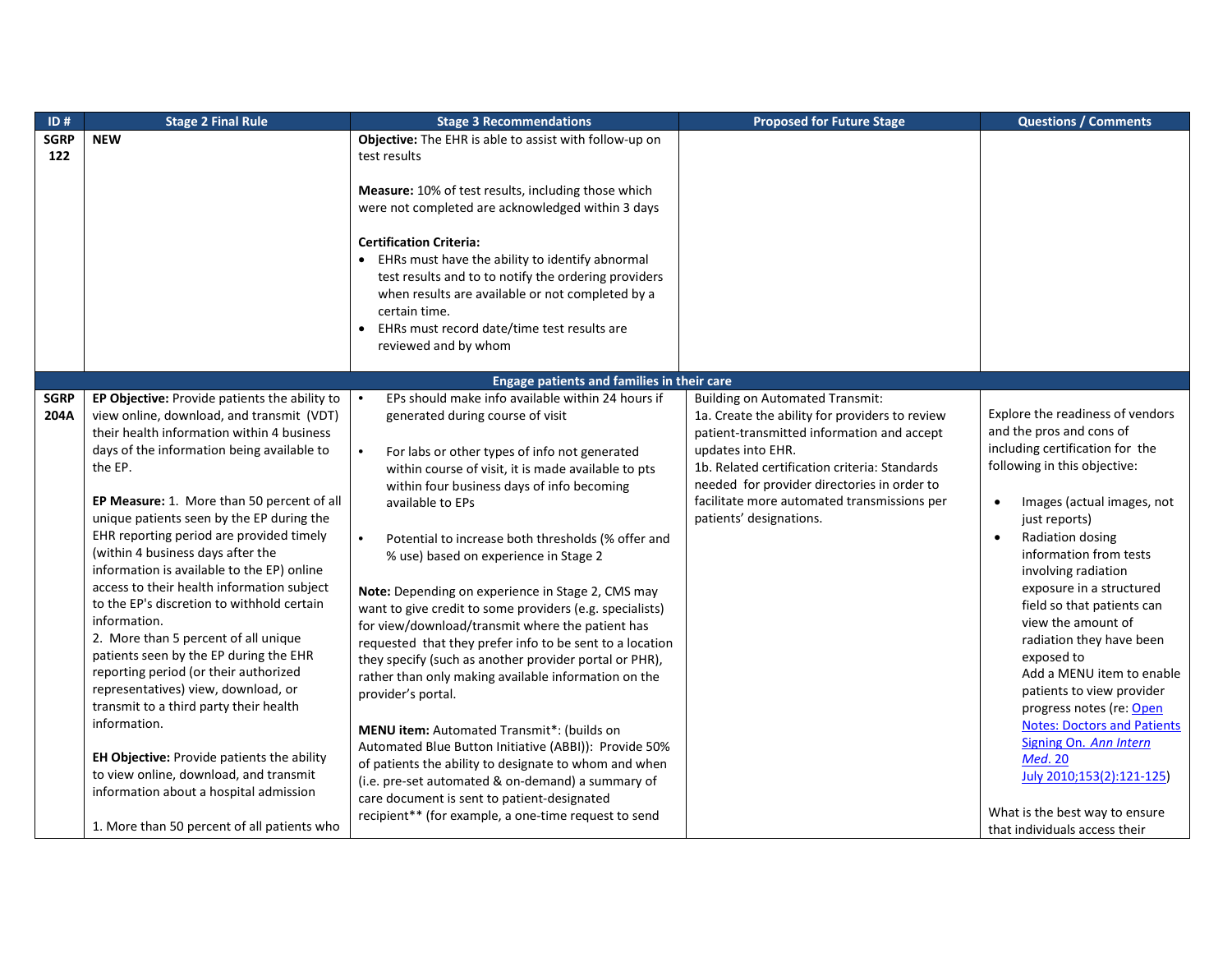| $\overline{1D}$ # | <b>Stage 2 Final Rule</b>                  | <b>Stage 3 Recommendations</b>                         | <b>Proposed for Future Stage</b> | <b>Questions / Comments</b>                   |
|-------------------|--------------------------------------------|--------------------------------------------------------|----------------------------------|-----------------------------------------------|
|                   | are discharged from the inpatient or       | information from specialist to primary care, or a      |                                  | health information through the                |
|                   | emergency department (POS 21 or 23) of     | standing request to always send an updated care        |                                  | view/download/transmit                        |
|                   | an eligible hospital or CAH have their     | summary when certain events arise, such as a change in |                                  | capability are provided with                  |
|                   | information available online within 36     | medication or the completion of new tests or           |                                  | transparency and education                    |
|                   | hours of discharge                         | procedures). *Subject to the same conditions as view,  |                                  | about the benefits and potential              |
|                   | 2. More than 5 percent of all patients (or | download, transmit                                     |                                  | risks of downloading health                   |
|                   | their authorized representatives) who are  |                                                        |                                  | information, consistent with the              |
|                   | discharged from the inpatient or           | **Before issuing final recommendations in May 2013,    |                                  | HIT Policy Committee's                        |
|                   | emergency department (POS 21 or 23) of     | HITPC will also review the result of Automated Blue    |                                  | recommendations of August 16,                 |
|                   | an eligible hospital or CAH view, download | Button pilots, in addition to considering public       |                                  | 2011? Is certification an                     |
|                   | or transmit to a third party their         | comments received.                                     |                                  | appropriate vehicle for ensuring              |
|                   | information during the reporting period.   |                                                        |                                  | such transparency is part of                  |
|                   |                                            |                                                        |                                  | CEHRT? If so, what would the                  |
|                   |                                            |                                                        |                                  | certification requirement look                |
|                   |                                            |                                                        |                                  | like? If not, what are other                  |
|                   |                                            |                                                        |                                  | mechanisms for ensuring                       |
|                   |                                            |                                                        |                                  | transparency to consumers using               |
|                   |                                            |                                                        |                                  | the view/download/transmit                    |
|                   |                                            |                                                        |                                  | capabilities?                                 |
|                   |                                            |                                                        |                                  |                                               |
|                   |                                            |                                                        |                                  | In its recent final rule, and in              |
|                   |                                            |                                                        |                                  | response to comments, ONC                     |
|                   |                                            |                                                        |                                  | adopted Level A conformance as                |
|                   |                                            |                                                        |                                  | the standard for the accessibility            |
|                   |                                            |                                                        |                                  | web content in accordance with                |
|                   |                                            |                                                        |                                  | the Web Content Accessibility                 |
|                   |                                            |                                                        |                                  | Guidelines (WCAG). ONC                        |
|                   |                                            |                                                        |                                  | indicated per commenters                      |
|                   |                                            |                                                        |                                  | suggestions that WCAG Level AA                |
|                   |                                            |                                                        |                                  | conformance would be                          |
|                   |                                            |                                                        |                                  | considered for the next edition of            |
|                   |                                            |                                                        |                                  | certification criteria. Given that            |
|                   |                                            |                                                        |                                  | all EHR technologies certified to             |
|                   |                                            |                                                        |                                  | the view, download, transmit to a             |
|                   |                                            |                                                        |                                  | 3 <sup>rd</sup> party certification criterion |
|                   |                                            |                                                        |                                  | will have met Level A, how                    |
|                   |                                            |                                                        |                                  | difficult would it be for EHR                 |
|                   |                                            |                                                        |                                  | technology to have to meet Level              |
|                   |                                            |                                                        |                                  | AA conformance?                               |
|                   |                                            |                                                        |                                  |                                               |
|                   |                                            |                                                        |                                  |                                               |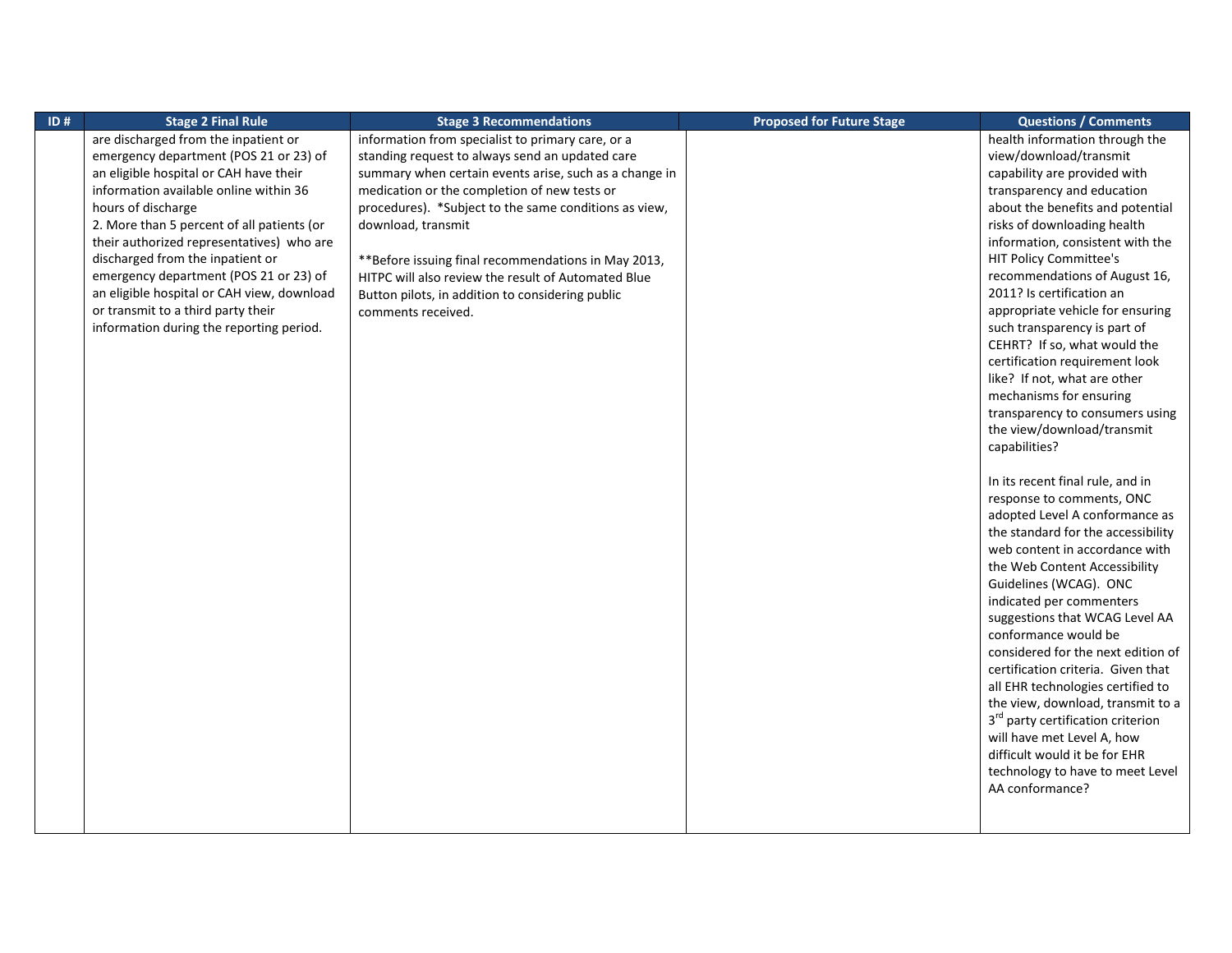| ID#         | <b>Stage 2 Final Rule</b>                 | <b>Stage 3 Recommendations</b>                                                                              | <b>Proposed for Future Stage</b> | <b>Questions / Comments</b>         |
|-------------|-------------------------------------------|-------------------------------------------------------------------------------------------------------------|----------------------------------|-------------------------------------|
| <b>SGRP</b> | <b>New</b>                                | MENU: Provide 10% of patients with the ability to                                                           |                                  | Readiness of standards to include   |
| 204B        |                                           | submit patient-generated health information to                                                              |                                  | medical device data from the        |
|             |                                           | improve performance on high priority health                                                                 |                                  | home?                               |
|             |                                           | conditions, and/or to improve patient engagement in                                                         |                                  |                                     |
|             |                                           | care (e.g. patient experience, pre-visit information,                                                       |                                  | What information would              |
|             |                                           | patient created health goals, shared decision making,                                                       |                                  | providers consider most valuable    |
|             |                                           | advance directives, etc.). This could be accomplished                                                       |                                  | to receive electronically from      |
|             |                                           | through semi-structured questionnaires, and EPs and                                                         |                                  | patients? What information do       |
|             |                                           | EHs would choose information that is most relevant for                                                      |                                  | patients think is most important    |
|             |                                           | their patients and/or related to high priority health                                                       |                                  | to share electronically with        |
|             |                                           | conditions they elect to focus on.                                                                          |                                  | providers? How can the HITECH       |
|             |                                           |                                                                                                             |                                  | incentive program support           |
|             |                                           | Based upon feedback from HITSC this should be a                                                             |                                  | allowing doctors and patients to    |
|             |                                           | MENU item in order to create the essential                                                                  |                                  | mutually agree on patient-          |
|             |                                           | functionality in certified EHRs.                                                                            |                                  | generated data flows that meet      |
|             |                                           |                                                                                                             |                                  | their needs, and should the         |
|             |                                           |                                                                                                             |                                  | functionality to collect those data |
|             |                                           |                                                                                                             |                                  | be part of EHR certification?       |
|             |                                           |                                                                                                             |                                  | Please provide published            |
|             |                                           |                                                                                                             |                                  | evidence or organizational          |
|             |                                           |                                                                                                             |                                  | experience to support               |
|             |                                           |                                                                                                             |                                  | suggestions.                        |
| <b>SGRP</b> |                                           |                                                                                                             |                                  |                                     |
| 204D        | <b>New</b>                                | Objective: Provide patients with the ability to request<br>an amendment to their record online (e.g., offer |                                  |                                     |
|             |                                           | corrections, additions, or updates to the record)                                                           |                                  |                                     |
|             |                                           | through VDT in an obvious manner.                                                                           |                                  |                                     |
| <b>SGRP</b> | EP Objective: Provide clinical summaries  | The clinical summary should be pertinent to the office                                                      |                                  | What specific information should    |
| 205         | for patients for each office visit        | visit, not just an abstract from the medical record.                                                        |                                  | be included in the after visit      |
|             | EP Measure: Clinical summaries provided   |                                                                                                             |                                  | summary to facilitate the goal of   |
|             | to patients or patient-authorized         |                                                                                                             |                                  | patients having concise and clear   |
|             | representatives within 1 business day for |                                                                                                             |                                  | access to information about their   |
|             | more than 50 percent of office visits.    |                                                                                                             |                                  | most recent health and care, and    |
|             |                                           |                                                                                                             |                                  | understand what they can do         |
|             |                                           |                                                                                                             |                                  | next, as well as when to call the   |
|             |                                           |                                                                                                             |                                  | doctor if certain                   |
|             |                                           |                                                                                                             |                                  | symptoms/events arise?              |
| <b>SGRP</b> | EP/EH Objective: Use Certified EHR        | Additional language support: For the top 5 non-English                                                      |                                  |                                     |
| 206         | Technology to identify patient-specific   | languages spoken nationally, provide 80% of patient-                                                        |                                  |                                     |
|             | education resources and provide those     |                                                                                                             |                                  |                                     |
|             | resources to the patient                  | specific education materials in at least one of those                                                       |                                  |                                     |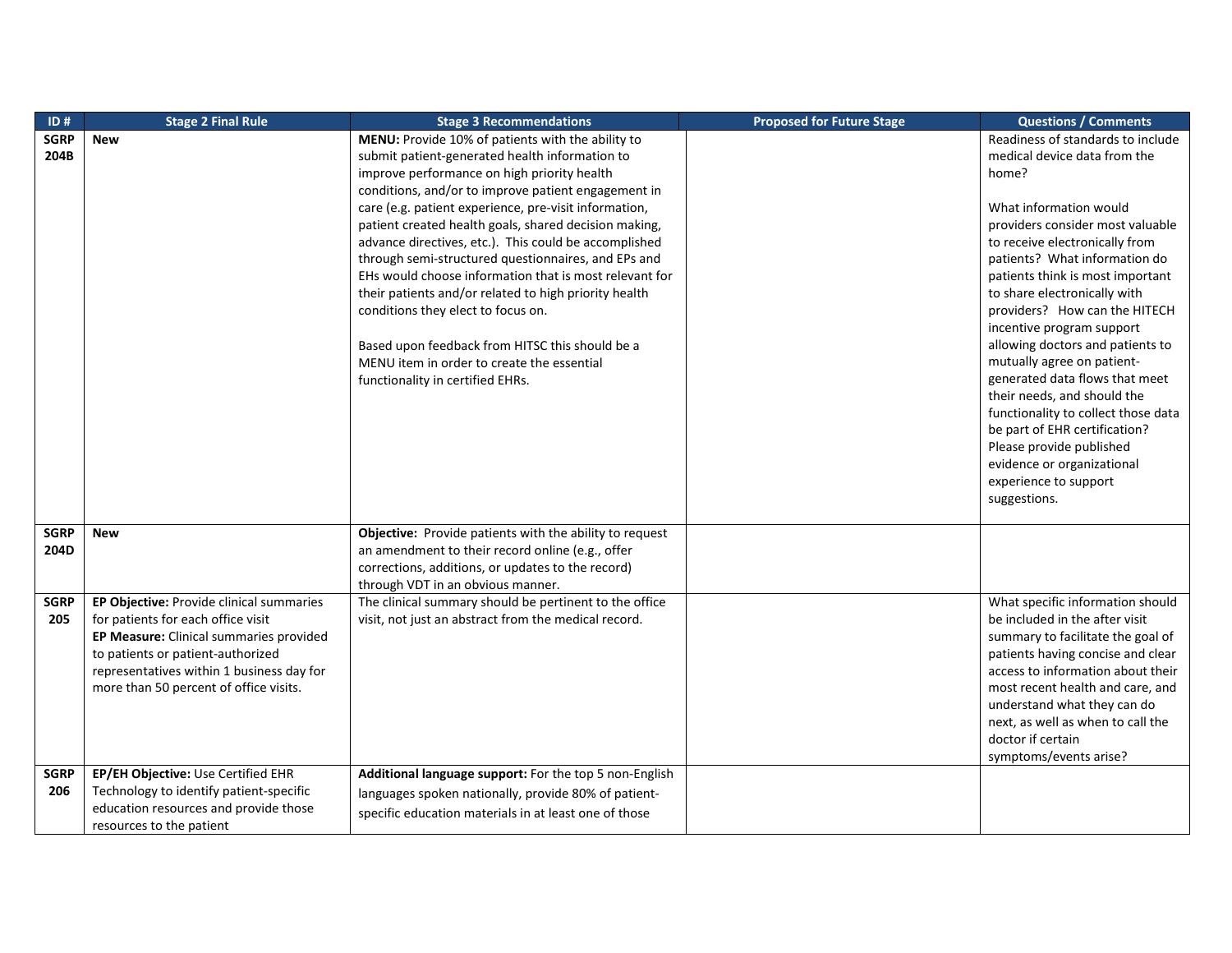| ID#         | <b>Stage 2 Final Rule</b>                    | <b>Stage 3 Recommendations</b>                            | <b>Proposed for Future Stage</b>                | <b>Questions / Comments</b>           |
|-------------|----------------------------------------------|-----------------------------------------------------------|-------------------------------------------------|---------------------------------------|
|             |                                              | languages based on EP's or EH's local population, where   |                                                 |                                       |
|             | EP CORE Measure: Patient specific            | publically available.                                     |                                                 |                                       |
|             | education resources identified by CEHRT      |                                                           |                                                 |                                       |
|             | are provided to patients for more than 10    |                                                           |                                                 |                                       |
|             | percent of all unique patients with office   |                                                           |                                                 |                                       |
|             | visits seen by the EP during the EHR         |                                                           |                                                 |                                       |
|             | reporting period                             |                                                           |                                                 |                                       |
|             |                                              |                                                           |                                                 |                                       |
|             | <b>EH CORE Measure:</b> More than 10 percent |                                                           |                                                 |                                       |
|             | of all unique patients admitted to the       |                                                           |                                                 |                                       |
|             | eligible hospital's or CAH's inpatient or    |                                                           |                                                 |                                       |
|             | emergency departments (POS 21 or 23) are     |                                                           |                                                 |                                       |
|             | provided patient- specific education         |                                                           |                                                 |                                       |
|             | resources identified by Certified EHR        |                                                           |                                                 |                                       |
|             | Technology                                   |                                                           |                                                 |                                       |
| <b>SGRP</b> | EP Objective: Use secure electronic          | Measure: More than 10%* of patients use secure            | Create capacity for electronic episodes of care | *What would be an appropriate         |
| 207         | messaging to communicate with patients       | electronic messaging to communicate with EPs              | (telemetry devices, etc) and to do e-referrals  | increase in threshold based upon      |
|             | on relevant health information               |                                                           | and e-consults                                  | evidence and experience?              |
|             |                                              |                                                           |                                                 |                                       |
|             | EP Measure: A secure message was sent        |                                                           |                                                 |                                       |
|             | using the electronic messaging function of   |                                                           |                                                 |                                       |
|             | Certified EHR Technology by more than 5      |                                                           |                                                 |                                       |
|             | percent of unique patients (or their         |                                                           |                                                 |                                       |
|             | authorized representatives) seen by the EP   |                                                           |                                                 |                                       |
|             | during the EHR reporting period              |                                                           |                                                 |                                       |
| <b>SGRP</b> | Not included separately (in reminder         | EP and EH Measure: Record communication                   |                                                 |                                       |
| 208         | objective)                                   | preferences for 20% of patients, based on how (e.g.,      |                                                 |                                       |
|             |                                              | the medium) patients would like to receive information    |                                                 |                                       |
|             |                                              | for certain purposes (including appointment reminders,    |                                                 |                                       |
|             |                                              | reminders for follow up and preventive care, referrals,   |                                                 |                                       |
|             |                                              | after visit summaries and test results).                  |                                                 |                                       |
| <b>SGRP</b> | <b>New</b>                                   | Certification Criteria: Capability for EHR to query       |                                                 | The goal of this objective is to      |
| 209         |                                              | research enrollment systems to identify available         |                                                 | facilitate identification of patients |
|             |                                              | clinical trials. No use requirements until future stages. |                                                 | who might be eligible for a           |
|             |                                              |                                                           |                                                 | clinical trial, if they are           |
|             |                                              |                                                           |                                                 | interested. The EHR would query       |
|             |                                              |                                                           |                                                 | available clinical trial registries   |
|             |                                              |                                                           |                                                 | and identify potentially relevant     |
|             |                                              |                                                           |                                                 | trials based on patient's health      |
|             |                                              |                                                           |                                                 | condition, location, and other        |
|             |                                              |                                                           |                                                 | basic facts. Ultimately, the EHR      |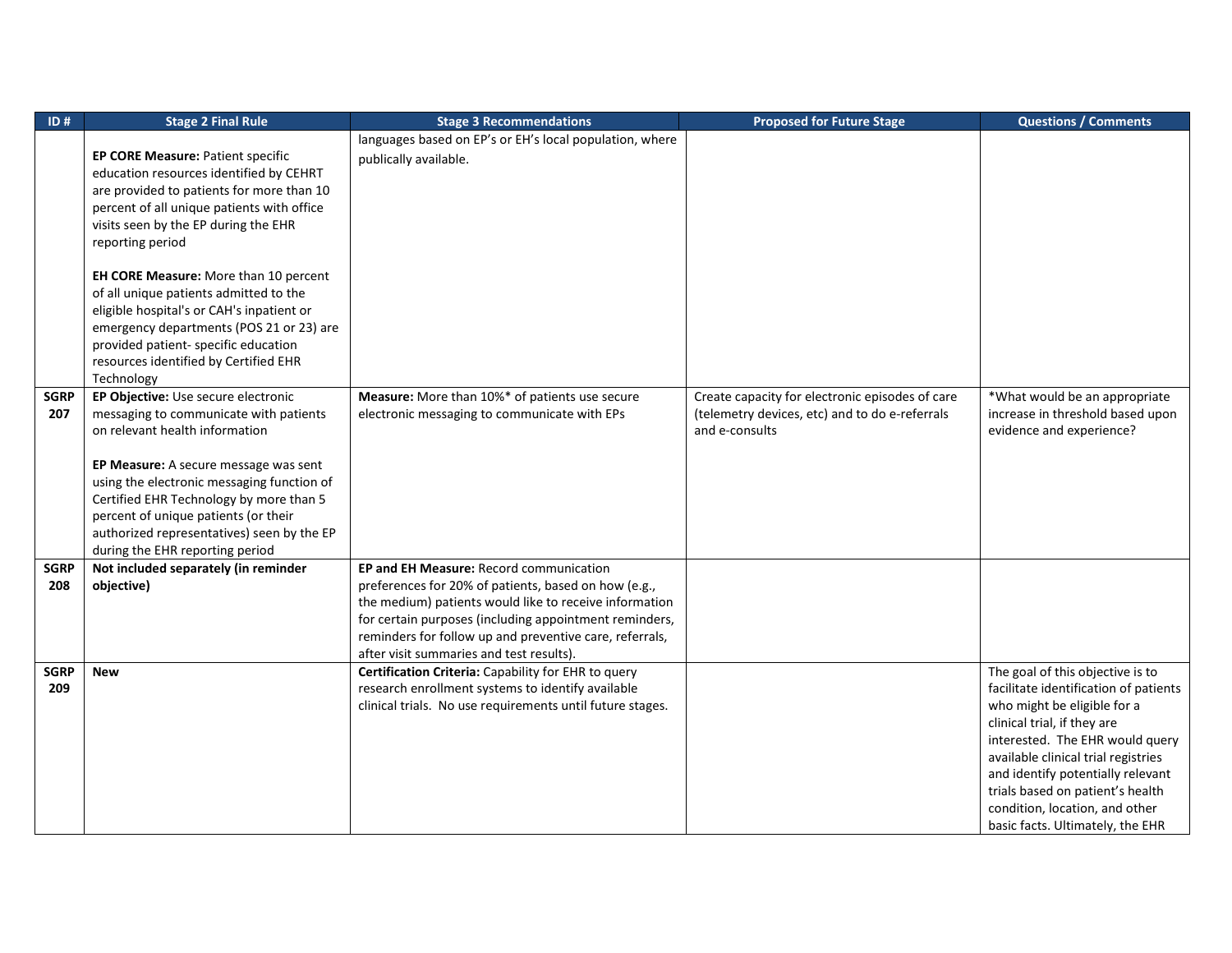| ID#                | <b>Stage 2 Final Rule</b>                                                          | <b>Stage 3 Recommendations</b>                                                            | <b>Proposed for Future Stage</b>                                                                    | <b>Questions / Comments</b>          |
|--------------------|------------------------------------------------------------------------------------|-------------------------------------------------------------------------------------------|-----------------------------------------------------------------------------------------------------|--------------------------------------|
|                    |                                                                                    |                                                                                           |                                                                                                     | would not be able to determine       |
|                    |                                                                                    |                                                                                           |                                                                                                     | final eligibility for the trial; it  |
|                    |                                                                                    |                                                                                           |                                                                                                     | would only be able to identify       |
|                    |                                                                                    |                                                                                           |                                                                                                     | possibly relevant trial              |
|                    |                                                                                    |                                                                                           |                                                                                                     | opportunities.                       |
|                    |                                                                                    | <b>Improve Care Coordination</b><br>EP / EH / CAH Objective: The EP, eligible hospital or |                                                                                                     | Feasibility to add additional fields |
| <b>SGRP</b><br>302 | EP/EH CORE Objective: The EP/EH who<br>receives a patient from another setting of  | CAH who receives a patient from another setting of                                        | Reconciliation of contraindications (any medical<br>reason for not performing a particular therapy; | for reconciliation e.g. social       |
|                    | care or provider of care or believes an                                            | care or provider of care or believes an encounter is                                      | any condition, clinical symptom, or circumstance                                                    | history? Is anyone currently         |
|                    | encounter is relevant should perform                                               | relevant should perform reconciliation for:                                               | indicating that the use of an otherwise advisable                                                   | doing reconciliation outside of      |
|                    | medication reconciliation.                                                         | - medications                                                                             | intervention in some particular line of treatment                                                   | meds, med allergies, and             |
|                    |                                                                                    | - medication allergies                                                                    | is improper, undesirable, or inappropriate)                                                         | problems and what has the            |
|                    | EP/EH CORE Measure: The EP, eligible                                               | - problems                                                                                |                                                                                                     | experience been?                     |
|                    | hospital or CAH performs medication                                                |                                                                                           | Certification Criteria: Standards work needs to be                                                  |                                      |
|                    | reconciliation for more than 50% of                                                | EP / EH / CAH Measure: The EP, EH, or CAH performs                                        | done to support the valuing and coding of                                                           |                                      |
|                    | transitions of care in which the patient is                                        | reconciliation for medications for more than 50% of                                       | contraindications.                                                                                  |                                      |
|                    | transitioned into the care of the EP or                                            | transitions of care, and it performs reconciliation for                                   |                                                                                                     |                                      |
|                    | admitted to the eligible hospital's or CAH's                                       | medication allergies, and problems for more than 10%                                      |                                                                                                     |                                      |
|                    | inpatient or emergency department (POS                                             | of transitions of care in which the patient is                                            |                                                                                                     |                                      |
|                    | 21 or 23)                                                                          | transitioned into the care of the EP or admitted to the                                   |                                                                                                     |                                      |
|                    |                                                                                    | eligible hospital's or CAH's inpatient or emergency                                       |                                                                                                     |                                      |
|                    |                                                                                    | department (POS 21 or 23).                                                                |                                                                                                     |                                      |
|                    |                                                                                    | Certification Criteria: Standards work needs to be                                        |                                                                                                     |                                      |
|                    |                                                                                    | done to adapt and further develop existing standards                                      |                                                                                                     |                                      |
|                    |                                                                                    | to define the nature of reactions for allergies (i.e.                                     |                                                                                                     |                                      |
|                    |                                                                                    | severity).                                                                                |                                                                                                     |                                      |
| <b>SGRP</b>        | EP/EH CORE Objective: The EP/EH/CAH                                                | EP/ EH / CAH Objective: EP/EH/CAH who transitions                                         |                                                                                                     | *What would be an appropriate        |
| 303                | who transitions their patient to another                                           | their patient to another setting of care or refers their                                  |                                                                                                     | increase in the electronic           |
|                    | setting of care or provider of care or refers                                      | patient to another provider of care                                                       |                                                                                                     | threshold based upon evidence        |
|                    | their patient to another provider of care<br>provides summary care record for each |                                                                                           |                                                                                                     | and experience?                      |
|                    | transition of care or referral.                                                    | Provide a summary of care record for each site                                            |                                                                                                     |                                      |
|                    |                                                                                    | transition or referral when transition or referral occurs                                 |                                                                                                     |                                      |
|                    | CORE Measure: 1. The EP, eligible hospital,                                        | with available information                                                                |                                                                                                     |                                      |
|                    | or CAH that transitions or refers their                                            |                                                                                           |                                                                                                     |                                      |
|                    | patient to another setting of care or                                              | Must include the following four for transitions of site                                   |                                                                                                     |                                      |
|                    | provider of care provides a summary of                                             | of care, and the first for referrals (with the others as                                  |                                                                                                     |                                      |
|                    | care record for more than 50 percent of                                            | clinically relevant):                                                                     |                                                                                                     |                                      |
|                    | transitions of care and referrals.                                                 | 1. Concise narrative in support of care transitions (free                                 |                                                                                                     |                                      |
|                    | 2. The EP, eligible hospital or CAH that                                           | text that captures current care synopsis and                                              |                                                                                                     |                                      |
|                    | transitions or refers their patient to                                             | expectations for transitions and / or referral)                                           |                                                                                                     |                                      |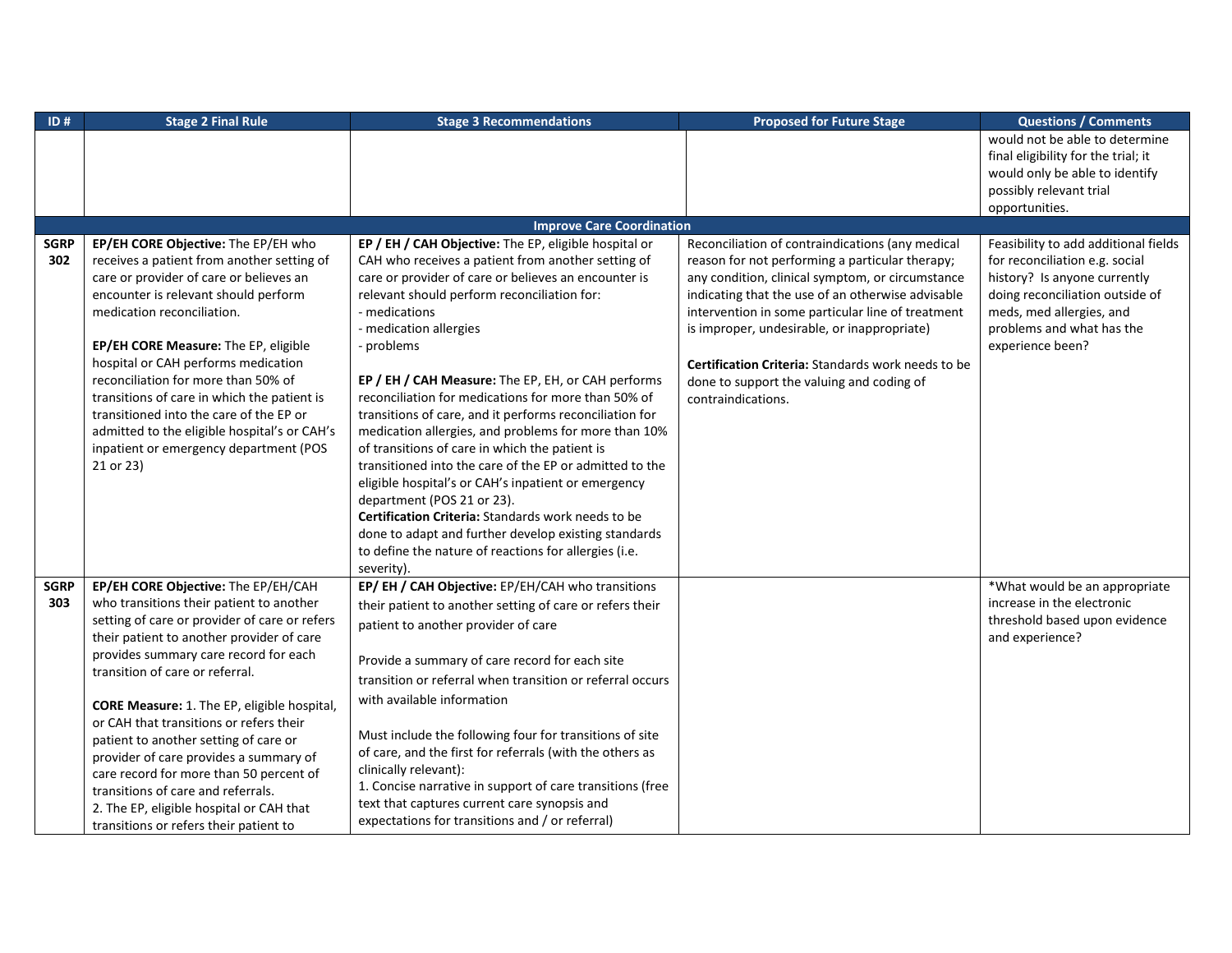| ID#         | <b>Stage 2 Final Rule</b>                                                            | <b>Stage 3 Recommendations</b>                                                     | <b>Proposed for Future Stage</b>                     | <b>Questions / Comments</b>     |
|-------------|--------------------------------------------------------------------------------------|------------------------------------------------------------------------------------|------------------------------------------------------|---------------------------------|
|             | another setting of care or provider of care<br>provides a summary of care record for | 2. Setting-specific goals<br>3. Instructions for care during transition and for 48 |                                                      |                                 |
|             | more than 10% of such transitions and                                                | hours afterwards                                                                   |                                                      |                                 |
|             | referrals either (a) electronically                                                  | 4. Care team members, including primary care                                       |                                                      |                                 |
|             | transmitted using CEHRT to a recipient or                                            | provider and caregiver name, role and contact info                                 |                                                      |                                 |
|             | (b) where the recipient receives the                                                 | (using DECAF (Direct care provision, Emotional                                     |                                                      |                                 |
|             | summary of care record via exchange                                                  | support, Care coordination, Advocacy, and Financial))                              |                                                      |                                 |
|             | facilitated by an organization that is a                                             |                                                                                    |                                                      |                                 |
|             | NwHIN Exchange participant or in a manner                                            | Measure: The EP, eligible hospital, or CAH that site                               |                                                      |                                 |
|             | that is consistent with the governance                                               | transitions or refers their patient to another setting of                          |                                                      |                                 |
|             | mechanism ONC establishes for the                                                    | care (including home) or provider of care provides a                               |                                                      |                                 |
|             | nationwide health information network.                                               | summary of care record for 65% of transitions of care                              |                                                      |                                 |
|             | 3. An EP, eligible hospital or CAH must                                              | and referrals (and at least 30%* electronically).                                  |                                                      |                                 |
|             | satisfy one of the two following criteria:<br>(A) conducts one or more successful    |                                                                                    |                                                      |                                 |
|             | electronic exchanges of a summary of care                                            | Certification Criteria: EHR is able to set aside a                                 |                                                      |                                 |
|             | document, as part of which is counted in                                             | concise narrative section in the summary of care                                   |                                                      |                                 |
|             | "measure 2" (for EPs the measure at                                                  | document that allows the provider to prioritize                                    |                                                      |                                 |
|             | §495.6(j)(14)(ii)                                                                    | clinically relevant information such as reason for                                 |                                                      |                                 |
|             | (B) and for eligible hospitals and CAHs the                                          | transition and/or referral.                                                        |                                                      |                                 |
|             | measure at §495.6(I)(11)(ii)(B)) with a                                              |                                                                                    |                                                      |                                 |
|             | recipient who has EHR technology that was                                            | Certification criteria: Ability to automatically populate                          |                                                      |                                 |
|             | developed by a different EHR technology<br>developer than the sender's EHR           | a referral form for specific purposes, including a                                 |                                                      |                                 |
|             | technology certified to 45 CFR                                                       | referral to a smoking quit line.                                                   |                                                      |                                 |
|             | 170.314(b)(2); or                                                                    |                                                                                    |                                                      |                                 |
|             | (B) conducts one or more successful tests                                            | Certification Criteria: Inclusion of data sets being                               |                                                      |                                 |
|             | with the CMS designated test EHR during                                              | defined by S&I Longitudinal Coordination of Care WG,                               |                                                      |                                 |
|             | the EHR reporting period.                                                            | which and are expected to complete HL7 balloting for                               |                                                      |                                 |
|             |                                                                                      | inclusion in the C-CDA by Summer 2013:                                             |                                                      |                                 |
|             |                                                                                      | 1) Consultation Request (Referral to a consultant or                               |                                                      |                                 |
|             |                                                                                      | the ED)                                                                            |                                                      |                                 |
|             |                                                                                      |                                                                                    |                                                      |                                 |
|             |                                                                                      | 2) Transfer of Care (Permanent or long-term transfer                               |                                                      |                                 |
|             |                                                                                      | to a different facility, different care team, or Home                              |                                                      |                                 |
|             |                                                                                      | Health Agency)                                                                     |                                                      |                                 |
|             |                                                                                      |                                                                                    |                                                      |                                 |
| <b>SGRP</b> | <b>New</b>                                                                           |                                                                                    | EP/ EH / CAH Objective: EP/ EH/CAH who               | How might we advance the        |
| 304         |                                                                                      |                                                                                    | transitions their patient to another site of care or | concept of an electronic shared |
|             |                                                                                      |                                                                                    |                                                      |                                 |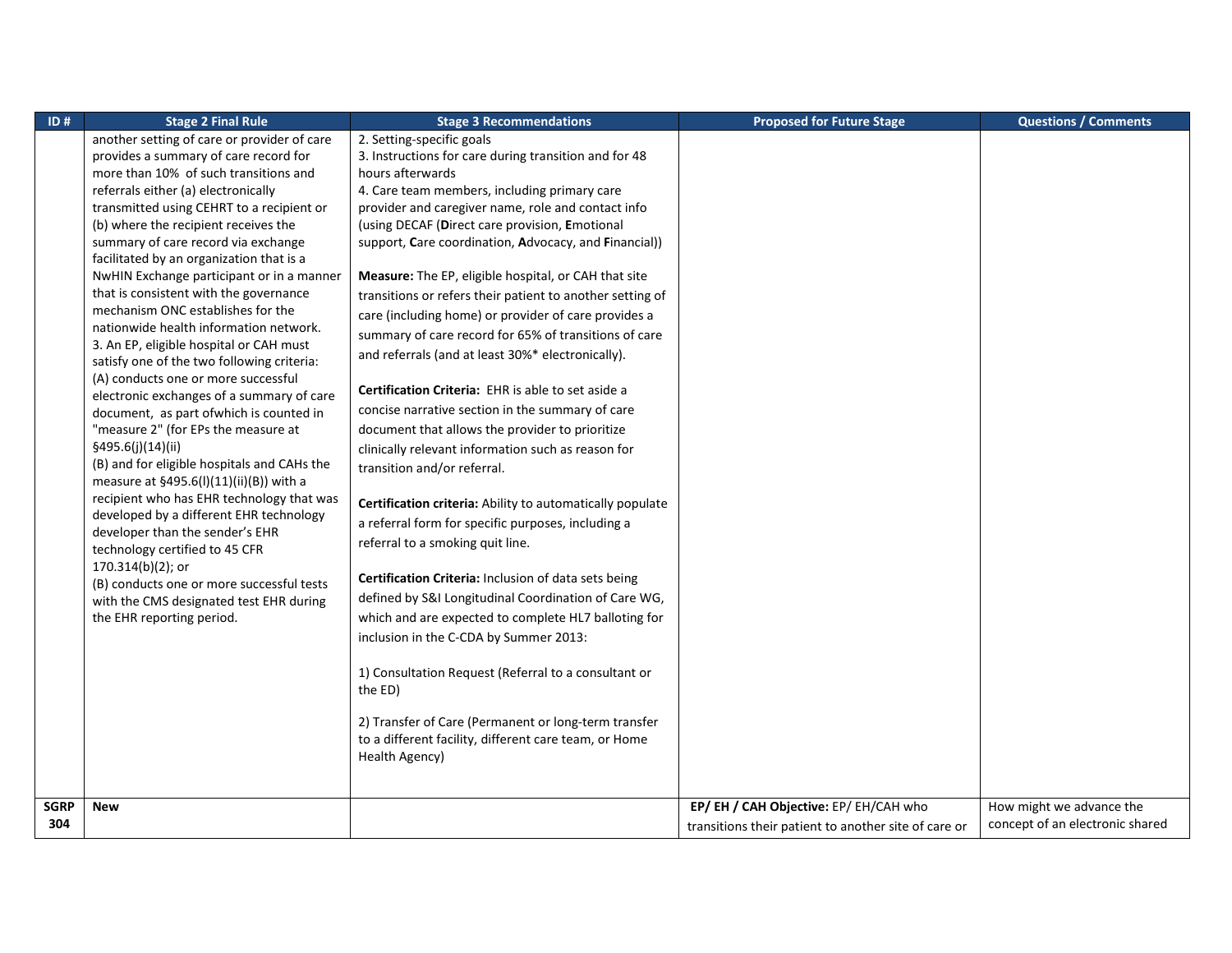| ID# | <b>Stage 2 Final Rule</b> | <b>Stage 3 Recommendations</b> | <b>Proposed for Future Stage</b>                                                                                                                                                                                                                                                                                                                                                                                                                                                                                                                                                                                                                                                                                                                                                                                                                                                                                                                                                                                                                                                                                                                                                                                                                                                                                                                                                                                                                                                                                                                                                                                                                       | <b>Questions / Comments</b>                                                                                                                                                                                                                                                                                                                                                                                                                                                                                                                                                                                                                                                                                                                                                                                                                                                                                                                                                                                                                                                                                                                                                                                                                                                   |
|-----|---------------------------|--------------------------------|--------------------------------------------------------------------------------------------------------------------------------------------------------------------------------------------------------------------------------------------------------------------------------------------------------------------------------------------------------------------------------------------------------------------------------------------------------------------------------------------------------------------------------------------------------------------------------------------------------------------------------------------------------------------------------------------------------------------------------------------------------------------------------------------------------------------------------------------------------------------------------------------------------------------------------------------------------------------------------------------------------------------------------------------------------------------------------------------------------------------------------------------------------------------------------------------------------------------------------------------------------------------------------------------------------------------------------------------------------------------------------------------------------------------------------------------------------------------------------------------------------------------------------------------------------------------------------------------------------------------------------------------------------|-------------------------------------------------------------------------------------------------------------------------------------------------------------------------------------------------------------------------------------------------------------------------------------------------------------------------------------------------------------------------------------------------------------------------------------------------------------------------------------------------------------------------------------------------------------------------------------------------------------------------------------------------------------------------------------------------------------------------------------------------------------------------------------------------------------------------------------------------------------------------------------------------------------------------------------------------------------------------------------------------------------------------------------------------------------------------------------------------------------------------------------------------------------------------------------------------------------------------------------------------------------------------------|
|     |                           |                                | refers their patient to another provider of care<br>For each transition of site of care, provide the<br>care plan information, including the following<br>elements as applicable:<br>•Medical diagnoses and stages<br>• Functional status, including ADLs<br>.Relevant social and financial information (free<br>text)<br>•Relevant environmental factors impacting<br>patient's health (free text)<br>. Most likely course of illness or condition, in<br>broad terms (free text)<br>•Cross-setting care team member list, including<br>the primary contact from each active provider<br>setting, including primary care, relevant<br>specialists, and caregiver<br>.The patient's long-term goal(s) for care,<br>including time frame (not specific to setting) and<br>initial steps toward meeting these goals<br>• Specific advance care plan (Physician Orders for<br>Life-Sustaining Treatment (POLST)) and the care<br>setting in which it was executed.<br>For each referral, provide a care plan if one exists<br>Measure: The EP, eligible hospital, or CAH that<br>transitions or refers their patient to another site<br>of care or provider of care provides the electronic<br>care plan information for 10% of transitions of<br>care to receiving provider and patient/caregiver.<br>Certification Criteria: Develop standards for a<br>shared care plan, as being defined by S&I<br>Longitudinal Coordination of Care WG. Some of<br>the data elements in the shared care plan overlap<br>content represented in the CDA. Adopt standards<br>for the structured recording of other data<br>elements, such as patient goals and related | care planning and collaboration<br>tool that crosses care settings<br>and providers, allows for and<br>encourages team based care, and<br>includes the patient and their<br>non-professional caregivers?<br>Interested in experience to date<br>and the lessons learned.<br>Think through these priority use<br>cases:<br>Patient going home from an<br>1.<br>acute care hospital<br>admission<br>Patient in nursing home<br>2.<br>going to ED for emergency<br>assessment and returning to<br>nursing home<br>3.<br>Patient seeing multiple<br>ambulatory specialists<br>needing care coordination<br>with primary care<br>Patient going home from<br>4.<br>either hospital and / or<br>nursing some and receiving<br>home health services<br>What are the most essential data<br>elements to ensuring safe,<br>effective care transitions and<br>ongoing care management? How<br>might sharing key data elements<br>actually improve the<br>communication? Consider health<br>concerns, patient goals, expected<br>outcomes, interventions,<br>including advance orders, and<br>care team members. What data<br>strategy and terminology are<br>required such that the data<br>populated by venue specific EHRs<br>can be exchanged. How might<br>existing terminologies be |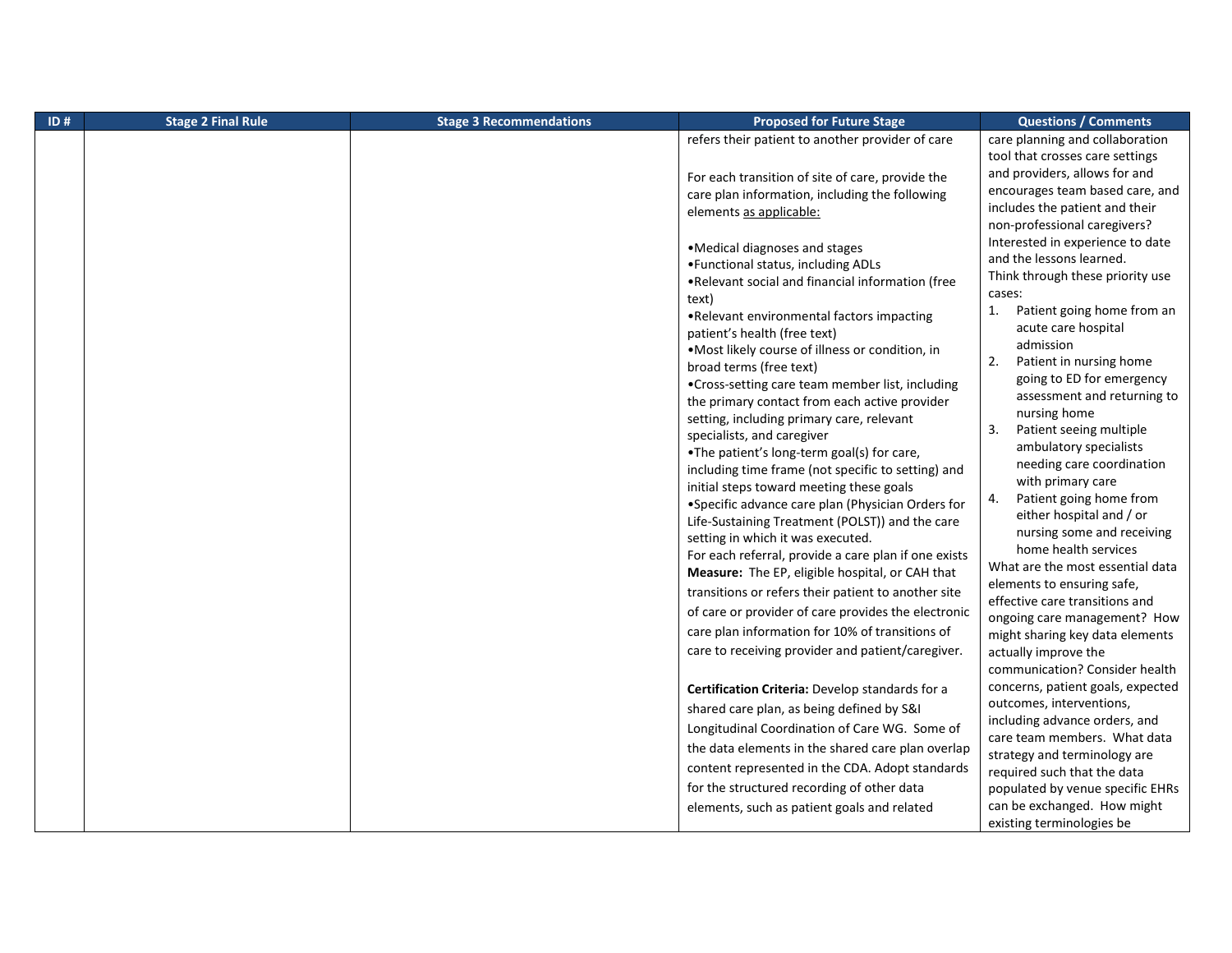| ID#                | <b>Stage 2 Final Rule</b> | <b>Stage 3 Recommendations</b>                                                                                                                                                                                                                                                                                                                                                                                                                                                                                                                                                                                                                                                                                                                                                                                                                                                                                                                                                                                                                             | <b>Proposed for Future Stage</b>                                                                               | <b>Questions / Comments</b>                                                                                                                                                                                                                                                                                                                                     |
|--------------------|---------------------------|------------------------------------------------------------------------------------------------------------------------------------------------------------------------------------------------------------------------------------------------------------------------------------------------------------------------------------------------------------------------------------------------------------------------------------------------------------------------------------------------------------------------------------------------------------------------------------------------------------------------------------------------------------------------------------------------------------------------------------------------------------------------------------------------------------------------------------------------------------------------------------------------------------------------------------------------------------------------------------------------------------------------------------------------------------|----------------------------------------------------------------------------------------------------------------|-----------------------------------------------------------------------------------------------------------------------------------------------------------------------------------------------------------------------------------------------------------------------------------------------------------------------------------------------------------------|
|                    |                           |                                                                                                                                                                                                                                                                                                                                                                                                                                                                                                                                                                                                                                                                                                                                                                                                                                                                                                                                                                                                                                                            | interventions.                                                                                                 | reconciled?                                                                                                                                                                                                                                                                                                                                                     |
|                    |                           |                                                                                                                                                                                                                                                                                                                                                                                                                                                                                                                                                                                                                                                                                                                                                                                                                                                                                                                                                                                                                                                            |                                                                                                                | What are the requirements (legal,<br>workflow, other considerations)<br>for patients and their identified<br>team to participate in a shared<br>care plan? Is it useful to consider<br>role-based access as a technical<br>method of implementing who will<br>have access to and be able to<br>contribute to the care plan? How<br>will such access be managed? |
| <b>SGRP</b><br>305 | <b>New</b>                | EP / EH / CAH Objective: EP/EH/CAH to whom a<br>patient is referred acknowledges receipt of external<br>information and provides referral results to the<br>requesting provider, thereby beginning to close the<br>loop.<br>Measure: For patients referred during an EHR<br>reporting period, referral results generated from the<br>EHR, 50% are returned to the requestor and 10% of<br>those are returned electronically*<br>Certification Criteria: Include data set defined by S&I<br>Longitudinal Coordination of Care WG and expected to<br>complete HL7 balloting for inclusion in the C-CDA by<br>Summer 2013: Shared Care Encounter Summary<br>(Consultation Summary, Return from the ED to the<br>referring facility, Office Visit)<br>Certification Criteria: Include standards for referral<br>requests that require authorizations (or pre-<br>certifications) for procedure, surgery, lab, radiology,<br>test orders<br>*This builds upon the clinical quality measure (CQM) in stage<br>2 for closing the referral loop, CMS50v1 (NQF TBD) | Continue working to close the loop with an<br>acknowledgement of order receipt and tracking<br>for completion. | The HITPC would appreciate<br>comments on the return of test<br>results to the referring provider.                                                                                                                                                                                                                                                              |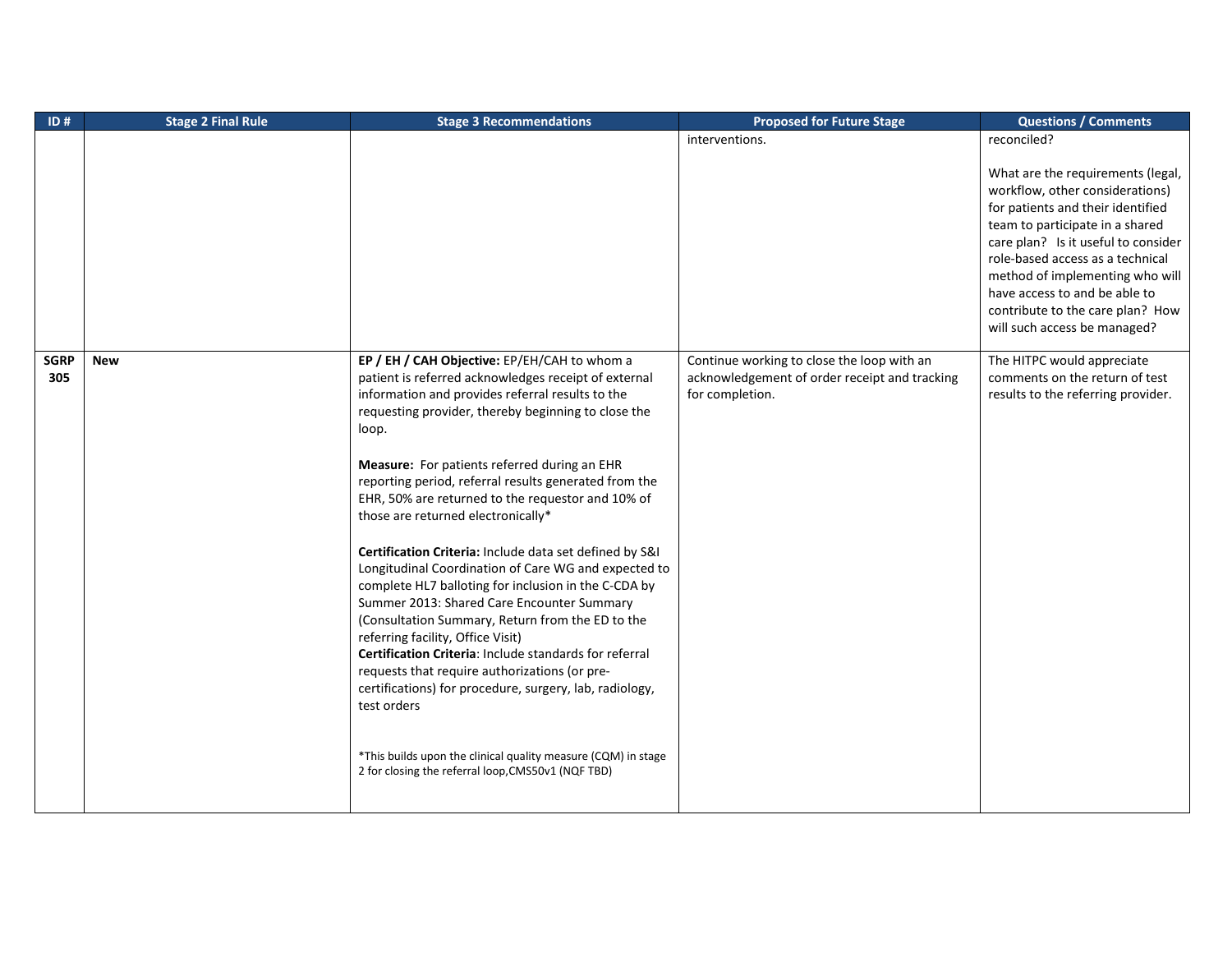| ID#         | <b>Stage 2 Final Rule</b> | <b>Stage 3 Recommendations</b>                          | <b>Proposed for Future Stage</b>                        | <b>Questions / Comments</b> |
|-------------|---------------------------|---------------------------------------------------------|---------------------------------------------------------|-----------------------------|
| <b>SGRP</b> | <b>New</b>                | <b>New</b>                                              | Ability to maintain an up-to-date interdisciplinary     |                             |
| 127         |                           |                                                         | problem list inclusive of versioning in support of      |                             |
|             |                           |                                                         | collaborative care                                      |                             |
|             |                           |                                                         |                                                         |                             |
| <b>SGRP</b> | <b>New</b>                | <b>New</b>                                              | Medication reconciliation: create ability to accept     |                             |
| 125         |                           |                                                         | data feed from PBM (Retrieve external                   |                             |
|             |                           |                                                         | medication fill history for medication adherence        |                             |
|             |                           |                                                         | monitoring)                                             |                             |
|             |                           |                                                         |                                                         |                             |
|             |                           |                                                         | Vendors need an approach for identifying                |                             |
|             |                           |                                                         | important signals such as: identify data that           |                             |
|             |                           |                                                         | patient is not taking a drug, patient is taking two     |                             |
|             |                           |                                                         | kinds of the same drug (including detection of          |                             |
|             |                           |                                                         | abuse) or multiple drugs that overlap.                  |                             |
|             |                           |                                                         |                                                         |                             |
|             |                           |                                                         | Certification criteria: EHR technology supports         |                             |
|             |                           |                                                         | streamlined access to prescription drug                 |                             |
|             |                           |                                                         | monitoring programs (PDMP)data.                         |                             |
|             |                           |                                                         | For example:                                            |                             |
|             |                           |                                                         | Via a hyperlink or single sign-on for<br>$\blacksquare$ |                             |
|             |                           |                                                         | accessing the PDMP data                                 |                             |
|             |                           |                                                         | Via automated integration into the<br>٠                 |                             |
|             |                           |                                                         | patient's medication history                            |                             |
|             |                           |                                                         | Leveraging things like single sign on or                |                             |
|             |                           |                                                         | functionality that could enable the linkage             |                             |
|             |                           |                                                         | between PDMPs and prescribers and EDs?                  |                             |
| <b>SGRP</b> | <b>New</b>                | EH Objective: The EH/CAH will send electronic           |                                                         |                             |
| 308         |                           | notification of a significant healthcare event in a     |                                                         |                             |
|             |                           | timely manner to key members of the patient's care      |                                                         |                             |
|             |                           | team, such as the primary care provider, referring      |                                                         |                             |
|             |                           | provider or care coordinator, with the patient's        |                                                         |                             |
|             |                           | consent if required.                                    |                                                         |                             |
|             |                           | EH Measure: For 10% of patients with a significant      |                                                         |                             |
|             |                           | healthcare event (arrival at an Emergency Department    |                                                         |                             |
|             |                           | (ED), admission to a hospital, discharge from an ED or  |                                                         |                             |
|             |                           | hospital, or death), EH/CAH will send an electronic     |                                                         |                             |
|             |                           | notification to at least one key member of the          |                                                         |                             |
|             |                           | patient's care team, such as the primary care provider, |                                                         |                             |
|             |                           | referring provider or care coordinator, with the        |                                                         |                             |
|             |                           | patient's consent if required, within 2 hours of when   |                                                         |                             |
|             |                           | the event occurs.                                       |                                                         |                             |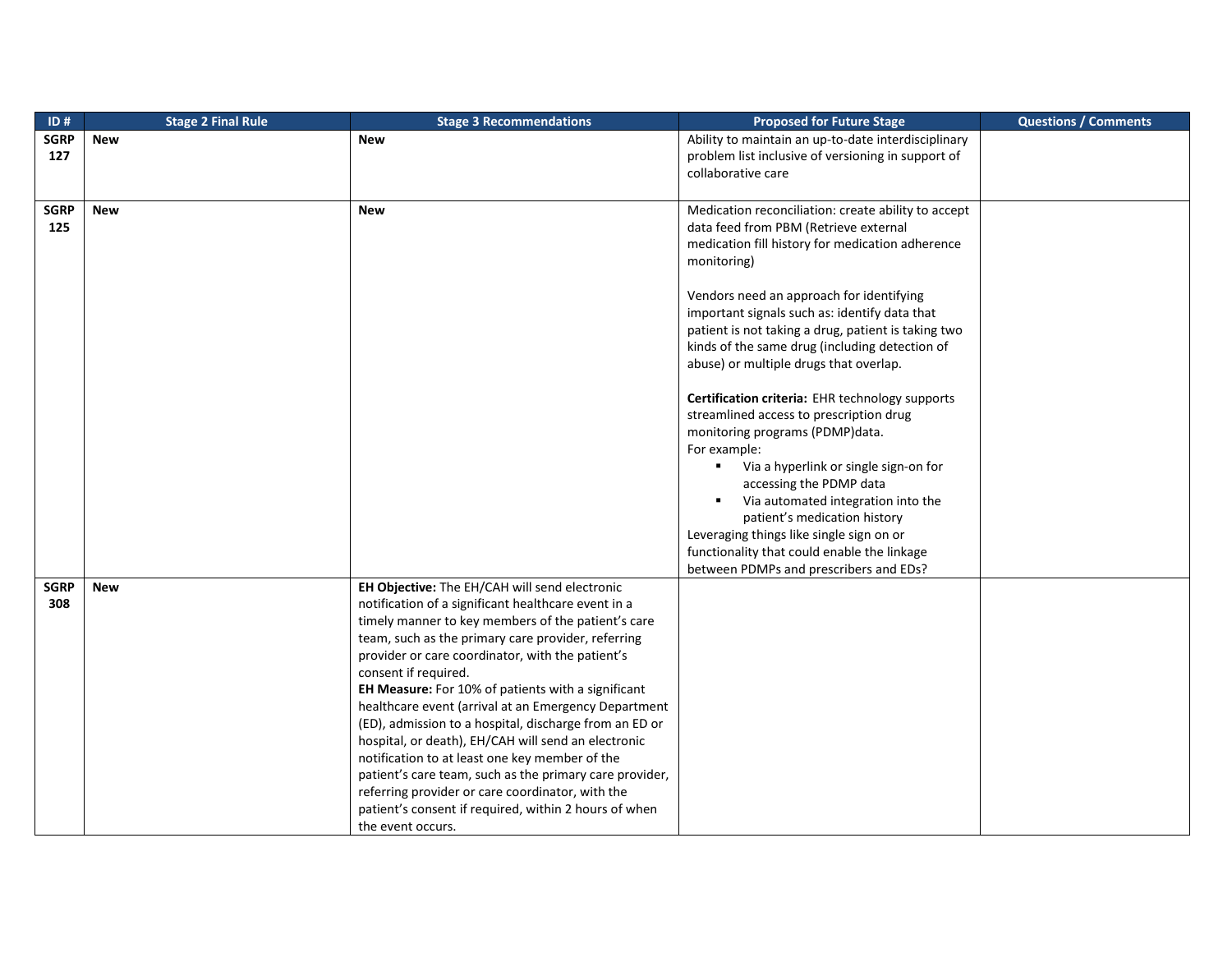| ID#         | <b>Stage 2 Final Rule</b>                  | <b>Stage 3 Recommendations</b>                         | <b>Proposed for Future Stage</b>                 | <b>Questions / Comments</b> |
|-------------|--------------------------------------------|--------------------------------------------------------|--------------------------------------------------|-----------------------------|
|             |                                            | Improve population and public health                   |                                                  |                             |
| <b>SGRP</b> | EP/EH Objective: Capability to submit      | EP/EH Objective: Capability to receive a patient's     | EP/EH Objective: Add submission of vaccine       |                             |
| 401A        | electronic data to immunization registries | immunization history supplied by an immunization       | contraindication(s) and reason(s) for substance  |                             |
|             | or immunization information systems        | registry or immunization information system, and to    | refusal to the current objective of successful   |                             |
|             | except where prohibited, and in            | enable healthcare professionals to use structured      | ongoing immunization data submission to registry |                             |
|             | accordance with applicable law and         | historical immunization events in the clinical         | or immunization information systems.             |                             |
|             | practice                                   | workflow, except where prohibited, and in accordance   |                                                  |                             |
|             |                                            | with applicable law and practice.                      |                                                  |                             |
|             | EP/EH Measure: Successful ongoing          |                                                        |                                                  |                             |
|             | submission of electronic immunization data | <b>Measure:</b> Documentation of timely and successful |                                                  |                             |
|             | from Certified EHR Technology to an        | electronic receipt by the Certified EHR Technology of  |                                                  |                             |
|             | immunization registry or immunization      | vaccine history (including null results) from an       |                                                  |                             |
|             | information system for the entire EHR      | immunization registry or immunization information      |                                                  |                             |
|             | reporting period                           | system for 30% of patients who received                |                                                  |                             |
|             |                                            | immunizations from the EP/EH during the entire EHR     |                                                  |                             |
|             |                                            | reporting period.                                      |                                                  |                             |
|             |                                            |                                                        |                                                  |                             |
|             |                                            | <b>Exclusion:</b> EPs and EHs that administer no       |                                                  |                             |
|             |                                            | immunizations or jurisdictions where immunization      |                                                  |                             |
|             |                                            | registries/immunization information systems cannot     |                                                  |                             |
|             |                                            | provide electronic immunization histories.             |                                                  |                             |
|             |                                            |                                                        |                                                  |                             |
|             |                                            | Certification criteria: EHR is able to receive and     |                                                  |                             |
|             |                                            | present a standard set of structured, externally-      |                                                  |                             |
|             |                                            | generated, immunization history and capture the act    |                                                  |                             |
|             |                                            | and date of review within the EP/EH practice.          |                                                  |                             |
|             |                                            |                                                        |                                                  |                             |
| <b>SGRP</b> | <b>New</b>                                 | EP/EH Objective: Capability to receive, generate or    |                                                  |                             |
| 401B        |                                            | access appropriate age-, gender- and immunization      |                                                  |                             |
|             |                                            | history-based recommendations (including               |                                                  |                             |
|             |                                            | immunization events from immunization registries or    |                                                  |                             |
|             |                                            | immunization information systems) as applicable by     |                                                  |                             |
|             |                                            | local or state policy.                                 |                                                  |                             |
|             |                                            |                                                        |                                                  |                             |
|             |                                            | <b>Measure:</b> Implement an immunization              |                                                  |                             |
|             |                                            | recommendation system that: 1) establishes baseline    |                                                  |                             |
|             |                                            | recommendations (e.g., Advisory Committee on           |                                                  |                             |
|             |                                            | Immunization Practices), and 2) allows for local/state |                                                  |                             |
|             |                                            | variations. For 20% of patients receiving an           |                                                  |                             |
|             |                                            | immunization, the EP/EH practice receives the          |                                                  |                             |
|             |                                            | recommendation before giving an immunization.          |                                                  |                             |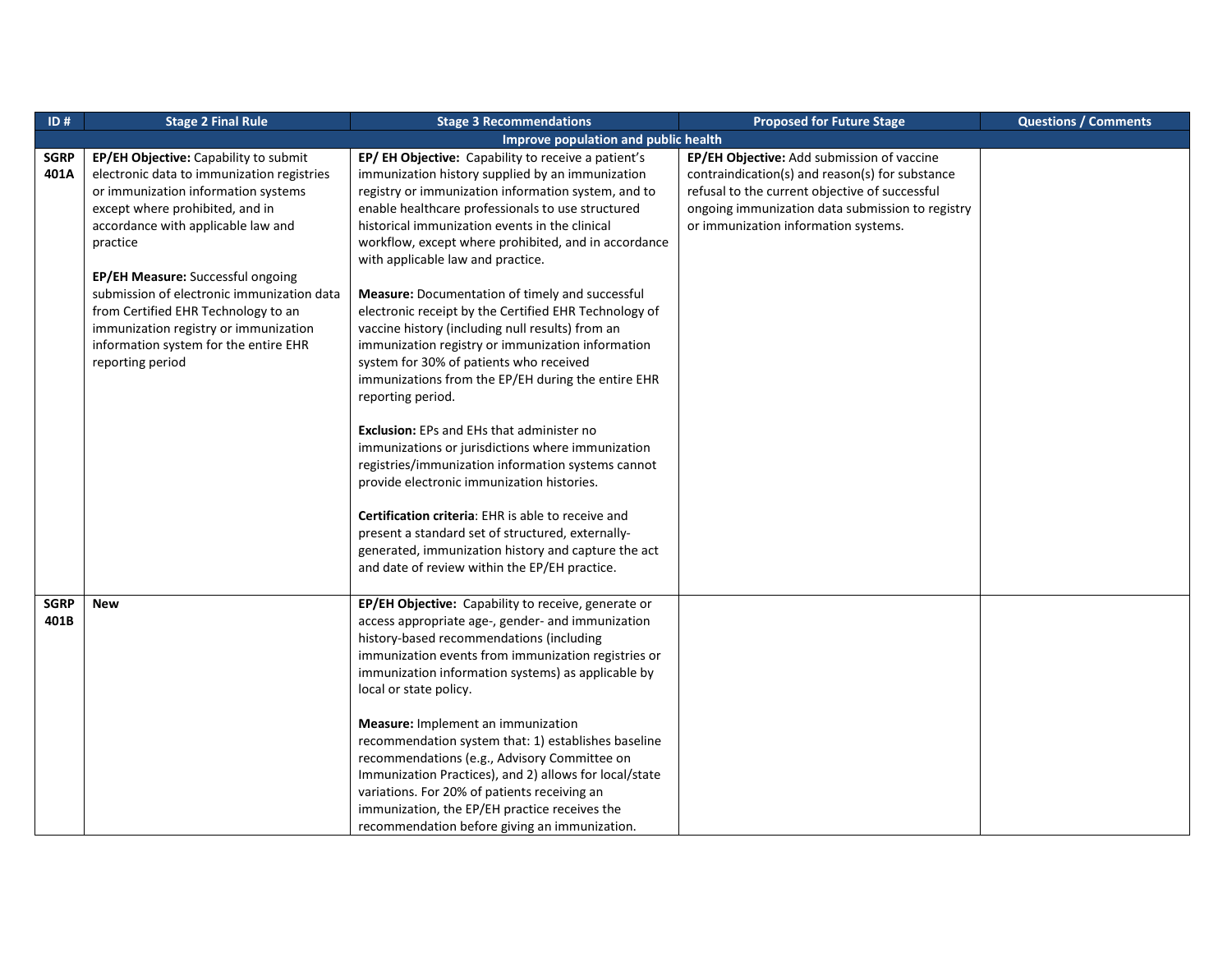| ID#         | <b>Stage 2 Final Rule</b>                   | <b>Stage 3 Recommendations</b>                            | <b>Proposed for Future Stage</b>                   | <b>Questions / Comments</b> |
|-------------|---------------------------------------------|-----------------------------------------------------------|----------------------------------------------------|-----------------------------|
|             |                                             | <b>Exclusion:</b> EPs and EHs that administer no          |                                                    |                             |
|             |                                             | immunizations.                                            |                                                    |                             |
|             |                                             |                                                           |                                                    |                             |
|             |                                             | Certification criteria: EHR uses a standard (e.g.,        |                                                    |                             |
|             |                                             | national, state and/or local) rule set, plus patient age, |                                                    |                             |
|             |                                             | gender, and prior immunization history to recommend       |                                                    |                             |
|             |                                             | administration of immunizations; capture the act and      |                                                    |                             |
|             |                                             | date/time of recommendation review.                       |                                                    |                             |
|             |                                             |                                                           |                                                    |                             |
| <b>SGRP</b> | EH Objective: Capability to submit          | EH Objective (unchanged): No change from current          |                                                    |                             |
| 402A        | electronic reportable laboratory results to | requirement for electronic lab reporting which            |                                                    |                             |
|             | public health agencies, except where        | generally is sent from the laboratory information         |                                                    |                             |
|             | prohibited, and in accordance with          | system                                                    |                                                    |                             |
|             | applicable law and practice                 |                                                           |                                                    |                             |
|             |                                             |                                                           |                                                    |                             |
|             | Measure: Successful ongoing submission of   |                                                           |                                                    |                             |
|             | electronic reportable laboratory results    |                                                           |                                                    |                             |
|             | from Certified EHR Technology to public     |                                                           |                                                    |                             |
|             | health agencies for the entire EHR          |                                                           |                                                    |                             |
|             | reporting period.                           |                                                           |                                                    |                             |
|             |                                             |                                                           |                                                    |                             |
| <b>SGRP</b> | <b>New</b>                                  | <b>New</b>                                                | EP Objective: Capability to use externally         |                             |
| 402B        |                                             |                                                           | accessed or received knowledge (e.g. reporting     |                             |
|             |                                             |                                                           | criteria) to determine when a case report should   |                             |
|             |                                             |                                                           | be reported and then submit the initial report to  |                             |
|             |                                             |                                                           | a public health agency, except where prohibited,   |                             |
|             |                                             |                                                           | and in accordance with applicable law and          |                             |
|             |                                             |                                                           | practice.                                          |                             |
|             |                                             |                                                           |                                                    |                             |
|             |                                             |                                                           | <b>Measure:</b> Attestation of submission of       |                             |
|             |                                             |                                                           | standardized initial case reports to public health |                             |
|             |                                             |                                                           | agencies on 10% of all reportable disease or       |                             |
|             |                                             |                                                           | conditions during the entire EHR reporting period  |                             |
|             |                                             |                                                           | as authorized, and in accordance with applicable   |                             |
|             |                                             |                                                           | state/local law and practice.                      |                             |
|             |                                             |                                                           |                                                    |                             |
|             |                                             |                                                           | Certification criteria: The EHR uses external data |                             |
|             |                                             |                                                           | to prompt the end-user when criteria are met for   |                             |
|             |                                             |                                                           | case reporting. The date and time of prompt is     |                             |
|             |                                             |                                                           | available for audit. Standardized (e.g.,           |                             |
|             |                                             |                                                           | consolidated CDA) case reports are submitted to    |                             |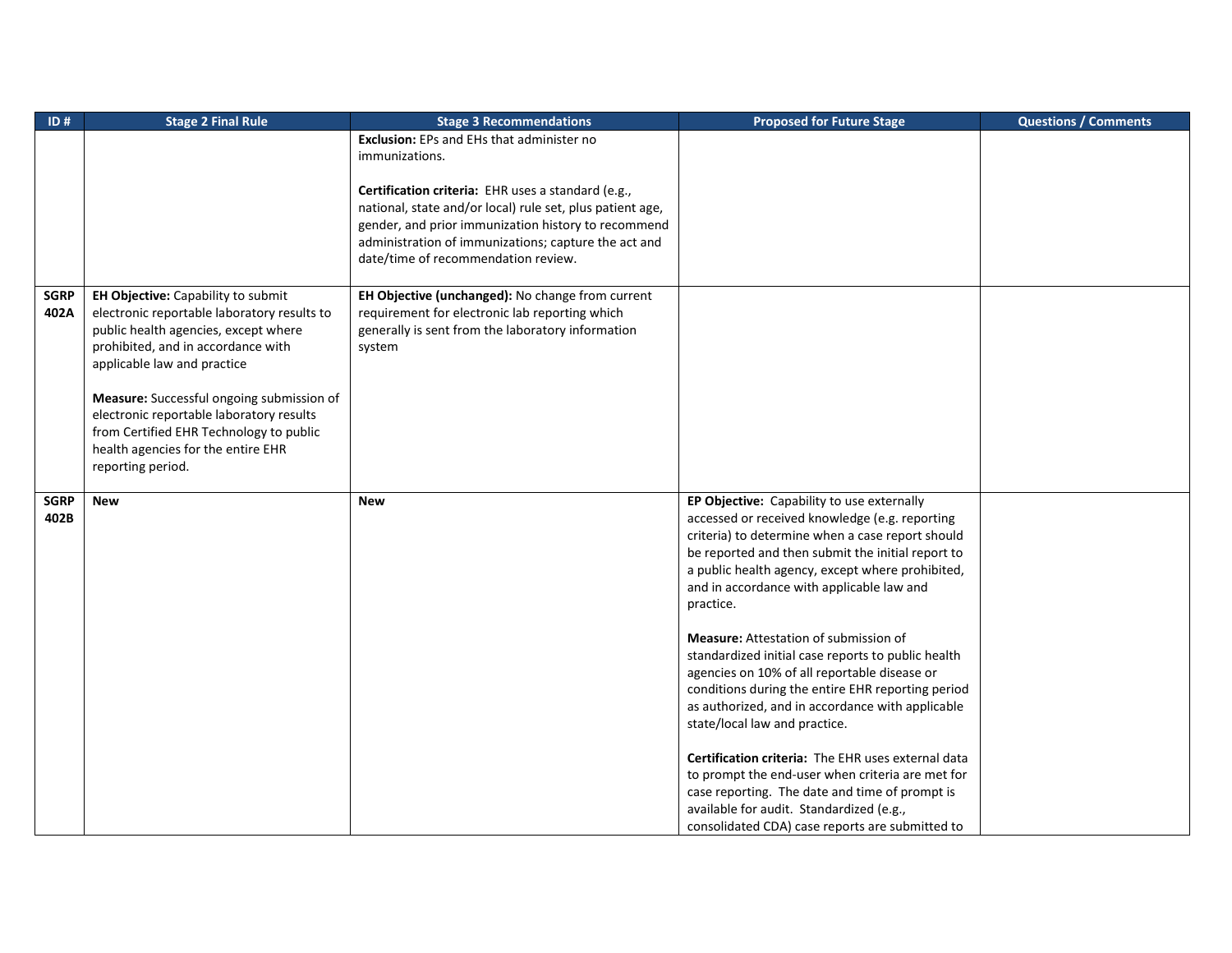| ID#         | <b>Stage 2 Final Rule</b>                    | <b>Stage 3 Recommendations</b>                               | <b>Proposed for Future Stage</b>                  | <b>Questions / Comments</b> |
|-------------|----------------------------------------------|--------------------------------------------------------------|---------------------------------------------------|-----------------------------|
|             |                                              |                                                              | the state/local jurisdiction and the data/time of |                             |
|             |                                              |                                                              | submission is available for audit. Could similar  |                             |
|             |                                              |                                                              | standards be used as those for clinical trials    |                             |
|             |                                              |                                                              | (SGRP209)?                                        |                             |
| <b>SGRP</b> | EP MENU Objective: Capability to submit      | No change from current requirements.                         |                                                   |                             |
| 403         | electronic syndromic surveillance data to    |                                                              |                                                   |                             |
|             | public health agencies, except where         |                                                              |                                                   |                             |
|             | prohibited, and in accordance with           |                                                              |                                                   |                             |
|             | applicable law and practice                  |                                                              |                                                   |                             |
|             |                                              |                                                              |                                                   |                             |
|             | EH Objective: Capability to submit           |                                                              |                                                   |                             |
|             | electronic syndromic surveillance data to    |                                                              |                                                   |                             |
|             | public health agencies, except where         |                                                              |                                                   |                             |
|             | prohibited, and in accordance with           |                                                              |                                                   |                             |
|             | applicable law and practice                  |                                                              |                                                   |                             |
|             |                                              |                                                              |                                                   |                             |
|             | EP/EH Measure: Successful ongoing            |                                                              |                                                   |                             |
|             | submission of electronic syndromic           |                                                              |                                                   |                             |
|             | surveillance data from Certified EHR         |                                                              |                                                   |                             |
|             | Technology to a public health agency for     |                                                              |                                                   |                             |
|             | the entire EHR reporting period              |                                                              |                                                   |                             |
| <b>SGRP</b> | EP only MENU Objective: Capability to        | EH/EP Objective: Capability to electronically                |                                                   |                             |
| 404         | identify and report cancer cases to a public | participate and send standardized (i.e. data elements        |                                                   |                             |
|             | health central cancer registry, except       | and transport mechanisms), commonly formatted                |                                                   |                             |
|             | where prohibited, and in accordance with     | reports to a mandated jurisdictional registry (e.g.,         |                                                   |                             |
|             | applicable law and practice.                 | cancer, children with special needs, and/or early            |                                                   |                             |
|             |                                              | hearing detection and intervention) from Certified           |                                                   |                             |
|             | EP only MENU Measure: Successful             | EHR to either local/state health departments, except         |                                                   |                             |
|             | ongoing submission of cancer case            | where prohibited, and in accordance with applicable          |                                                   |                             |
|             | information from CEHRT to a public health    | law and practice. This objective is in addition to prior     |                                                   |                             |
|             | central cancer registry for the entire EHR   | requirements for submission to an immunization               |                                                   |                             |
|             | reporting period                             | registry.                                                    |                                                   |                             |
|             |                                              | Measure: Documentation of ongoing successful                 |                                                   |                             |
|             |                                              | electronic transmission of standardized reports from         |                                                   |                             |
|             |                                              | the Certified EHR Technology to the jurisdictional           |                                                   |                             |
|             |                                              | registry. Attestation of submission for at least 10% of      |                                                   |                             |
|             |                                              | all patients who meet registry inclusion criteria during     |                                                   |                             |
|             |                                              | the entire EHR reporting period as authorized, and in        |                                                   |                             |
|             |                                              | accordance with applicable State law and practice.           |                                                   |                             |
|             |                                              |                                                              |                                                   |                             |
|             |                                              | <b>Certification criteria:</b> EHR is able to build and then |                                                   |                             |
|             |                                              |                                                              |                                                   |                             |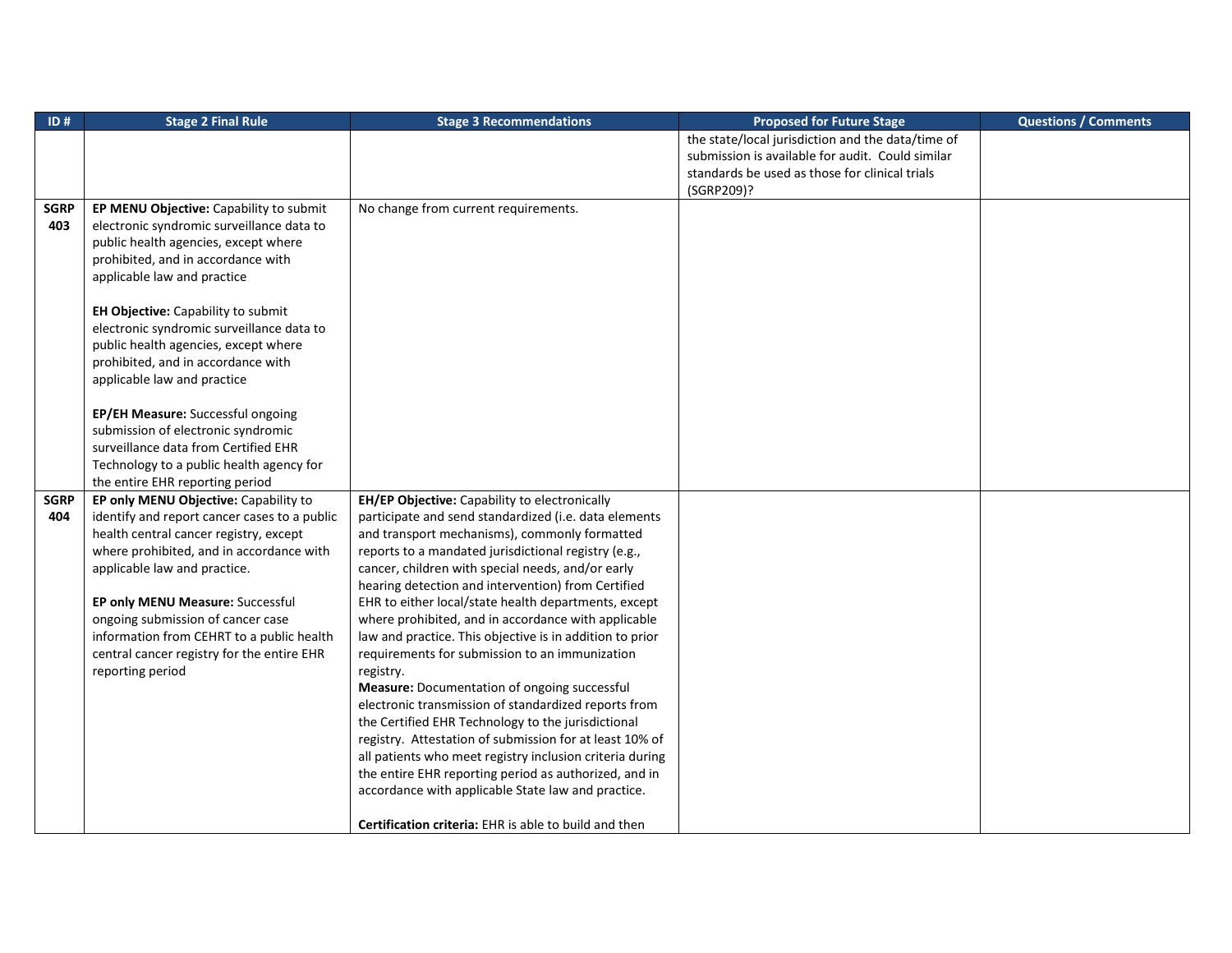| ID#         | <b>Stage 2 Final Rule</b>                    | <b>Stage 3 Recommendations</b>                                 | <b>Proposed for Future Stage</b> | <b>Questions / Comments</b> |
|-------------|----------------------------------------------|----------------------------------------------------------------|----------------------------------|-----------------------------|
|             |                                              | send a standardized report (e.g., standard message             |                                  |                             |
|             |                                              | format) to an external mandated registry, maintain an          |                                  |                             |
|             |                                              | audit of those reports, and track total number of              |                                  |                             |
|             |                                              | reports sent.                                                  |                                  |                             |
|             |                                              |                                                                |                                  |                             |
|             |                                              | <b>Exclusion:</b> where local or state health departments      |                                  |                             |
|             |                                              | have no mandated registries or are incapable of                |                                  |                             |
|             |                                              | receiving these standardized reports                           |                                  |                             |
| <b>SGRP</b> | EP only MENU Objective: Capability to        | EP Objective: Capability to electronically submit              |                                  |                             |
| 405         | identify and report specific cases to a      | standardized reports to an additional registry beyond          |                                  |                             |
|             | specialized registry (other than a cancer    | any prior meaningful use requirements (e.g.,                   |                                  |                             |
|             | registry), except where prohibited, and in   | immunizations, cancer, early hearing detection and             |                                  |                             |
|             | accordance with applicable law and           | intervention, and/or children with special needs).             |                                  |                             |
|             | practice.                                    | Registry examples include hypertension, diabetes,              |                                  |                             |
|             |                                              | body mass index, devices, and/or other                         |                                  |                             |
|             | EP only MENU Measure: Successful             | diagnoses/conditions) from the Certified EHR to a              |                                  |                             |
|             | ongoing submission of specific case          | jurisdictional, professional or other aggregating              |                                  |                             |
|             | information from Certified EHR Technology    | resources (e.g., HIE, ACO), except where prohibited,           |                                  |                             |
|             | to a specialized registry for the entire EHR | and in accordance with applicable law and practice.            |                                  |                             |
|             | reporting period                             |                                                                |                                  |                             |
|             |                                              | Measure: Documentation of successful ongoing                   |                                  |                             |
|             |                                              | electronic transmission of standardized (e.g.,                 |                                  |                             |
|             |                                              | consolidated CDA) reports from the Certified EHR               |                                  |                             |
|             |                                              | Technology to a jurisdictional, professional or other          |                                  |                             |
|             |                                              | aggregating resource. Attestation of submission for at         |                                  |                             |
|             |                                              | least 10% of all patients who meet registry inclusion          |                                  |                             |
|             |                                              | criteria during the entire EHR reporting period as             |                                  |                             |
|             |                                              | authorized, and in accordance with applicable                  |                                  |                             |
|             |                                              | state/local law and practice.                                  |                                  |                             |
|             |                                              |                                                                |                                  |                             |
|             |                                              | <b>Certification criteria:</b> EHR is able to build and send a |                                  |                             |
|             |                                              | standardized message report format to an external              |                                  |                             |
|             |                                              | registry, maintain an audit of those reports, and track        |                                  |                             |
|             |                                              | total number of reports sent.                                  |                                  |                             |
|             |                                              |                                                                |                                  |                             |
|             |                                              |                                                                |                                  |                             |
|             |                                              |                                                                |                                  |                             |
| <b>SGRP</b> | <b>New</b>                                   | EH Objective: Capability to electronically send                |                                  |                             |
| 407         |                                              | standardized Healthcare Associated Infection (HAI)             |                                  |                             |
|             |                                              | reports to the National Healthcare Safety Network              |                                  |                             |
|             |                                              | (NHSN) using a common format from the Certified                |                                  |                             |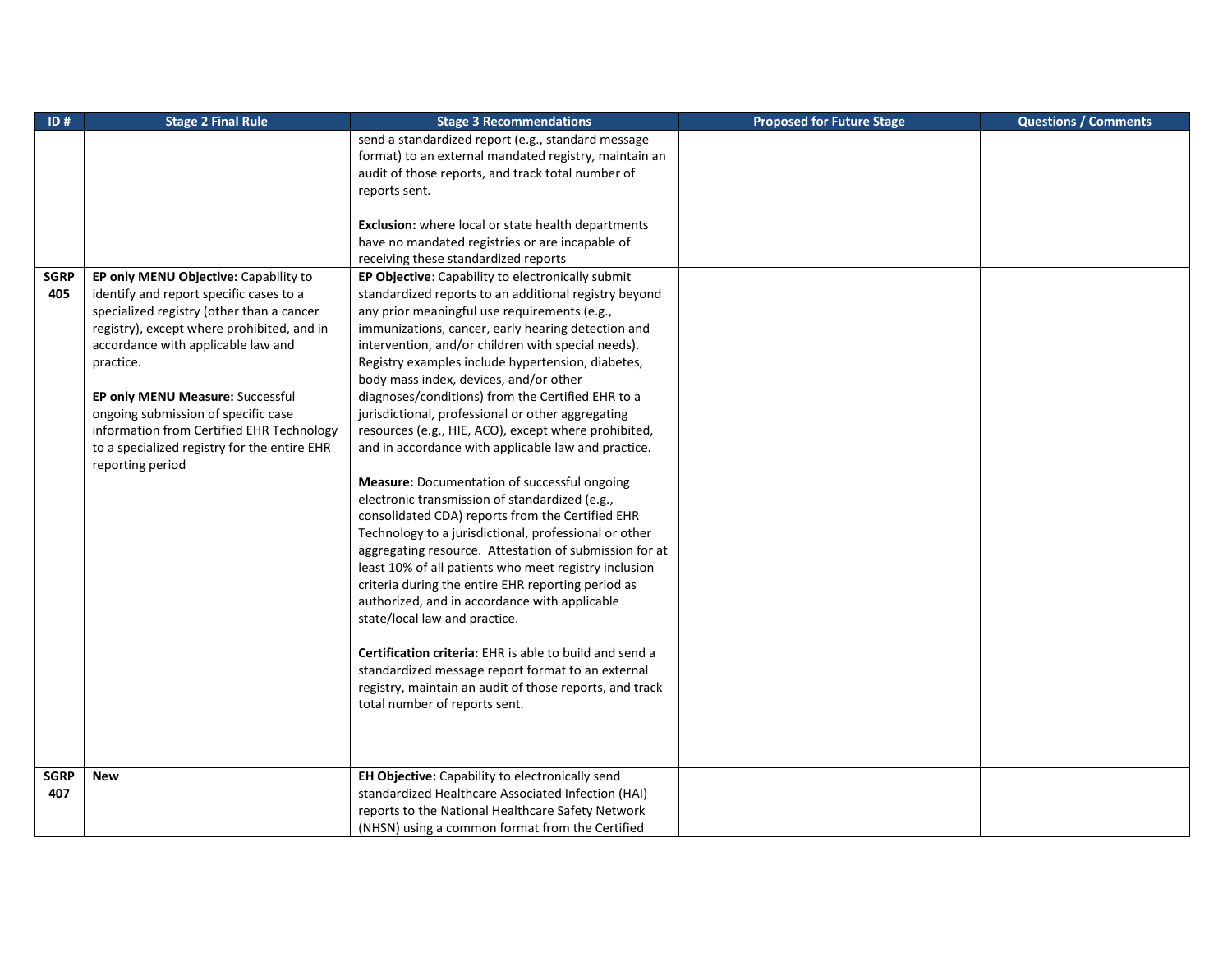| ID#         | <b>Stage 2 Final Rule</b> | <b>Stage 3 Recommendations</b>                            | <b>Proposed for Future Stage</b>                     | <b>Questions / Comments</b> |
|-------------|---------------------------|-----------------------------------------------------------|------------------------------------------------------|-----------------------------|
|             |                           | EHR, except where prohibited, and in accordance with      |                                                      |                             |
|             |                           | applicable law and practice.                              |                                                      |                             |
|             |                           |                                                           |                                                      |                             |
|             |                           | <b>Measure:</b> Documentation of successful electronic    |                                                      |                             |
|             |                           | transmission of standardized healthcare acquired          |                                                      |                             |
|             |                           | infection reports to the NHSN from the Certified EHR      |                                                      |                             |
|             |                           | Technology. Total numeric count of HAI in the             |                                                      |                             |
|             |                           | hospital and attestation of Certified EHR electronic      |                                                      |                             |
|             |                           | submission of at least 10% of all reports during the      |                                                      |                             |
|             |                           | entire EHR reporting period as authorized, and in         |                                                      |                             |
|             |                           | accordance with applicable State law and practice.        |                                                      |                             |
|             |                           |                                                           |                                                      |                             |
|             |                           | Certification criteria: EHR is able to sending a standard |                                                      |                             |
|             |                           | HAI message to NHSN, maintain an audit and track          |                                                      |                             |
|             |                           | total number of reports sent.                             |                                                      |                             |
|             |                           |                                                           |                                                      |                             |
| <b>SGRP</b> | <b>New</b>                | <b>New</b>                                                | EH/EP Objective: Capability to electronically send   |                             |
| 408         |                           |                                                           | adverse event reports (e.g., vaccines, devices,      |                             |
|             |                           |                                                           | EHR, drugs or biologics) to the Federal Drug         |                             |
|             |                           |                                                           | Administration (FDA) and/or Centers for Disease      |                             |
|             |                           |                                                           | Control and Prevention (CDC) from the Certified      |                             |
|             |                           |                                                           | EHR, except where prohibited, and in accordance      |                             |
|             |                           |                                                           | with applicable law and practice.                    |                             |
|             |                           |                                                           | <b>Measure:</b> Attestation of successful electronic |                             |
|             |                           |                                                           | transmission of standardized adverse event           |                             |
|             |                           |                                                           | reports to the FDA/CDC from the Certified EHR        |                             |
|             |                           |                                                           | Technology. Total numeric count (null is             |                             |
|             |                           |                                                           | acceptable) of adverse event reports from the        |                             |
|             |                           |                                                           | EH/EP submitted electronically during the entire     |                             |
|             |                           |                                                           | EHR reporting period as authorized, and in           |                             |
|             |                           |                                                           | accordance with applicable State law and             |                             |
|             |                           |                                                           | practice.                                            |                             |
|             |                           |                                                           | Certification criteria: EHR is able to build and     |                             |
|             |                           |                                                           | send a standardized adverse event report             |                             |
|             |                           |                                                           | message to FDA/CDC and maintain an audit of          |                             |
|             |                           |                                                           | those reports sent to track number of reports        |                             |
|             |                           |                                                           | sent (Common Format).                                |                             |
|             |                           |                                                           |                                                      |                             |
|             |                           |                                                           |                                                      |                             |
|             |                           |                                                           |                                                      |                             |
|             |                           |                                                           |                                                      |                             |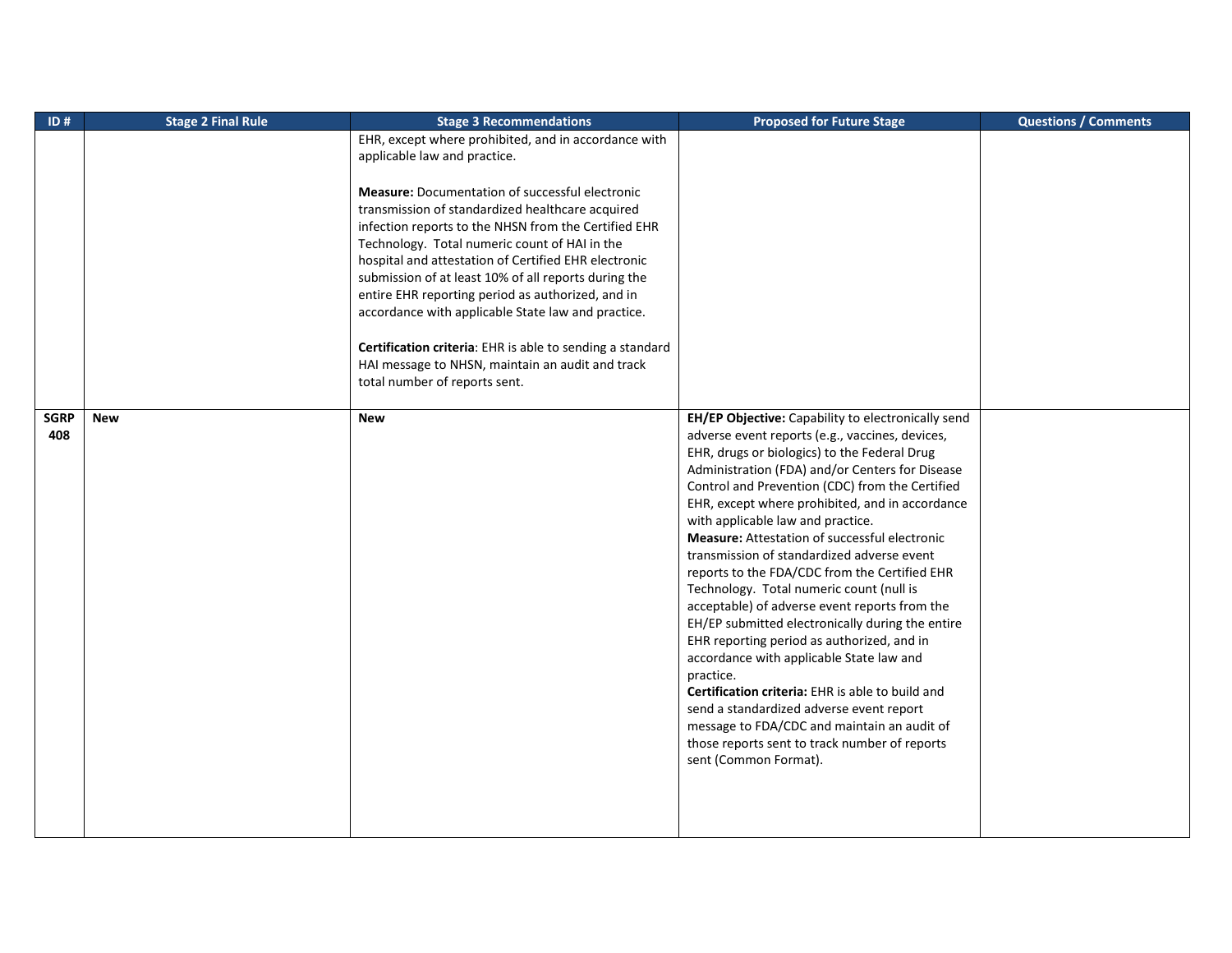| ID#         | <b>Stage 2 Final Rule</b> | <b>Stage 3 Recommendations</b>                                                                                                                                                                                                                                                                                                                                                                                                                                                                                                                                                                                                                                                                                                                                                                                                               | <b>Proposed for Future Stage</b> | <b>Questions / Comments</b>                                                                                                                                                                                                                              |
|-------------|---------------------------|----------------------------------------------------------------------------------------------------------------------------------------------------------------------------------------------------------------------------------------------------------------------------------------------------------------------------------------------------------------------------------------------------------------------------------------------------------------------------------------------------------------------------------------------------------------------------------------------------------------------------------------------------------------------------------------------------------------------------------------------------------------------------------------------------------------------------------------------|----------------------------------|----------------------------------------------------------------------------------------------------------------------------------------------------------------------------------------------------------------------------------------------------------|
|             |                           | <b>Information Exchange</b>                                                                                                                                                                                                                                                                                                                                                                                                                                                                                                                                                                                                                                                                                                                                                                                                                  |                                  |                                                                                                                                                                                                                                                          |
| IEWG<br>101 | <b>New</b>                | MENU objective: For patients transitioned without a<br>care summary, an individual in the practice should<br>query an outside entity. The intent of this objective is<br>to recognize providers who are proactively querying.<br>Certification criteria: The EHR must be able to query<br>another entity for outside records and respond to such<br>queries. The outside entity may be another EHR<br>system, a health information exchange, or an entity on<br>the NwHIN Exchange, for example. This query may<br>consist of three transactions:<br>Patient query based on demographics and other<br>a)<br>available identifiers, as well as the requestor and<br>purpose of request.<br>Query for a document list based for an identified<br>b)<br>patient<br>Request a specific set of documents from the<br>c)<br>returned document list |                                  | Should the measure for this<br>MENU objective be for a number<br>of patients (e.g.25 patients were<br>queried) or a percentage (10% of<br>patients are queried)?<br>What is the best way to identify<br>patients when querying for their<br>information? |
|             |                           | When receiving inbound patient query, the EHR must<br>be able to:<br>Tell the querying system whether patient<br>a)<br>authorization is required to retrieve the patient's<br>records and where to obtain the authorization<br>language*. (E.g. if authorization is already on file<br>at the record-holding institution it may not be<br>required).                                                                                                                                                                                                                                                                                                                                                                                                                                                                                         |                                  |                                                                                                                                                                                                                                                          |
|             |                           | At the direction of the record-holding institution,<br>b)<br>respond with a list of the patient's releasable<br>documents based on patient's authorization<br>At the direction of the record-holding institution,<br>C)                                                                                                                                                                                                                                                                                                                                                                                                                                                                                                                                                                                                                      |                                  |                                                                                                                                                                                                                                                          |
|             |                           | release specific documents with patient's<br>authorization<br>The EHR initiating the query must be able to query an<br>outside entity* for the authorization language to be                                                                                                                                                                                                                                                                                                                                                                                                                                                                                                                                                                                                                                                                  |                                  |                                                                                                                                                                                                                                                          |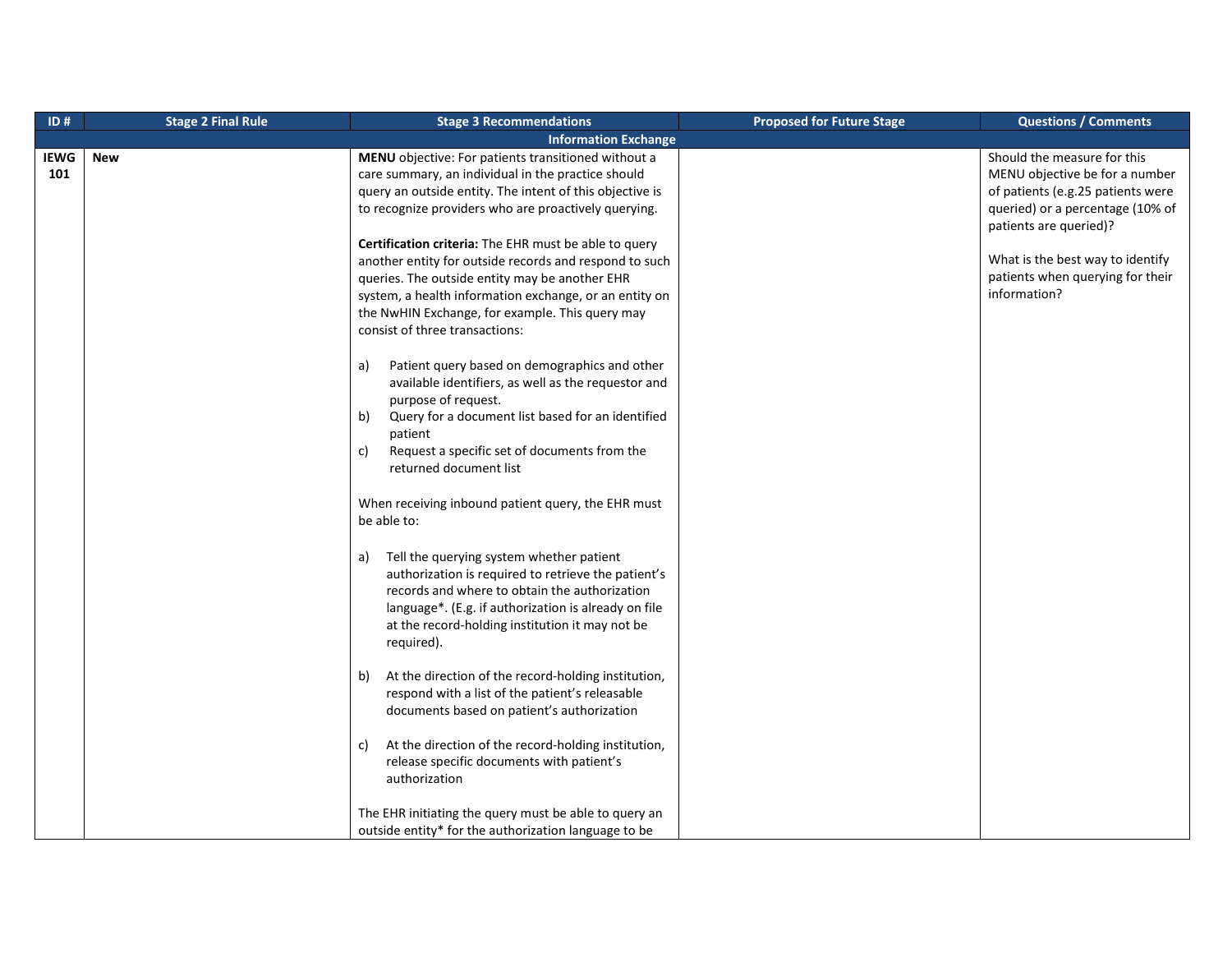| ID#         | <b>Stage 2 Final Rule</b>                   | <b>Stage 3 Recommendations</b>                           | <b>Proposed for Future Stage</b> | <b>Questions / Comments</b>         |
|-------------|---------------------------------------------|----------------------------------------------------------|----------------------------------|-------------------------------------|
|             |                                             | presented to and signed by the patient or her proxy in   |                                  |                                     |
|             |                                             | order to retrieve the patient's records. Upon the        |                                  |                                     |
|             |                                             | patient signing the form, the EHR must be able to        |                                  |                                     |
|             |                                             | send, based on the preference of the record-holding      |                                  |                                     |
|             |                                             | institution, either:                                     |                                  |                                     |
|             |                                             |                                                          |                                  |                                     |
|             |                                             | a copy of the signed form to the entity requesting<br>1. |                                  |                                     |
|             |                                             |                                                          |                                  |                                     |
|             |                                             | an electronic notification attesting to the<br>2.        |                                  |                                     |
|             |                                             | collection of the patient's signature                    |                                  |                                     |
|             |                                             | *Note: The authorization text may come from the          |                                  |                                     |
|             |                                             | record-holding EHR system, or, at the direction of the   |                                  |                                     |
|             |                                             | patient or the record-holding EHR, could be located in   |                                  |                                     |
|             |                                             | a directory separate from the record-holding EHR         |                                  |                                     |
|             |                                             | system, and so a query for authorization language        |                                  |                                     |
|             |                                             | would need to be directable to the correct endpoint.     |                                  |                                     |
| <b>IEWG</b> | <b>New</b>                                  | Certification criteria: The EHR must be able to query a  |                                  | Are there sufficiently mature       |
| 102         |                                             | Provider Directory external to the EHR to obtain         |                                  | standards in place to support this  |
|             |                                             | entity-level addressing information (e.g. push or pull   |                                  | criteria? What implementation of    |
|             |                                             | addresses).                                              |                                  | these standards are in place and    |
|             |                                             |                                                          |                                  | what has the experience been?       |
|             |                                             |                                                          |                                  |                                     |
|             |                                             |                                                          |                                  |                                     |
| <b>IEWG</b> | Certification criteria: Enable a user to    |                                                          |                                  | What criteria should be added to    |
| 103         | electronically create a set of export       |                                                          |                                  | the next phase of EHR               |
|             | summaries for all patients in EHR           |                                                          |                                  | Certification to further facilitate |
|             | technology formatted according to the       |                                                          |                                  | healthcare providers' ability to    |
|             | standard adopted at $\S$ 170.205(a)(3) that |                                                          |                                  | switch from using one EHR to        |
|             | represents the most current clinical        |                                                          |                                  | another vendor's EHR?               |
|             | information about each patient and          |                                                          |                                  |                                     |
|             | includes, at a minimum, the Common MU       |                                                          |                                  |                                     |
|             | Data Set and the following data expressed,  |                                                          |                                  |                                     |
|             | where applicable, according to the          |                                                          |                                  |                                     |
|             | specified standard(s):                      |                                                          |                                  |                                     |
|             | (i) Encounter diagnoses. The standard       |                                                          |                                  |                                     |
|             | specified in § 170.207(i) or, at a minimum, |                                                          |                                  |                                     |
|             | the version of the standard at              |                                                          |                                  |                                     |
|             | \$ 170.207(a)(3);                           |                                                          |                                  |                                     |
|             | (ii) Immunizations. The standard            |                                                          |                                  |                                     |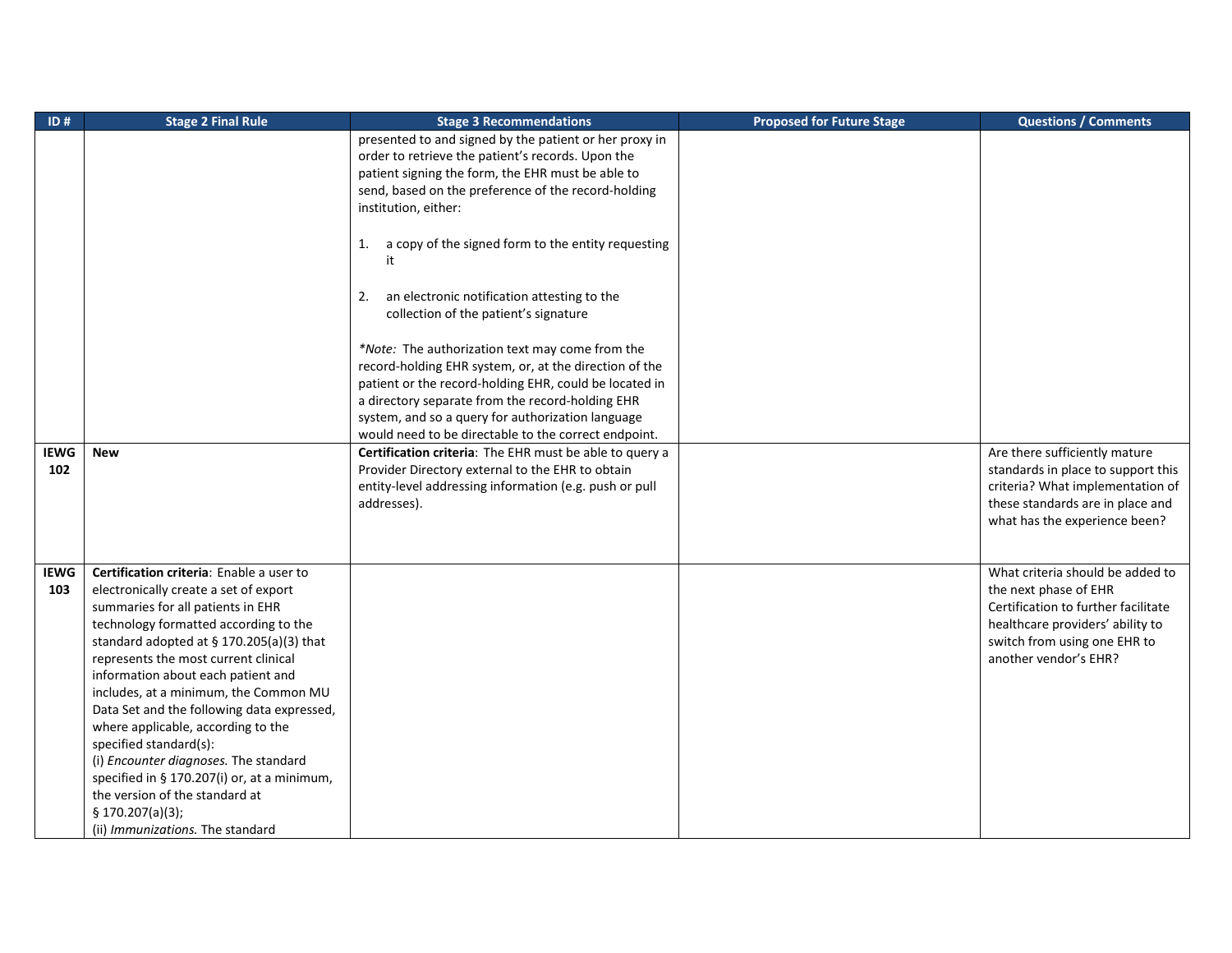| $\overline{1}$ ID # | <b>Stage 2 Final Rule</b>                | <b>Stage 3 Recommendations</b> | <b>Proposed for Future Stage</b> | <b>Questions / Comments</b> |
|---------------------|------------------------------------------|--------------------------------|----------------------------------|-----------------------------|
|                     | specified in § 170.207(e)(2);            |                                |                                  |                             |
|                     | (iii) Cognitive status;                  |                                |                                  |                             |
|                     | (iv) Functional status; and              |                                |                                  |                             |
|                     | (v) Ambulatory setting only. The         |                                |                                  |                             |
|                     | reason for referral; and referring or    |                                |                                  |                             |
|                     | transitioning provider's name and office |                                |                                  |                             |
|                     | contact information.                     |                                |                                  |                             |
|                     | (vi) Inpatient setting only. Discharge   |                                |                                  |                             |
|                     | instructions.                            |                                |                                  |                             |

In addition to the questions above, the HITPC would also appreciate comment on the following questions.

| ID#         | <b>Questions</b>                                                                                                                                                                                                                                                                                                                               |
|-------------|------------------------------------------------------------------------------------------------------------------------------------------------------------------------------------------------------------------------------------------------------------------------------------------------------------------------------------------------|
| <b>MU01</b> | Currently, providers have to meet all MU criteria to receive incentives. Is there flexibility in achieving a close percentage of the objectives, but not quite achieving all of them? What is the                                                                                                                                              |
|             | downside of providing this additional flexibility? How will it impact providers who are achieving all of the MU criteria? If there is additional flexibility of this type, what are the ways this can                                                                                                                                          |
|             | be constructed so that it is not harmful to the goals of the program and advantageous to others?                                                                                                                                                                                                                                               |
| <b>MU02</b> | What is the best balance between ease of clinical documentation and the ease of practice management efficiency?                                                                                                                                                                                                                                |
| <b>MU03</b> | To improve the safety of EHRs, should there be a MU requirement for providers to conduct a health IT safety risk assessment? Are there models or standards that we should look to for                                                                                                                                                          |
|             | guidance?                                                                                                                                                                                                                                                                                                                                      |
| <b>MU04</b> | Some federal and state health information privacy and confidentiality laws, including but not limited to 42 CFR Part 2 (for substance abuse), establish detailed requirements for obtaining<br>patient consent for sharing certain sensitive health information, including restricting the recipient's further disclosure of such information. |
|             | How can EHRs and HIEs manage information that requires patient consent to disclose so that populations receiving care covered by these laws are not excluded from health<br>information exchange?                                                                                                                                              |
|             | How can MU help improve the capacity of EHR infrastructure to record consent, limit the disclosure of this information to those providers and organizations specified on a                                                                                                                                                                     |
|             | consent form, manage consent expiration and consent revocation, and communicate the limitations on use and restrictions on re-disclosure to receiving providers?                                                                                                                                                                               |
|             | Are there existing standards, such as those identified by the Data Segmentation for Privacy Initiative Implementation Guide, that are mature enough to facilitate the exchange of<br>this type of consent information in today's EHRs and HIEs?                                                                                                |
| <b>MU05</b> | The HITECH ACT has given a lot of emphasis to EHRs as the central distribution channel for health information, but there may be limits on how much we can add on to EHR technologies.                                                                                                                                                          |
|             | As additional program demands are added onto EHRs, what can be done to foster innovation to share information and receive intelligence from other, non-EHR applications and services                                                                                                                                                           |
|             | that could be built on top of that data architecture?                                                                                                                                                                                                                                                                                          |
|             | For example, Is it possible to create an application programming interface (API) to make available the information defined in a CCDA so that systems can communicate it with each other?                                                                                                                                                       |
|             | Is the information defined in the CCDA the appropriate content for other uses of clinical information? Are the standards used to communicate between EHR systems (e.g. Direct,                                                                                                                                                                 |
|             | Exchange) adequate for communication between EHRs and other kinds of systems? What other technologies, standards or approaches could be implemented or defined to facilitate the                                                                                                                                                               |
|             | sharing of clinical knowledge between EHRs and other systems?                                                                                                                                                                                                                                                                                  |
| <b>MU06</b> | What can be included in EHR technology to give providers evidence that a capability was in use during the EHR reporting period for measures that are not percentage based. This                                                                                                                                                                |
|             | capability will need to support measures that occur in all stages of MU (e.g. there are yes/no measures in stage 1 that still need to be supported). Are there objectives and measures that                                                                                                                                                    |
|             | should be prioritized to assist providers in showing that the capability was enabled during the reporting period?                                                                                                                                                                                                                              |
|             |                                                                                                                                                                                                                                                                                                                                                |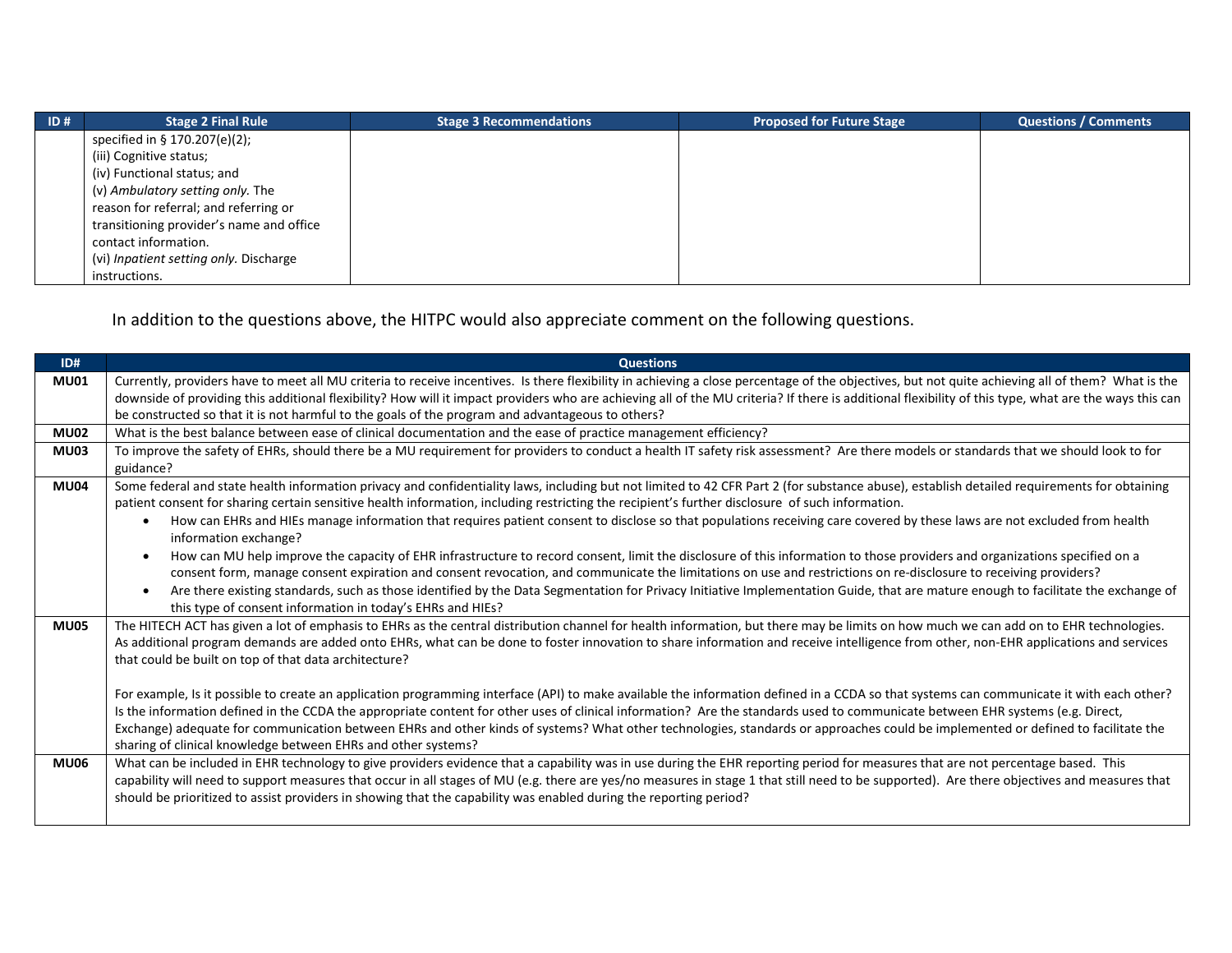# **II. Quality Measures**

The Health IT Policy Committee, in the October 2010 "Tiger Team Summary Report", the December 2010 Request for Comment, and the August 2011 Transmittal Letter, described the intention to support the development of HIT-sensitive, parsimonious, longitudinal, outcomes-focused CQMs for the EHR Incentive Program. In advance of Stage 2 the HITPC recommended eCQM sub-domains and concepts for development and implementation. In advance of Stage 3, the committee intends to focus more broadly on the measure components (logic and value sets), the environment in which the measures operate and the extent to which the measures support quality improvement.

We understand the fundamental mission of the EHR Incentive Program CQM set is to promote the capabilities of EHRs to capture relevant data and to calculate and report measures used by public recognition and payment programs as efficiently and reliably as possible in order to improve the quality of care and experience of care for providers and patients

1. The measures should leverage, to the greatest extent possible, data routinely captured in the EHR and PHR during the process of care, while minimizing data-collection burden on the part of providers

2. The measures set should address measures for public reporting and quality improvement, and be meaningful at the point of care.

3. CQMs should not be "hard coded" into the EHR. Doing so may negatively impact local workflow.

- Providers should be able to configure the CQM calculation to use data elements appropriate to local workflow
- When part of EHR the CQM should calculate automatically.

4. An end goal is to shift quality measurement and reporting from sampled retrospective/human chart reviews/ accounting to concurrent/ machine-automated/ improvement while recognizing that there will remain a place for human abstracted quality measurement.

5. Support for CQM calculations should be flexible and adaptive to future requirements, which may include new measures or changes to measure definitions at minimal cost and resources.

Please use the identification numbers below to comment on the appropriateness of the fundamental mission and five key attributes described above for the stage 3 clinical quality measures.

| ID#    | <b>Questions</b>                                                                                                                   |
|--------|------------------------------------------------------------------------------------------------------------------------------------|
| QMWG01 | As we propose to expand the features of the eCQM measure set, how can it be done in ways to minimize health care costs and reduces |
|        | burden on health care providers?                                                                                                   |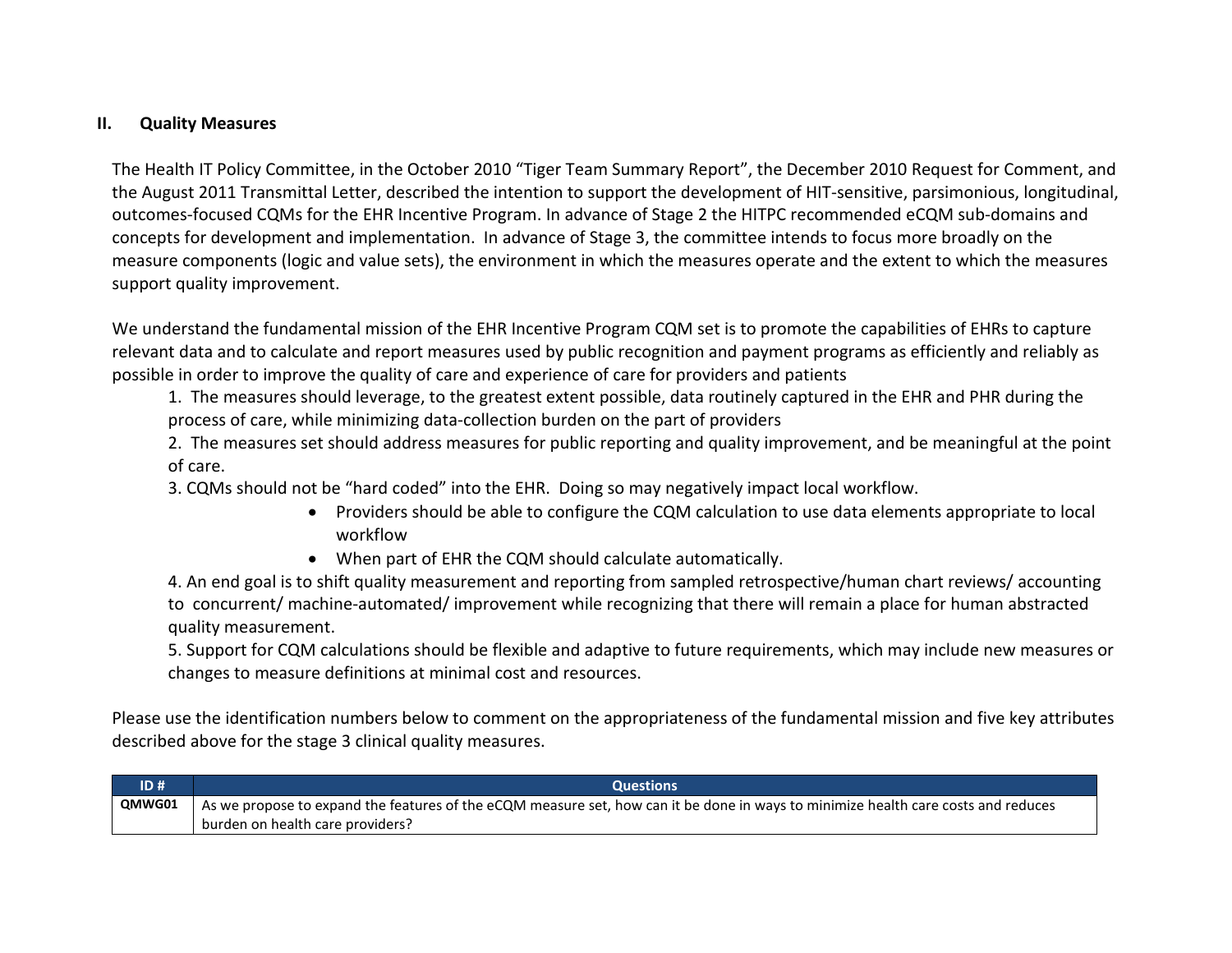| ID#    | <b>Questions</b>                                                                                                                         |
|--------|------------------------------------------------------------------------------------------------------------------------------------------|
| QMWG02 | Furthermore, when considering the finite resources available to technology developers, what measures, types of measures or attributes of |
|        | measures should be a high priority?                                                                                                      |
| QMWG03 | Are there innovations or technological capabilities for measure development or specification that the HITPC could support that would     |
|        | reduce the burden on technology developers?                                                                                              |
| QMWG04 | Meaningful Use program has used menu objectives and menu CQMs to provide flexibility for providers. Should there be core CQMs for high   |
|        | priority health conditions, such as controlling hypertension?                                                                            |

#### A. **Patient Centeredness: Broaden Stakeholder Input**

The HITPC intends to capture insights broadly from providers, patients, lay caregivers and other stakeholder groups across the healthcare landscape that have been previously less engaged in HIT policymaking but actively engaged as providers, purchases and recipients of care.

| ID#    | <b>Questions</b>                                                                                                  |
|--------|-------------------------------------------------------------------------------------------------------------------|
| QMWG05 | How can the HITPC and QMWG capture input from a wide variety of providers, patients, organizations and societies? |
|        |                                                                                                                   |
| QMWG06 | What additional channels for input should we consider?                                                            |
|        |                                                                                                                   |

### B. **Patient Centeredness: Patient-reported and Patient-Directed Data**

The HITPC recognizes that both patients and providers generate and consume clinical quality data. The committee anticipates that consumer generated and directed data is most useful if the data spans settings and is oriented to outcomes. We appreciate that performance data is important for both quality improvement and for shared decision making. Contributors have challenged the workgroup to develop CQMs that accommodate personal care goals in addition to guideline-directed care goals. This is a commendable aspiration; still significant barriers to integration of patient-generated data with EHR clinical data remain.

| ID#    | <b>Questions</b>                                                                                                                                       |
|--------|--------------------------------------------------------------------------------------------------------------------------------------------------------|
| QMWG07 | Please comment with guidance on how consumer-reported data can be incorporated into CQMs. What examples are there of EHR-enabled quality               |
|        | measures that use data directly entered by patients?                                                                                                   |
| QMWG08 | Please provide examples of how patient-directed data is informing shared decision making. How does the public view the integration of EHR derived data |
|        | with patient generated data for quality measurement? How important is it to keep this data separate? Should it be separate?                            |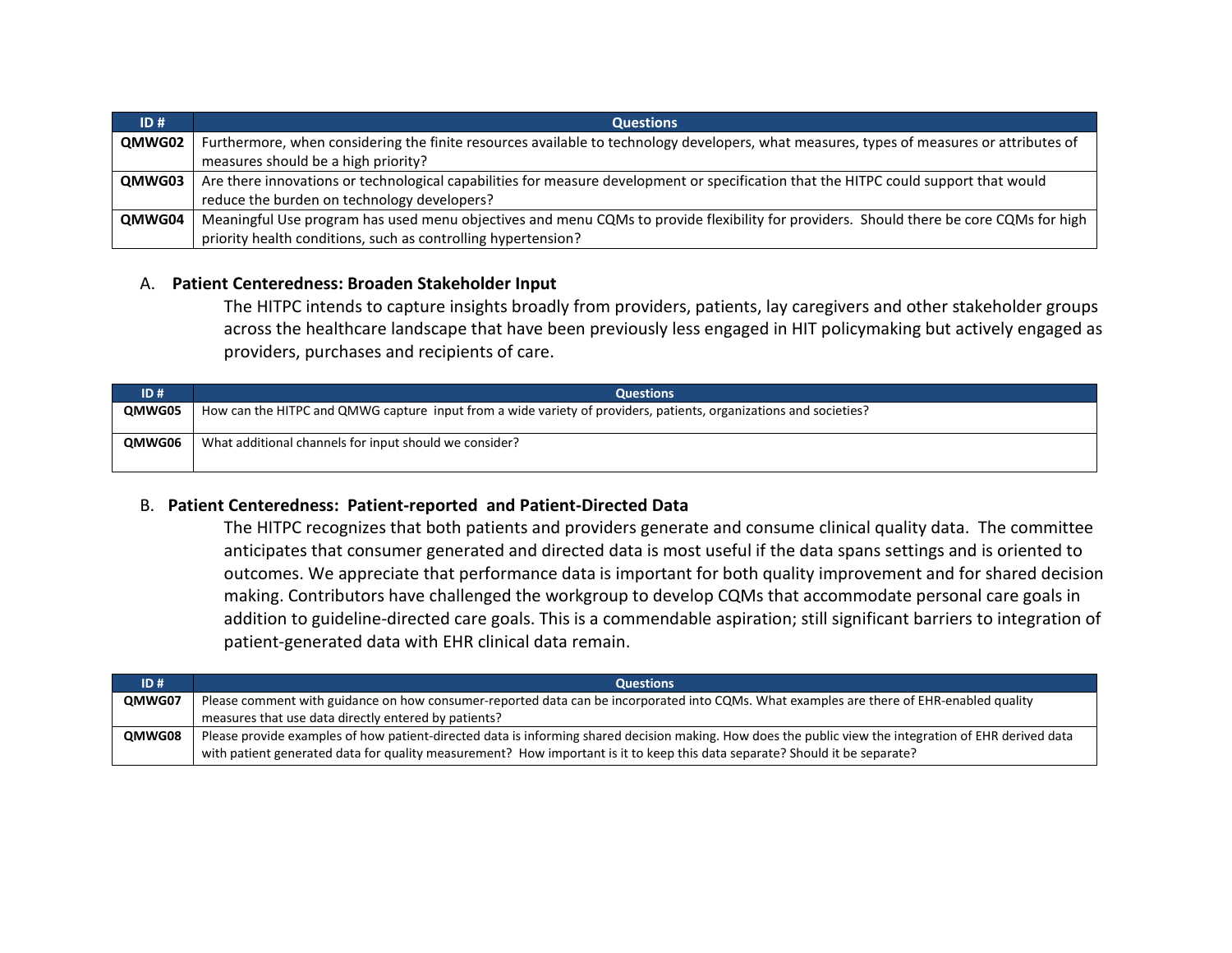## C. **CQM Pipeline: Process and Outcome Measures**

The HITPC Quality Measure Workgroup has previously described, in the October 2010 "Tiger Team Summary Report" and the December 2010 Request for Comment, our intention to support the development of HIT-sensitive, parsimonious, longitudinal outcomes-focused CQMs for the EHR Incentive Program. The HITPC also recognizes that there remains value in developing near real-time, point-of-care, process measures for clinical use that can contribute nuance to performance demonstrated by value-oriented, outcomes measures.

| ID#    | <b>Questions</b>                                                                                                                                         |
|--------|----------------------------------------------------------------------------------------------------------------------------------------------------------|
| QMWG09 | Please provide comment on how the HITPC should proceed with our focus on clinical outcomes. Should the HITPC focus its efforts on building point-of-care |
|        | process measures or value-centered outcome measures?                                                                                                     |
| QMWG10 | Is this a false or unnecessary dichotomy? Should we instead consider a third approach, to promote process-outcome measure "suites", combinations of      |
|        | end outcome measures that are potentially associated with process measures? For example, Stage 2 eCQM set will include three HIV measures. The           |
|        | outcome of viral load suppression is accompanied by two related process measures for an HIV medical visit and for Pneumocystis Pneumonia prophylaxis.    |

#### D. **CQM Pipeline: Measure Development Lifecycle**

The HITPC is considering recommendations both on the types of measures that are developed on the process for measure development. The QMWG has heard from eCQM measure developers, that "retooling", the process of translating existing quality measures, originally based on administrative and claims data and chart abstraction, into XML code may not fully preserve the original intent of the legacy measures and measure components (logic and value sets). Furthermore, retooled measures often do not take full advantage of the richness of clinical data in the EHR, and do not reach out to collect data from patients that are possible through the use of PHRs. Consequently, the QMWG is considering recommending that HHS efforts shift from retooling paper chart/claims measures to designing de novo EHR-enabled measures. The QMWG supports development of de novo measures that stay faithful to high priority quality measurement concepts.

| ID#           | <b>Questions</b>                                                                                                                                                                        |
|---------------|-----------------------------------------------------------------------------------------------------------------------------------------------------------------------------------------|
| <b>OMWG11</b> | Please comment on challenges and ambiguities in retooling legacy paper abstracted and claims based eCQMs.                                                                               |
| QMWG12        | Is this a shift away from retooling legacy paper-based CQMs in exchange for designing CQMs de novo a reasonable course of action?                                                       |
| QMWG13        | Please comment on the provider/payer/patient experience with using retooled measures as opposed to experience with de novo measures designed and<br>intended for EHR-based measurement. |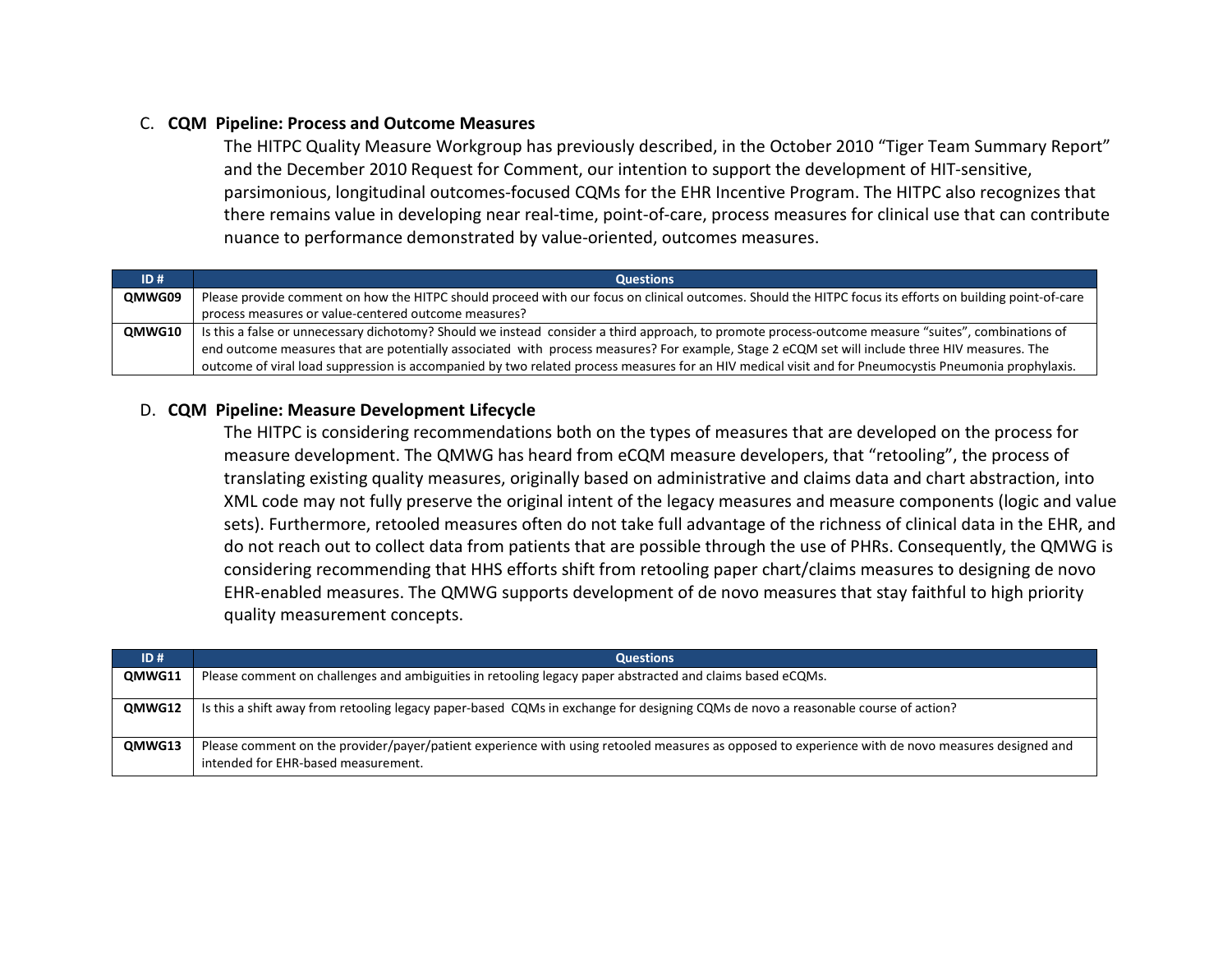# E. **CQM Pipeline: MU Alignment with Functional Objectives**

The HITPC understands that EHRs are a powerful tool with the potential to increase clinical efficiency. However, with EHR adoption and implementation there is also a risk of increasing provider administrative burden as well. The HITPC recognizes that successful attestation weighs an administrative burden on providers and their staff. For Stage 3, the workgroup intends to alleviate administrative burden by further aligning the eCQMs logic and value sets with EHR Incentive Program Functional Objectives. For example, care coordination CQMs can be refined/or designed de novo to better align with the Summary of Care objective. Our goal is not only to mitigate increased burden but to guide users on leveraging efficient and meaningful use. The HITPC seeks comments to guide our recommendations for Stage 3 in this area. The HITPC continues to support HHS-wide efforts to align CQMs across quality assessment programs (PQRS, MU,IQR, etc).

| ID#    | <b>Questions</b>                                                                                                                             |
|--------|----------------------------------------------------------------------------------------------------------------------------------------------|
| OMWG14 | Please comment on aligning CQMs with MU Objectives. Would eCQM-MU Objective alignment be clinically valuable to providers or might this be a |
|        | redundant exercise in shifting resources?                                                                                                    |
| QMWG15 | Which measures and objectives, in particular, have the greatest potential to maximize meaningful alignment? Please recommend eCQM/Objective  |
|        | alignment opportunities.                                                                                                                     |

## F. **CQM Pipeline: Domains and Exemplars**

The HITPC continues to encourage development and release of eCQMs that cover the six priority domains identified by the National Quality Strategy. The HITPC intends to identify exemplar measures/concepts that both address underrepresented NQS priority domains and leverage the current and near future capabilities of EHRs.

| ID#           | <b>Questions</b>                                                                                                                                      |
|---------------|-------------------------------------------------------------------------------------------------------------------------------------------------------|
| <b>OMWG16</b> | Which, if any, high priority domains should receive prioritized attention in Stage 3? What measure concepts, addressing these domains, should be      |
|               | considered for development? What EHR capabilities should be leveraged to realize these concepts?                                                      |
| QMWG17        | Are there EHR based exemplar measures that exist, or that are being conceptualized or developed, that address these domains and theses concepts? What |
|               | scientific evidence, if any, supports these concepts and exemplars?                                                                                   |

# G. **CQM Pipeline: MU and Innovation**

The HITPC recognizes that some health systems, ACOs, and other provider networks have developed, tested and deployed locally generated CQMs that address high priority conditions or processes relevant to their local patient population or organizations. Usually, health systems do not submit these self-developed CQMs for endorsement by NQF because they do not consider themselves to be a measure developer. However, these locally developed measures may be useful to many other organizations in the country.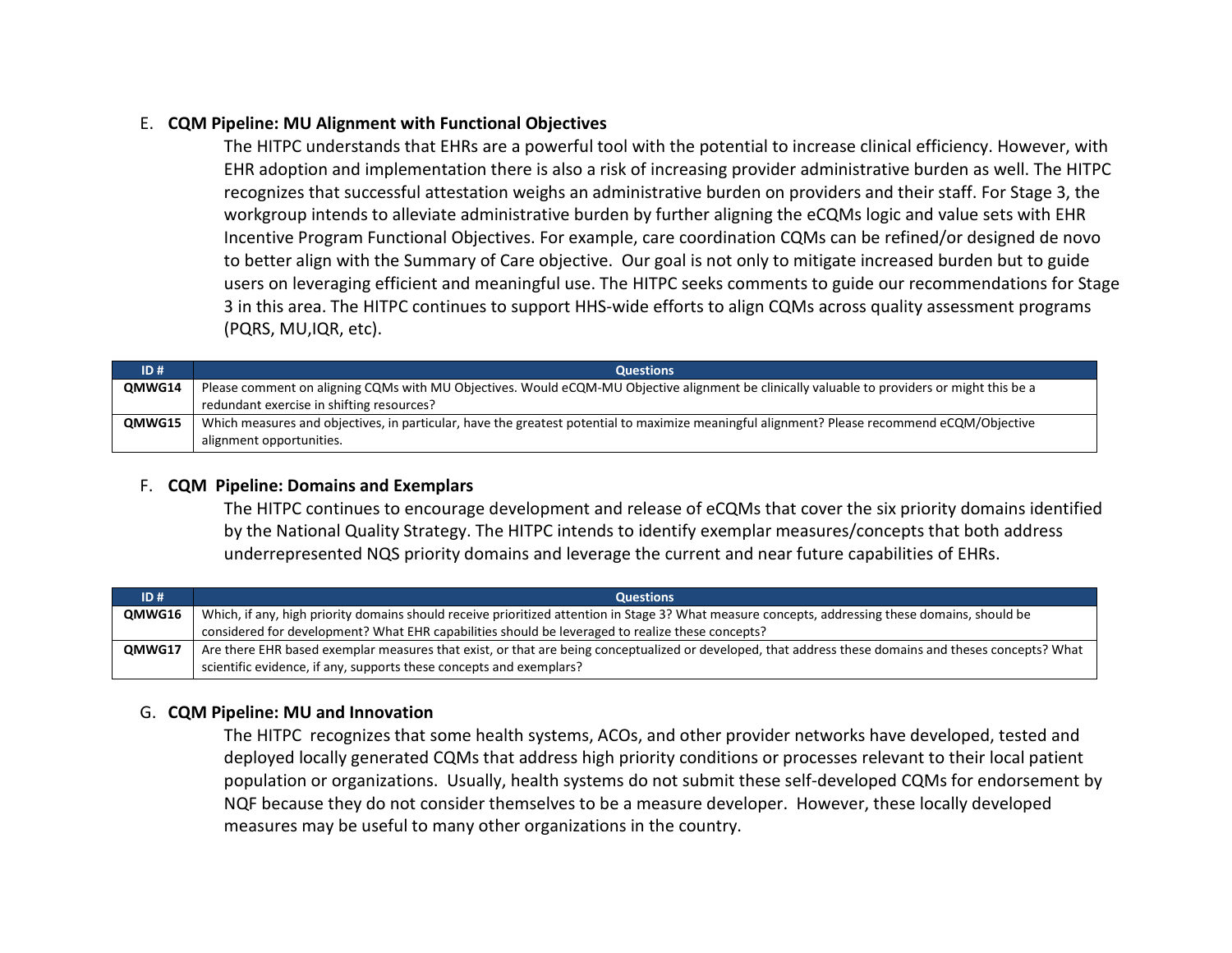In order to leverage some of the innovation by health systems in creating measures that leverage data from the EHR, the QMWG has discussed a proposal to allow EPs or EHs to submit a locally developed CQM as a menu item in partial fulfillment of MU requirements (in lieu of one of the existing measures specified in the MU program). Health care organizations choosing this optional menu track would be required to use a brief submission form that describes some of the evidence that supports their measure and how the measure was used in their organization to improve care. The healthcare organization benefits by reporting on something that it feels is important in partial completion of MU qualification. CMS benefits from learning about CQMs developed by EHR users in the field, and may use this pipeline of innovative CQMs as a stimulus for new-measure development.

As the EHR Incentive Program is currently an attestation and not accountability program, we see this program as a valuable opportunity to encourage provider-level CQM innovation and perform provider-level CQM testing. If we can set reasonable criteria, then we can use this program for more developmental and innovative work. We have received comments that recommend individual providers that have designed/developed their own measures should be allowed to submit these measures and data as part of attestation.

| ID#    | <b>Questions</b>                                                                                                                                                                                                                                                                                                                                                                                                                                                                                           |
|--------|------------------------------------------------------------------------------------------------------------------------------------------------------------------------------------------------------------------------------------------------------------------------------------------------------------------------------------------------------------------------------------------------------------------------------------------------------------------------------------------------------------|
| QMWG18 | Please comment on the desirability and feasibility of such an innovation track as a voluntary, optional component of the MU CQM requirement.                                                                                                                                                                                                                                                                                                                                                               |
| QMWG19 | The QMWG has considered two approaches to institution-initiated eCQMs. A conservative approach might allow "Certified CQM Development<br>Organizations", such as professional societies and IDNs to design, develop, release and report proprietary CQMs for MU. An alternate approach might open<br>the process to any EP/EH but constrain allowable eCQMs with certain design standards. There are advantages and disadvantages to both. Please submit<br>comments on either, both or unique approaches. |
| QMWG20 | What information should be submitted with a locally developed CQM to help CMS and other healthcare providers assess the innovative measure? For<br>example, should the submission form include a brief description of: 1) importance/rationale of the measure domain; 2)evidence basis for the specific<br>measure; 3) feasibility, and 4) usefulness of the measure?                                                                                                                                      |
| QMWG21 | What constraints should be in place? Should individual providers have an option to choose and/or design their own measures outside of the established<br>CQM EHR Incentive Program set? Should these "practice-level" measures be required to conform to the Quality Data Model data elements and/or entered<br>into the Measure Authoring Tool or conform to a simplified HQMF XML?                                                                                                                       |
| QMWG22 | What precautions might be necessary to mitigate fraud, waste and abuse and to avoid submission of trivial new measures that are unlikely to advance the<br>field ?                                                                                                                                                                                                                                                                                                                                         |
| QMWG23 | For the existing and/or in the proposed expanded institution-initiated CQMs, how can federal agencies better support consistent implementation of<br>measures for vendors and local practices (e.g., test case patients, template workflow diagrams, defined intent of measure and valueset)?                                                                                                                                                                                                              |
| QMWG24 | Stage 3 may increase the number of measures EPs and EHs calculate and report. Considering provider burden, is there a limit to the number of measures<br>that a provider should be expected to calculate? Is there evidence to support a limit?                                                                                                                                                                                                                                                            |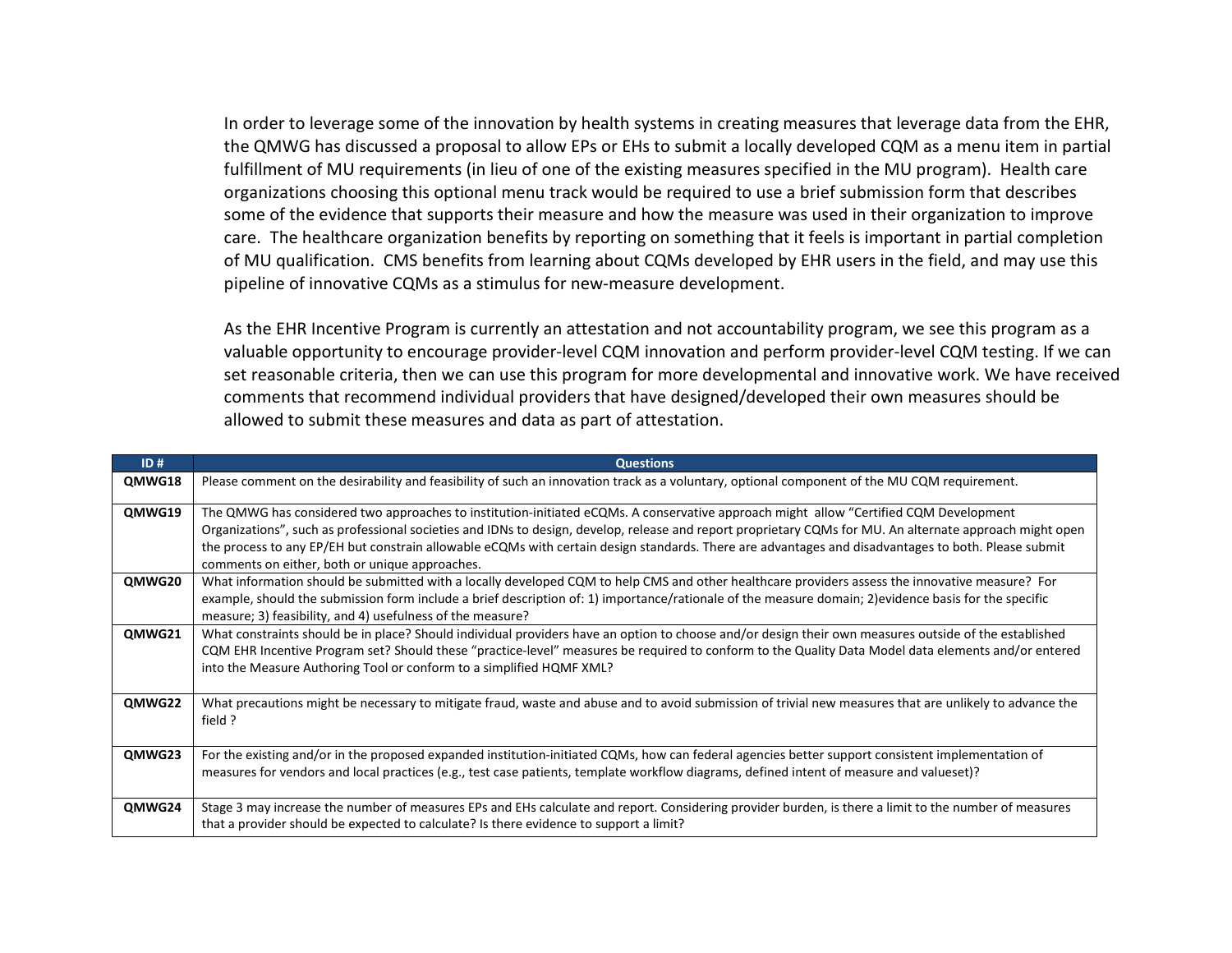#### H. **Quality Improvement Support: Architecture and Standards**

The HITPC recognizes that there is an opportunity, in the next stage of Meaningful Use, to design measures that improve the user experience and leverage technologic capability of certified EHR software to affect quality improvement. The workgroup considers the features below for eCQMs and EHRs to valuable both for users and meaningful in clinical practice.

| ID#    | <b>Questions</b>                                                                                                              |
|--------|-------------------------------------------------------------------------------------------------------------------------------|
| QMWG25 | Please comment on the value and feasibility of the eCQM and EHR features listed below:                                        |
|        | - Ability to accept downloaded specifications for new measures with little tailoring or new coding                            |
|        | - Minimal manual data collection or manipulation                                                                              |
|        | - Ability to aggregate measure data to varying business units (practice, episode, ACO, medical home, MA plan, etc)            |
|        | - Ability to build measures that incorporate cross-setting records for episodes, medical homes, outcomes (e.g., readmissions) |
|        | - Ability to build multi-source data records, including claims, patient reported data                                         |
|        | - Ability to implement machine-readable HQMF that minimizes manual vendor coding                                              |
|        | - Ability to drill-down on reported measures for QI analyses                                                                  |
| QMWG26 | What other features, if any, should be considered? Please make suggestions.                                                   |
| QMWG27 | What is the role of muliti-source data exchange in achieving these features?                                                  |

#### I. **Quality Improvement Support: CQM Population Management Platform**

The HITPC intends to encourage the development and expansion of HIT tools that leverage use of eCQMs for population management. The work group is especially interested in development of CQM population mapping and task-management platforms such as, clinical quality measure dashboard or business process management software and workflow engines that allow users to respond to actionable data on clinical care gaps and assign tasks both to individual patients and for user-determined cohorts. The workgroup understands that this technology is desired by providers and requests comments on the potential role of the HITPC and HHS in this space.

| ID#    | <b>Questions</b>                                                                                                                                           |
|--------|------------------------------------------------------------------------------------------------------------------------------------------------------------|
| QMWG28 | Please comment on the value and feasibility of the CQM Population Management Platforms.                                                                    |
|        | Is there an evidence basis for clinical population management platform use? Is there a business case? Is this an area that could benefit from HITPC policy |
|        | guidance or will the market mature and evolve without input?                                                                                               |
| QMWG29 | What information or features might be present in a basic clinical CQM population management view (population score, denominator members, patient-          |
|        | level data element drill down, provider comparison, risk adjustment, ad-hoc queries, etc)?                                                                 |
| QMWG30 | What are the technological challenges to widespread release and adoption? Can the HITPC encourage technology in this area without being prohibitively      |
|        | prescriptive? Should the HITPC and HHS pursue avenues outside of regulation to support this technology: e.g. design open source prototypes, challenge      |
|        | grants, demonstration projects, guidance document, etc?                                                                                                    |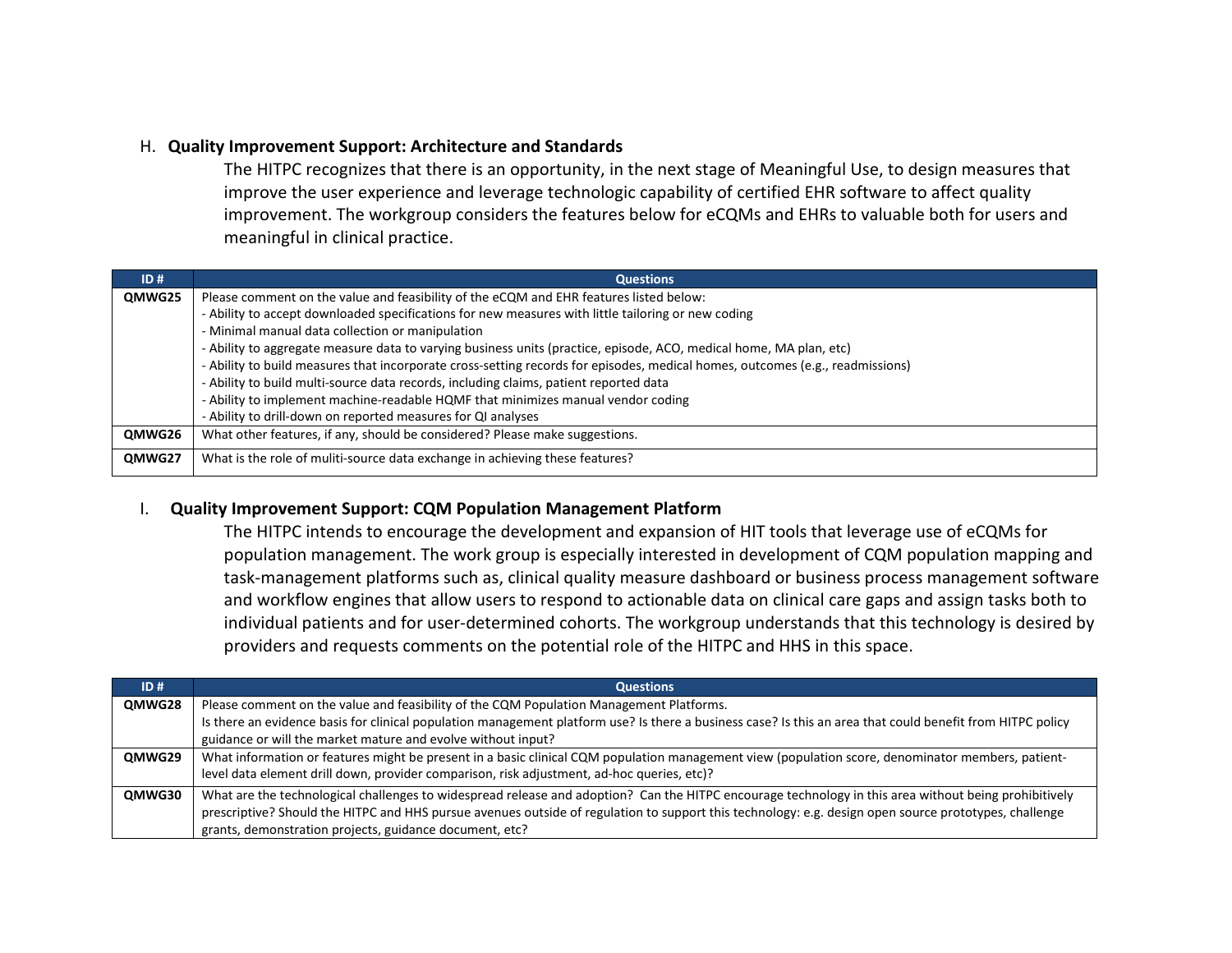#### <span id="page-35-0"></span>**III. Privacy and Security**

In September 2012, the HITPC recommended that EHRs should be able to accept two factor (or higher) authentication for provider users to remotely access protected health information (PHI) in stage 3.  $^1$  $^1$  This included recommending that organizations/entities, as part of their HIPAA security risk analysis, should identify any other access environments that may require multiple factors to authenticate an asserted identity, and that organizations/entities should continue to identity proof provider users in compliance with Health Insurance Portability and Accountability Act (HIPAA). The HITPC would like input on the following questions related to multi-factor provider authentication:

| ID#         | <b>Questions</b>                                                                                                                                    |
|-------------|-----------------------------------------------------------------------------------------------------------------------------------------------------|
| <b>PSTT</b> | How can the HITPC's recommendation be reconciled with the National Strategy for Trusted Identities in Cyberspace (NSTIC) approach to identification |
| 01          | which strongly encourages the re-use of third party credentials?                                                                                    |
| <b>PSTT</b> | How would ONC test the HITPC's recommendation in certification criteria?                                                                            |
| 02          |                                                                                                                                                     |
| <b>PSTT</b> | Should ONC permit certification of an EHR as stand-alone and/or an EHR along with a third party authentication service provider?                    |
| 03          |                                                                                                                                                     |

In addition to considering provider user authentication, the HITPC has assessed the success of the security requirement included in Stage 1 of Meaningful use and is looking for feedback on the logical next steps. In Stages 1 and 2 of Meaningful Use, EPs/EHs/CAHs are required to attest to completing a HIPAA security risk analysis (and addressing deficiencies): In Stage 2, they are required to attest to specifically addressing encryption of data at rest in Certified EHR Technology.

| ID#         | <b>Questions</b>                                                                                                                                               |
|-------------|----------------------------------------------------------------------------------------------------------------------------------------------------------------|
| <b>PSTT</b> | What, if any, security risk issues (or Health Insurance Portability and Accountability Act (HIPAA) Security Rule provisions) should be subject to Meaningful   |
| 04          | Use attestation in Stage 3? For example, the requirement to make staff/workforce aware of the HIPAA Security Rule and to train them on Security Rule           |
|             | provisions is one of the top 5 areas of Security Rule noncompliance identified by the HHS Office for Civil Rights over the past 5 years. In addition, entities |
|             | covered by the Security Rule must also send periodic security reminders to staff. The HITPC is considering requiring EPS/EHS/CAHs to attest to                 |
|             | implementing HIPAA Security Rule provisions regarding workforce/staff outreach & training and sending periodic security reminders; we seek feedback on         |
|             | this proposal.                                                                                                                                                 |

 $1$  Remote access includes the following scenarios: a) Access from outside of an organization's/entity's private network; b) Access from an IP address not recognized as part of the organization/entity or that is outside of the organization/entity's compliance environment; and c) Access across a network, any part of which is or could be unsecure (such as across the open Internet or using an unsecure wireless connection).